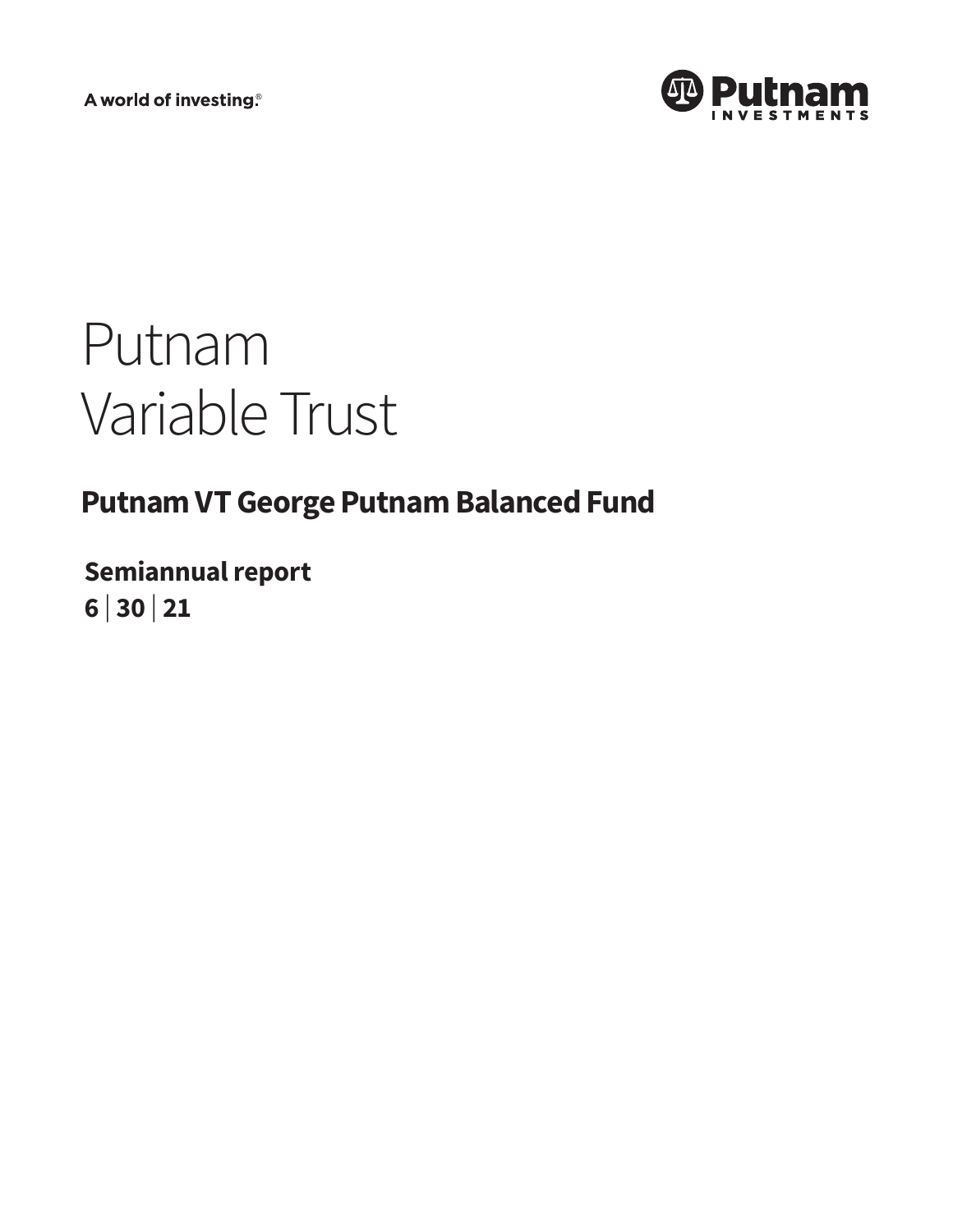# **Message from the Trustees**

August 10, 2021

Dear Shareholder:

The U.S. economy is much improved from a year ago, or even six months ago. Gross domestic product is growing at a pre-pandemic pace. Stock prices are high and interest rates are low. More and more workers are finding jobs, with millions still open. At the same time, vaccinations in many areas have not yet reached enough people to stop the spread of Covid-19. U.S. and global infection rates have recently risen.

While it is too soon to declare the pandemic over, it is worth taking stock of the economy's transition. Some changes accelerated by the pandemic could be lasting. Dynamic, well-managed companies have adapted to seize new, more sustainable growth opportunities.

An active investment philosophy is well suited to this time. Putnam's research teams are analyzing the fundamentals of what has stayed the same and what has changed to uncover valuable investment insights or potential risks.

Thank you for investing with Putnam.

Respectfully yours,

**Robert L. Reynolds** President and Chief Executive Officer Putnam Investments

**Kenneth R. Leibler** Chair, Board of Trustees

*The views expressed in this report are exclusively those of Putnam Management and are subject to change. They are not meant as investment advice. Please note that the holdings discussed in this report may not have been held by the fund for the entire period. Portfolio composition is subject to review in accordance with the fund's investment strategy and may vary in the future.*

**Consider these risks before investing:** The value of investments in the fund's portfolio may fall or fail to rise over extended periods of time for a variety of reasons, including general economic, political, or financial market conditions; investor sentiment and market perceptions; government actions; geopolitical events or changes; and factors related to a specific issuer, asset class, geography, industry, or sector. These and other factors may lead to increased volatility and reduced liquidity in the fund's portfolio holdings. Growth stocks may be more susceptible to earnings disappointments, and value stocks may fail to rebound. Bond investments are subject to interest-rate risk (the risk of bond prices falling if interest rates rise) and credit risk (the risk of an issuer defaulting on interest or principal payments). Interest-rate risk is generally greater for longer-term bonds, and credit risk is generally greater for below-investment-grade bonds. Risks associated with derivatives include increased investment exposure (which may be considered leverage) and, in the case of over-the-counter instruments, the potential inability to terminate or sell derivatives positions and the potential failure of the other party to the instrument to meet its obligations. Our investment techniques, analyses, and judgments may not produce the outcome we intend. The investments we select for the fund may not perform as well as other securities that we do not select for the fund. We, or the fund's other service providers, may experience disruptions or operating errors that could have a negative effect on the fund. You can lose money by investing in the fund.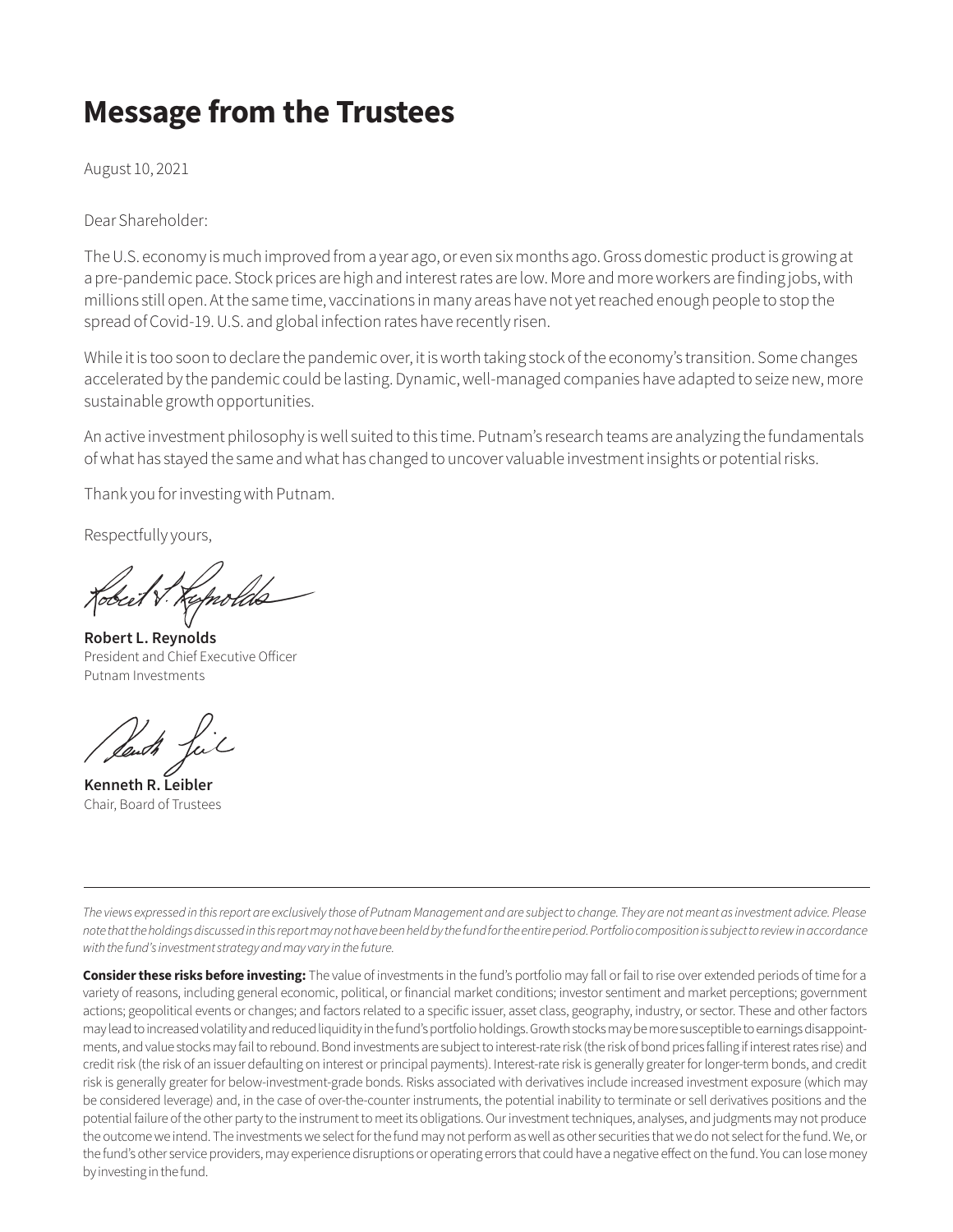#### **Investment objective**

Balanced investment composed of a well-diversified portfolio of stocks and bonds that produce both capital growth and current income

#### **Net asset value** June 30, 2021

| Class IA: \$14.22 | Class IB: \$14.16 |
|-------------------|-------------------|
|                   |                   |

#### **Total return at net asset value**

| (as of<br>6/30/21 | Class IA<br>shares* | Class IB<br>shares* | George<br>Putnam<br>Blended<br>Index<br>(primary<br>benchmark) | S&P 500<br>Index<br>(secondary<br>benchmark) | <b>Bloomberg</b><br><b>Barclays</b><br>U.S.<br>Aggregate<br><b>Bond Index</b> |
|-------------------|---------------------|---------------------|----------------------------------------------------------------|----------------------------------------------|-------------------------------------------------------------------------------|
| 6 months          | 8.20%               | 8.15%               | 8.30%                                                          | 15.25%                                       | $-1.60%$                                                                      |
| 1 year            | 23.69               | 23.44               | 22.98                                                          | 40.79                                        | $-0.33$                                                                       |
| 5 years           | 83.04               | 80.75               | 77.06                                                          | 125.36                                       | 16.08                                                                         |
| Annualized        | 12.85               | 12.57               | 12.10                                                          | 17.65                                        | 3.03                                                                          |
| 10 years          | 172.02              | 165.29              | 173.39                                                         | 298.93                                       | 39.62                                                                         |
| Annualized        | 10.52               | 10.25               | 10.58                                                          | 14.84                                        | 3.39                                                                          |
| l ife             | 274.09              | 254.67              | 411.84                                                         | 498.22                                       | 198.08                                                                        |
| Annualized        | 5.86                | 5.62                | 7.30                                                           | 8.03                                         | 4.83                                                                          |

For a portion of the periods, the fund had expense limitations, without which returns would have been lower.

#### \*Class inception date: April 30, 1998.

The George Putnam Blended Index is an unmanaged index administered by Putnam Management, 60% of which is based on the S&P 500 Index and 40% of which is based on the Bloomberg Barclays U.S. Aggregate Bond Index. The S&P 500 Index is an unmanaged index of large U.S. company stocks. The Bloomberg Barclays U.S. Aggregate Bond Index is an unmanaged index of U.S. investment-grade fixed-income securities.

All Bloomberg Barclays indices provided by Bloomberg Index Services Limited.

BLOOMBERG® is a trademark and service mark of Bloomberg Finance L.P. and its affiliates (collectively "Bloomberg"). BARCLAYS® is a trademark and service mark of Barclays Bank Plc (collectively with its affiliates, "Barclays"), used under license. Bloomberg or Bloomberg's licensors, including Barclays, own all proprietary rights in the Bloomberg Barclays Indices. Neither Bloomberg nor Barclays approves or endorses this material, or guarantees the accuracy of completeness of any information herein, or makes any warranty, express or limited, as to the results to be obtained therefrom and, to the maximum extent allowed by law, neither shall have any liability or responsibility for injury or damages arising in connection therewith.

**Data represent past performance. Past performance does not guarantee future results. More recent returns may be less or more than those shown. Investment return and principal value will fluctuate, and you may have a gain or a loss when you sell your shares. Performance information does not reflect any deduction for taxes a shareholder may owe on fund distributions or on the redemption of fund shares. All total return figures are at net asset value and exclude contract charges and expenses, which are added to the variable annuity contracts to determine total return at unit value. Had these charges and expenses been reflected, performance would have been lower. For more recent performance, contact your variable annuity provider who can provide you with performance that reflects the charges and expenses at your contract level.**

#### **Portfolio composition**



Allocations are shown as a percentage of the fund's net assets. Cash and net other assets, if any, represent the market value weights of cash, derivatives, short-term securities, and other unclassified assets in the portfolio. Summary information may differ from the portfolio schedule included in the financial statements due to the inclusion of derivative securities, any interest accruals, the exclusion of as-of trades, if any, the use of different classifications of securities for presentation purposes, and rounding. Holdings and allocations may vary over time.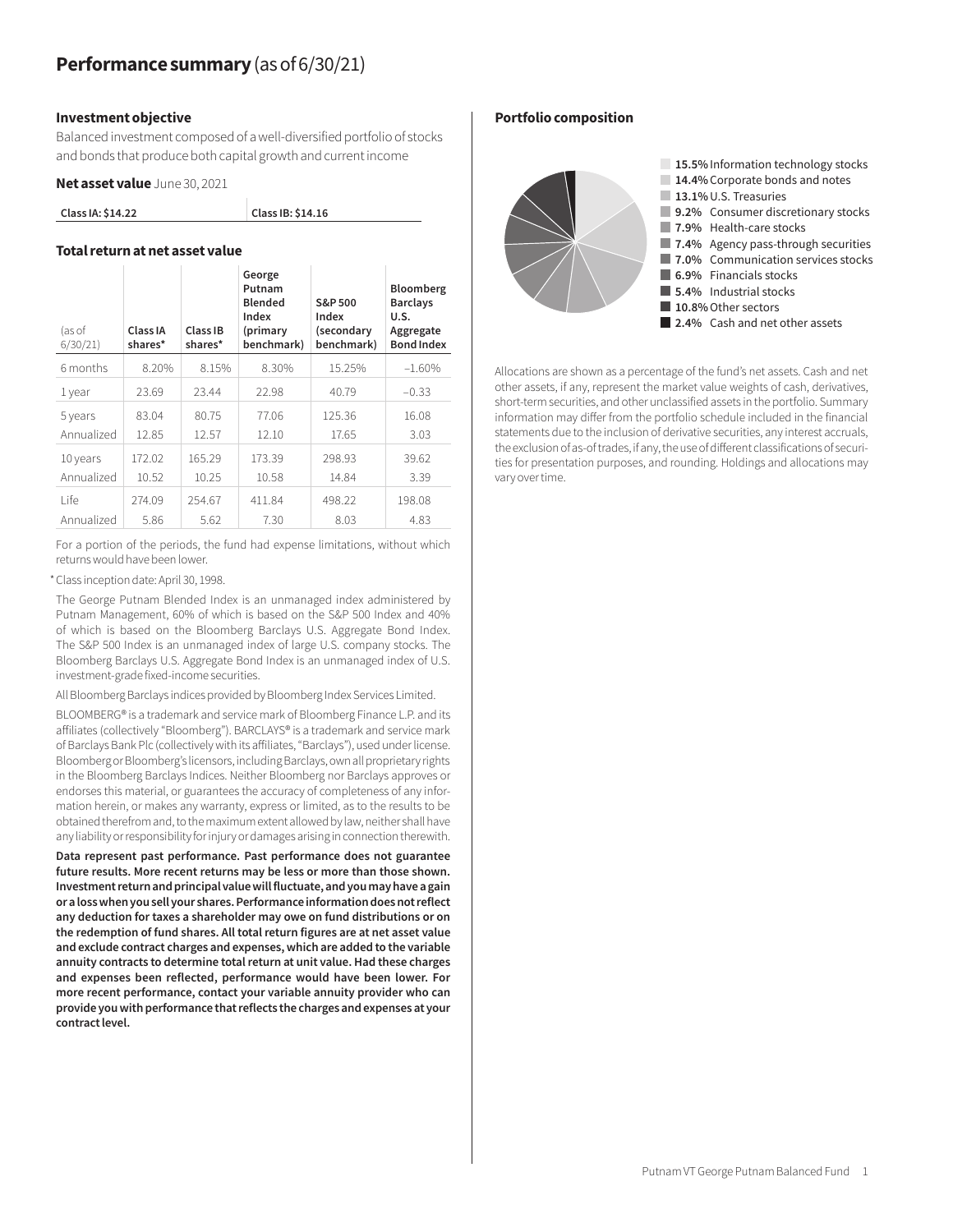# **Understanding your fund's expenses**

*As an investor in a variable annuity product that invests in a registered investment company, you pay ongoing expenses, such as management fees, distribution fees (12b-1 fees), and other expenses. Using the following information, you can estimate how these expenses affect your investment and compare them with the expenses of other funds. You may also pay one-time transaction expenses, which are not shown in this section and would result in higher total expenses. Charges and expenses at the insurance company separate account level are not reflected. For more information, see your fund's prospectus or talk to your financial representative.*

#### **Review your fund's expenses**

The two left-hand columns of the Expenses per \$1,000 table show the expenses you would have paid on a \$1,000 investment in your fund from  $1/1/21$  to  $6/30/21$ . They also show how much a \$1,000 investment would be worth at the close of the period, *assuming actual returns and expenses*. To estimate the ongoing expenses you paid over the period, divide your account value by \$1,000, then multiply the result by the number in the first line for the class of shares you own.

#### **Compare your fund's expenses with those of other funds**

The two right-hand columns of the Expenses per \$1,000 table show your fund's expenses based on a \$1,000 investment, *assuming a hypothetical 5% annualized return*. You can use this information to compare the ongoing expenses (but not transaction expenses or total costs) of investing in the fund with those of other funds. All shareholder reports of mutual funds and funds serving as variable annuity vehicles will provide this information to help you make this comparison. Please note that you cannot use this information to estimate your actual ending account balance and expenses paid during the period.

#### **Expense ratios**

|                                                                       | Class IA | Class IB |
|-----------------------------------------------------------------------|----------|----------|
| Total annual operating expenses for the fiscal<br>year ended 12/31/20 | 0.68%    | 0.93%    |
| Annualized expense ratio for the six-month<br>period ended 6/30/21    | 0.65%    | 0.90%    |

Fiscal year expense information in this table is taken from the most recent prospectus, is subject to change, and may differ from that shown for the annualized expense ratio and in the financial highlights of this report.

Expenses are shown as a percentage of average net assets.

#### **Expenses per \$1,000**

|                                     | Expenses and value for a<br>\$1,000 investment, assuming<br>actual returns for the<br>6 months ended 6/30/21 |            | Expenses and value for a<br>\$1,000 investment, assuming<br>return for the 6 months<br>ended 6/30/21 | a hypothetical 5% annualized |
|-------------------------------------|--------------------------------------------------------------------------------------------------------------|------------|------------------------------------------------------------------------------------------------------|------------------------------|
|                                     | Class IA                                                                                                     | Class IB   | Class IA                                                                                             | Class IB                     |
| Expenses paid<br>per \$1,000*†      | \$3.36                                                                                                       | \$4.64     | \$3.26                                                                                               | \$4.51                       |
| Ending value<br>(after<br>expenses) | \$1,082.00                                                                                                   | \$1,081.50 | \$1,021.57                                                                                           | \$1,020.33                   |

\*Expenses for each share class are calculated using the fund's annualized expense ratio for each class, which represents the ongoing expenses as a percentage of average net assets for the six months ended 6/30/21. The expense ratio may differ for each share class.

†Expenses based on actual returns are calculated by multiplying the expense ratio by the average account value for the period; then multiplying the result by the number of days in the period (181); and then dividing that result by the number of days in the year (365). Expenses based on a hypothetical 5% return are calculated by multiplying the expense ratio by the average account value for the six-month period; then multiplying the result by the number of days in the six-month period (181); and then dividing that result by the number of days in the year (365).

# **Your fund's managers**



Portfolio Manager **Kathryn B. Lakin** is Director of Equity Research. She joined Putnam in 2012 and has been in the investment industry since 2008.



Portfolio Manager **Emily E. Shanks** joined Putnam in 2012 and has been in the investment industry since 1999.

Your fund's managers also manage other accounts advised by Putnam Management or an affiliate, including retail mutual fund counterparts to the funds in Putnam Variable Trust.



Portfolio Manager **Paul D. Scanlon, CFA,** is Co-Head of Corporate and Tax-exempt Credit. He joined Putnam in 1999 and has been in the investment industry since 1986.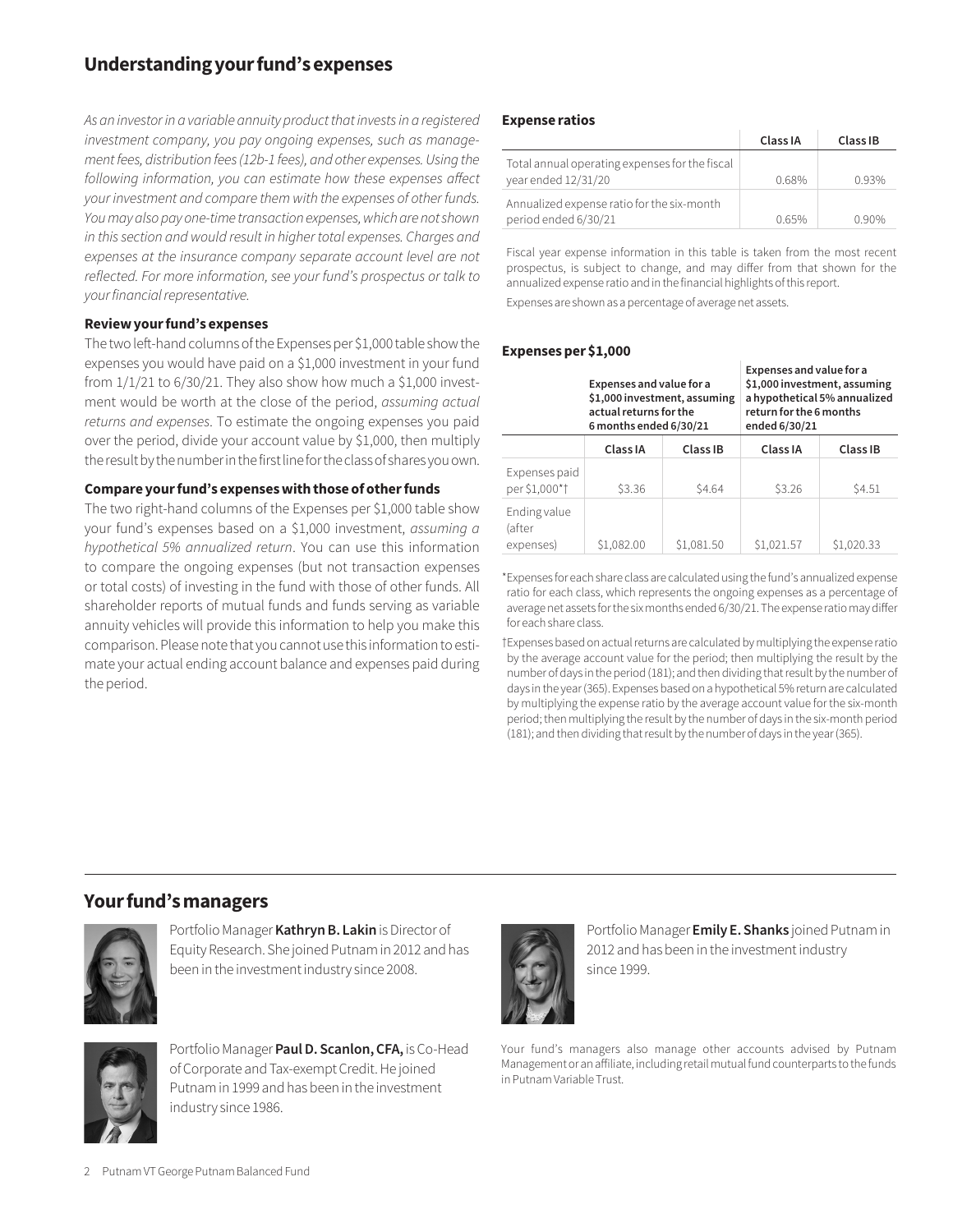# **COMMON STOCKS (61.9%)\*** *common stocks (61.9%)\* cont.* Shares Value **Shares** Value

| COMMON STOCKS (61.9%)*                       | <b>Shares</b> | Value     |
|----------------------------------------------|---------------|-----------|
| Automotive (1.1%)                            |               |           |
| General Motors Co. 1                         | 5,470         | \$323,660 |
| Tesla, Inc. †                                | 2,793         | 1,898,402 |
| United Rentals, Inc. 1                       | 1,625         | 518,391   |
| Basic materials (1.4%)                       |               | 2,740,453 |
| Alamos Gold, Inc. Class A (Canada)           | 22,469        | 171,888   |
| Anglo American PLC (United Kingdom)          | 4,645         | 184,570   |
| Corteva, Inc.                                | 6,664         | 295,548   |
| Diversey Holdings, Ltd. †                    | 6,728         | 120,498   |
| Dow, Inc.                                    | 3,823         | 241,919   |
| DuPont de Nemours, Inc.                      | 2,550         | 197,396   |
| Eastman Chemical Co.                         | 1,748         | 204,079   |
| Fortune Brands Home & Security, Inc.         | 1,268         | 126,305   |
| Freeport-McMoRan, Inc. (Indonesia)           | 7,315         | 271,460   |
| Linde PLC                                    | 1,623         | 469,209   |
| Newmont Corp.                                | 5,264         | 333,632   |
| Sherwin-Williams Co. (The)                   | 2,432         | 662,598   |
| Capital goods (3.9%)                         |               | 3,279,102 |
| Avery Dennison Corp.                         | 2,748         | 577,740   |
| Ball Corp.                                   | 2,812         | 227,828   |
| Boeing Co. (The) t                           | 1,041         | 249,382   |
| CAE, Inc. (Canada) †                         | 6,820         | 210,058   |
| Deere & Co.                                  | 1,738         | 613,010   |
| Eaton Corp. PLC                              | 7,883         | 1,168,103 |
| Emerson Electric Co.                         | 7,474         | 719,298   |
| General Dynamics Corp.                       | 2,207         | 415,490   |
| Honeywell International, Inc.                | 5,203         | 1,141,278 |
| Johnson Controls International PLC           | 15,559        | 1,067,814 |
| Northrop Grumman Corp.                       | 2,704         | 982,715   |
| Otis Worldwide Corp.                         | 9,132         | 746,724   |
| Raytheon Technologies Corp.                  | 15,608        | 1,331,518 |
| Commercial and consumer services (3.1%)      |               | 9,450,958 |
| Aramark                                      | 7,515         | 279,934   |
| Booking Holdings, Inc. 1                     | 369           | 807,405   |
| CoStar Group, Inc. 1                         | 4,920         | 407,474   |
| Ecolab, Inc.                                 | 1,057         | 217,710   |
| Mastercard, Inc. Class A                     | 6,643         | 2,425,293 |
| PayPal Holdings, Inc. †                      | 11,162        | 3,253,500 |
| Communication services (0.6%)                |               | 7,391,316 |
| T-Mobile US, Inc. †                          | 10,406        | 1,507,101 |
| Computers (2.7%)                             |               | 1,507,101 |
| Apple, Inc.                                  | 47,811        | 6,548,195 |
|                                              |               | 6,548,195 |
| Conglomerates (0.2%)<br>General Electric Co. |               | 419,669   |
|                                              | 31,179        | 419,669   |
| Consumer staples (3.8%)                      |               |           |
| Altria Group, Inc.                           | 9,436         | 449,908   |
| Bunge, Ltd.                                  | 1,169         | 91,357    |
| Chipotle Mexican Grill, Inc. 1               | 394           | 610,834   |
| Coca-Cola Co. (The)                          | 18,741        | 1,014,076 |
| Constellation Brands, Inc. Class A           | 641           | 149,923   |
| Costco Wholesale Corp.                       | 1,582         | 625,950   |
| McCormick & Co., Inc. (non-voting shares)    | 5,100         | 450,432   |

| COMMON STOCKS (61.9%)" CONT.                     | <b>Snares</b> | value      |
|--------------------------------------------------|---------------|------------|
| Consumer staples cont.                           |               |            |
| Molson Coors Beverage Co. Class B <sup>+</sup> S | 7,943         | \$426,460  |
| PepsiCo, Inc.                                    | 12,633        | 1,871,832  |
| Procter & Gamble Co. (The)                       | 17,029        | 2,297,723  |
| Sea, Ltd. ADR (Thailand) †                       | 4,010         | 1,101,146  |
|                                                  |               | 9,089,641  |
| Electronics (2.7%)                               |               |            |
| NVIDIA Corp.                                     | 3,768         | 3,014,777  |
| NXP Semiconductors NV                            | 8,950         | 1,841,194  |
| ON Semiconductor Corp.                           | 26,245        | 1,004,659  |
| Vontier Corp.                                    | 20,306        | 661,569    |
| Energy (1.8%)                                    |               | 6,522,199  |
| Cenovus Energy, Inc. (Canada)                    | 140,245       | 1,341,808  |
| Exxon Mobil Corp.                                | 31,186        | 1,967,213  |
| Phillips 66                                      | 2,820         | 242,012    |
| Royal Dutch Shell PLC Class A (United Kingdom)   | 24,835        | 497,037    |
| Thungela Resources, Ltd. (South Africa) †        | 465           | 1,279      |
| TotalEnergies SE (France)                        | 8,316         | 376,235    |
|                                                  |               | 4,425,584  |
| Financials (8.3%)                                |               |            |
| AIA Group, Ltd. (Hong Kong)                      | 38,400        | 477,261    |
| American International Group, Inc.               | 26,802        | 1,275,775  |
| Apollo Global Management, Inc.                   | 15,857        | 986,305    |
| Assured Guaranty, Ltd.                           | 33,798        | 1,604,729  |
| AXA SA (France)                                  | 37,131        | 941,541    |
| Berkshire Hathaway, Inc. Class B +               | 1,688         | 469,129    |
| Boston Properties, Inc. R                        | 3,620         | 414,816    |
| Citigroup, Inc.                                  | 47,273        | 3,344,565  |
| Gaming and Leisure Properties, Inc. R            | 29,577        | 1,370,302  |
| Goldman Sachs Group, Inc. (The)                  | 6,784         | 2,574,732  |
| Hartford Financial Services Group, Inc. (The)    | 4,077         | 252,652    |
| Intercontinental Exchange, Inc.                  | 3,141         | 372,837    |
| KKR & Co., Inc. Class A                          | 22,061        | 1,306,894  |
| Morgan Stanley                                   | 10,537        | 966,138    |
| Prudential PLC (United Kingdom)                  | 63,857        | 1,213,259  |
| Quilter PLC (United Kingdom)                     | 322,638       | 663,879    |
| Visa, Inc. Class A                               | 7,756         | 1,813,508  |
| Gaming and lottery (0.7%)                        |               | 20,048,322 |
| Evolution AB (Sweden)                            | 7,542         | 1,191,830  |
| Penn National Gaming, Inc.   \$                  | 5,209         | 398,436    |
|                                                  |               | 1,590,266  |
| Health care (8.0%)                               |               |            |
| Abbott Laboratories                              | 9,646         | 1,118,261  |
| AbbVie, Inc.                                     | 14,317        | 1,612,667  |
| Amgen, Inc.                                      | 1,599         | 389,756    |
| Anthem, Inc.                                     | 1,433         | 547,119    |
| Bio-Rad Laboratories, Inc. Class A †             | 1,098         | 707,430    |
| Biogen, Inc. †                                   | 2,033         | 703,967    |
| Boston Scientific Corp. 1                        | 13,852        | 592,312    |
| Bristol-Myers Squibb Co.                         | 7,023         | 469,277    |
| Cigna Corp.                                      | 3,619         | 857,956    |
| Cooper Cos., Inc. (The)                          | 993           | 393,496    |
| CVS Health Corp.                                 | 4,880         | 407,187    |
| Danaher Corp.                                    | 4,790         | 1,285,444  |
| DexCom, Inc. †                                   | 1,103         | 470,981    |
| Edwards Lifesciences Corp. 1                     | 5,854         | 606,299    |
| Eli Lilly and Co.                                | 3,721         | 854,044    |
| Gilead Sciences, Inc.                            | 4,678         | 322,127    |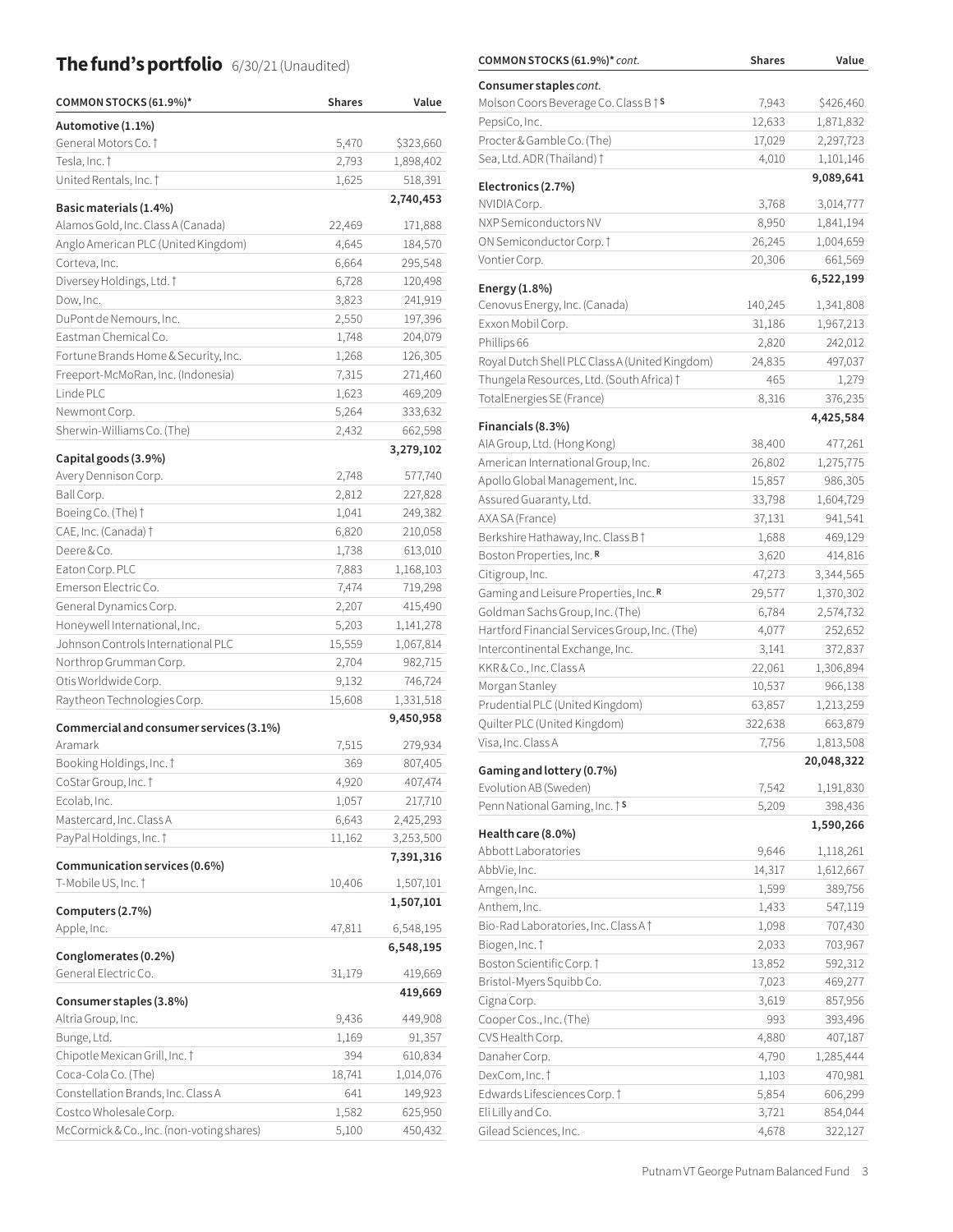| COMMON STOCKS (61.9%)* cont.                 | <b>Shares</b>  | Value                | COMMON STOCKS (61.9%)* cont.                                                                       | <b>Shares</b>           | Value         |
|----------------------------------------------|----------------|----------------------|----------------------------------------------------------------------------------------------------|-------------------------|---------------|
| Health care cont.                            |                |                      | Transportation (1.2%)                                                                              |                         |               |
| Intuitive Surgical, Inc. 1                   | 311            | \$286,008            | CSX Corp.                                                                                          | 13,182                  | \$422,879     |
| Ironwood Pharmaceuticals, Inc. †             | 30,301         | 389,974              | Southwest Airlines Co. 1                                                                           | 6,717                   | 356,606       |
| Johnson & Johnson                            | 6,501          | 1,070,975            | Union Pacific Corp.                                                                                | 9,664                   | 2,125,404     |
| McKesson Corp.                               | 1,323          | 253,011              |                                                                                                    |                         | 2,904,889     |
| Medtronic PLC                                | 4,570          | 567,274              | Utilities and power (1.9%)                                                                         |                         |               |
| Merck & Co., Inc.                            | 7,860          | 611,272              | Ameren Corp.                                                                                       | 5,289                   | 423,332       |
| Pfizer, Inc.                                 | 15,072         | 590,220              | CenterPoint Energy, Inc.                                                                           | 9,154                   | 224,456       |
| Regeneron Pharmaceuticals, Inc.              | 1,171          | 654,050              | Exelon Corp.                                                                                       | 22,103                  | 979,384       |
| Thermo Fisher Scientific, Inc.               | 2,764          | 1,394,355            | NextEra Energy, Inc.                                                                               | 13,123                  | 961,653       |
| UnitedHealth Group, Inc.                     | 4,143          | 1,659,023            | NRG Energy, Inc.                                                                                   | 48,180                  | 1,941,654     |
| Zimmer Biomet Holdings, Inc.                 | 2,093          | 336,596              |                                                                                                    |                         | 4,530,479     |
|                                              |                | 19,151,081           | Total common stocks (cost \$107,069,570)                                                           |                         | \$149,230,490 |
| Homebuilding (0.2%)                          |                |                      |                                                                                                    |                         |               |
| PulteGroup, Inc.                             | 8,043          | 438,907              | U.S. GOVERNMENT AND AGENCY<br>MORTGAGE OBLIGATIONS (8.7%)*                                         | <b>Principal amount</b> | Value         |
| Lodging/Tourism (0.3%)                       |                | 438,907              |                                                                                                    |                         |               |
| Hilton Worldwide Holdings, Inc. †            | 5,543          | 668,597              | U.S. Government Guaranteed Mortgage Obligations (1.5%)<br>Government National Mortgage Association |                         |               |
|                                              |                | 668,597              | Pass-Through Certificates                                                                          |                         |               |
| Media (0.2%)                                 |                |                      | 4.50%, 3/20/49                                                                                     | \$545,384               | \$596,883     |
| Walt Disney Co. (The) $\dagger$              | 2,954          | 519,225              | 3.50%, with due dates from 11/20/47 to 4/20/51                                                     | 1,527,778               | 1,665,073     |
| Miscellaneous (0.4%)                         |                | 519,225              | 3.00%, 7/20/46                                                                                     | 414,110                 | 436,656       |
| Climate Change Crisis Real Impact I          |                |                      | 2.00%, 1/20/51                                                                                     | 990,647                 | 1,010,455     |
| Acquisition Corp. (acquired 1/22/21,         |                |                      |                                                                                                    |                         | 3,709,067     |
| cost \$660,130) (Private) † ∆∆ Fp            | 66,013         | 892,364              | U.S. Government Agency Mortgage Obligations (7.2%)                                                 |                         |               |
| Soaring Eagle (acquired 5/11/21,             |                |                      | Federal Home Loan Mortgage Corporation                                                             |                         |               |
| cost \$156,000) (Private) † ∆∆ Fp            | 15,600         | 139,838              | Pass-Through Certificates<br>2.50%, with due dates from 7/1/50 to 2/1/51                           | 239,014                 | 248,876       |
| Retail (6.7%)                                |                | 1,032,202            |                                                                                                    |                         |               |
| Advance Auto Parts, Inc.                     | 1,056          | 216,628              | Federal National Mortgage Association<br>Pass-Through Certificates                                 |                         |               |
| Amazon.com, Inc. †                           | 2,178          | 7,492,668            | 5.50%, with due dates from 7/1/33 to 11/1/38                                                       | 92,962                  | 107,473       |
| BJ's Wholesale Club Holdings, Inc. †         | 2,606          | 123,993              | 5.00%, 8/1/33                                                                                      | 40,742                  | 45,859        |
| Burlington Stores, Inc. †                    | 87             | 28,013               | 4.50%, 2/1/49                                                                                      | 1,037,879               | 1,145,217     |
| CarMax, Inc. † S                             | 4,114          | 531,323              | 4.00%, with due dates from 4/1/49 to 5/1/49                                                        | 1,241,395               | 1,321,237     |
| Dollar General Corp.                         | 2,340          | 506,353              | 3.50%, with due dates from 11/1/49 to 12/1/49                                                      | 1,277,079               | 1,344,271     |
| Home Depot, Inc. (The)                       | 8,861          | 2,825,684            | 3.00%, 6/1/46                                                                                      | 444,768                 | 473,728       |
| L Brands, Inc.                               | 3,224          | 232,321              | 2.50%, 5/1/51 ##                                                                                   | 1,350,000               | 1,403,552     |
| lululemon athletica, Inc. (Canada) †         | 432            | 157,667              | 2.50%, 5/1/51                                                                                      | 2,210,464               | 2,300,537     |
| Nike, Inc. Class B                           | 5,275          | 814,935              | 2.50%, 7/1/51                                                                                      | 150,000                 | 156,030       |
| Target Corp.                                 |                |                      | 2.50%, with due dates from 7/1/50 to 4/1/51                                                        | 2,613,917               | 2,710,548     |
| TJX Cos., Inc. (The)                         | 5,332<br>6,722 | 1,288,958<br>453,197 | 2.00%, 10/1/50                                                                                     | 2,784,566               | 2,816,196     |
| Walmart, Inc.                                | 10,555         | 1,488,466            | Uniform Mortgage-Backed Securities                                                                 |                         |               |
|                                              |                |                      | 4.50%, TBA, 7/1/51                                                                                 | 2,000,000               | 2,151,717     |
| Semiconductor (0.5%)                         |                | 16,160,206           | 2.00%, TBA, 7/1/51                                                                                 | 1,000,000               | 1,010,405     |
| Applied Materials, Inc.                      | 8,990          | 1,280,176            |                                                                                                    |                         | 17,235,646    |
| Software (6.4%)                              |                | 1,280,176            | Total U.S. government and agency mortgage                                                          |                         |               |
| Activision Blizzard, Inc.                    | 24,499         | 2,338,185            | obligations (cost \$20,842,718)                                                                    |                         | \$20,944,713  |
| Adobe, Inc. †                                | 3,887          | 2,276,383            | U.S. TREASURY OBLIGATIONS (13.0%)*                                                                 | Principal amount        | Value         |
| Microsoft Corp.                              | 34,382         | 9,314,084            | U.S. Treasury Bonds                                                                                |                         |               |
| Oracle Corp.                                 | 19,048         | 1,482,696            | 3.00%, 2/15/47                                                                                     | \$880,000               | \$1,042,934   |
|                                              |                | 15,411,348           | 2.75%, 8/15/42 #                                                                                   | 3,400,000               | 3,822,754     |
| Technology services (5.7%)                   |                |                      | 1.25%, 5/15/50                                                                                     | 1,490,000               | 1,216,620     |
| Alphabet, Inc. Class A <sup>+</sup>          | 2,910          | 7,105,609            | U.S. Treasury Notes                                                                                |                         |               |
| Facebook, Inc. Class A <sup>+</sup>          | 12,235         | 4,254,232            | 2.75%, 2/15/24                                                                                     | 3,470,000               | 3,684,559     |
| Fidelity National Information Services, Inc. | 17,679         | 2,504,584            | 2.375%, 8/15/24                                                                                    | 2,550,000               | 2,699,426     |
|                                              |                | 13,864,425           | 2.25%, 11/15/27                                                                                    | 2,340,000               | 2,502,598     |
| Toys (0.1%)<br>Hasbro, Inc.                  | 2,710          | 256,149              | 2.125%, 12/31/22                                                                                   | 1,880,000               | 1,934,769     |
|                                              |                | 256,149              | 1.625%, 2/15/26                                                                                    | 1,030,000               | 1,067,655     |
|                                              |                |                      | 1625% 10/31/23                                                                                     | 2.750.000               | 2833301       |

| COMMON STOCKS (61.9%)" CONT.                             | <b>Shares</b>           | value                  |
|----------------------------------------------------------|-------------------------|------------------------|
| Transportation (1.2%)                                    |                         |                        |
| CSX Corp.                                                | 13,182                  | \$422,879              |
| Southwest Airlines Co. 1                                 | 6,717                   | 356,606                |
| Union Pacific Corp.                                      | 9,664                   | 2,125,404              |
|                                                          |                         | 2,904,889              |
| Utilities and power (1.9%)                               | 5,289                   |                        |
| Ameren Corp.                                             |                         | 423,332                |
| CenterPoint Energy, Inc.                                 | 9,154                   | 224,456                |
| Exelon Corp.                                             | 22,103                  | 979,384                |
| NextEra Energy, Inc.                                     | 13,123                  | 961,653                |
| NRG Energy, Inc.                                         | 48,180                  | 1,941,654              |
|                                                          |                         | 4,530,479              |
| Total common stocks (cost \$107,069,570)                 |                         | \$149,230,490          |
| U.S. GOVERNMENT AND AGENCY                               |                         |                        |
| <b>MORTGAGE OBLIGATIONS (8.7%)*</b>                      | <b>Principal amount</b> | Value                  |
| U.S. Government Guaranteed Mortgage Obligations (1.5%)   |                         |                        |
| Government National Mortgage Association                 |                         |                        |
| Pass-Through Certificates                                |                         |                        |
| 4.50%, 3/20/49                                           | \$545,384               | \$596,883              |
| 3.50%, with due dates from 11/20/47 to 4/20/51           | 1,527,778               | 1,665,073              |
| 3.00%, 7/20/46                                           | 414,110                 | 436,656                |
| 2.00%, 1/20/51                                           | 990,647                 | 1,010,455              |
| U.S. Government Agency Mortgage Obligations (7.2%)       |                         | 3,709,067              |
| Federal Home Loan Mortgage Corporation                   |                         |                        |
| Pass-Through Certificates                                |                         |                        |
| 2.50%, with due dates from 7/1/50 to 2/1/51              | 239,014                 | 248,876                |
| Federal National Mortgage Association                    |                         |                        |
| Pass-Through Certificates                                |                         |                        |
| 5.50%, with due dates from 7/1/33 to 11/1/38             | 92,962                  | 107,473                |
| 5.00%, 8/1/33                                            | 40,742                  | 45,859                 |
| 4.50%, 2/1/49                                            | 1,037,879               | 1,145,217              |
| 4.00%, with due dates from 4/1/49 to 5/1/49              | 1,241,395               | 1,321,237              |
| 3.50%, with due dates from 11/1/49 to 12/1/49            | 1,277,079               | 1,344,271              |
| 3.00%, 6/1/46                                            | 444,768                 | 473,728                |
| 2.50%, 5/1/51 ##                                         | 1,350,000               | 1,403,552              |
| 2.50%, 5/1/51                                            | 2,210,464               | 2,300,537              |
| 2.50%, 7/1/51                                            | 150,000                 | 156,030                |
| 2.50%, with due dates from 7/1/50 to 4/1/51              | 2,613,917               | 2,710,548              |
| 2.00%, 10/1/50                                           | 2,784,566               | 2,816,196              |
|                                                          |                         |                        |
|                                                          |                         |                        |
| Uniform Mortgage-Backed Securities<br>4.50%, TBA, 7/1/51 | 2,000,000               |                        |
| 2.00%, TBA, 7/1/51                                       | 1,000,000               | 2,151,717<br>1,010,405 |
|                                                          |                         | 17,235,646             |
| Total U.S. government and agency mortgage                |                         |                        |
|                                                          |                         |                        |

| U.S. TREASURY OBLIGATIONS (13.0%)* | <b>Principal amount</b> | Value       |
|------------------------------------|-------------------------|-------------|
| U.S. Treasury Bonds                |                         |             |
| 3.00%, 2/15/47                     | \$880,000               | \$1,042,934 |
| 2.75%, 8/15/42 #                   | 3,400,000               | 3,822,754   |
| 1.25%, 5/15/50                     | 1,490,000               | 1,216,620   |
| U.S. Treasury Notes                |                         |             |
| 2.75%, 2/15/24                     | 3,470,000               | 3,684,559   |
| 2.375%, 8/15/24                    | 2,550,000               | 2,699,426   |
| 2.25%, 11/15/27                    | 2.340.000               | 2,502,598   |
| 2.125%, 12/31/22                   | 1,880,000               | 1,934,769   |
| 1.625%, 2/15/26                    | 1,030,000               | 1,067,655   |
| 1.625%, 10/31/23                   | 2.750.000               | 2,833,301   |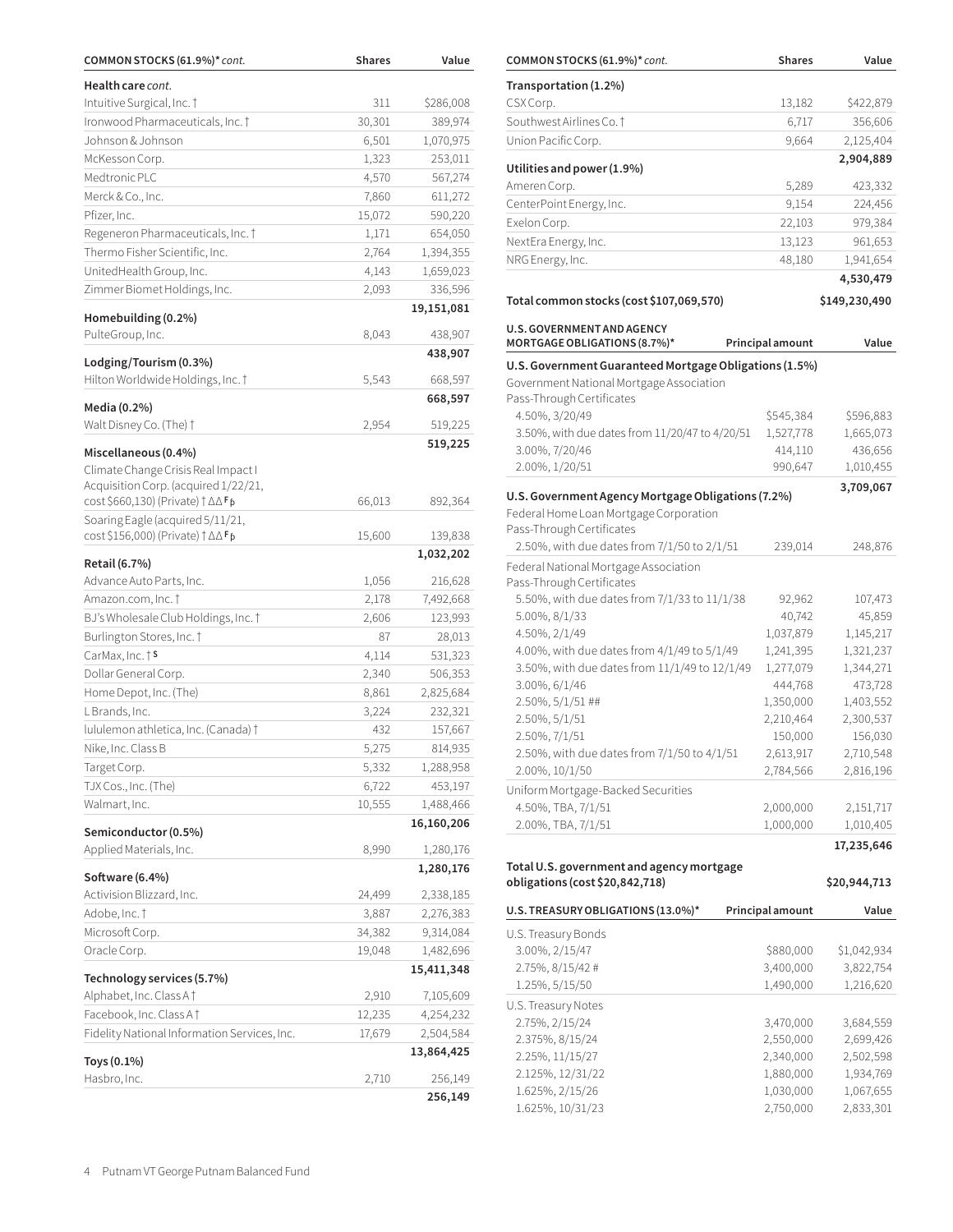| <b>U.S. TREASURY</b><br>OBLIGATIONS (13.0%)* cont.  | <b>Principal amount</b> | Value        |
|-----------------------------------------------------|-------------------------|--------------|
| U.S. Treasury Notes                                 |                         |              |
| 1.50%, 2/15/30                                      | \$410,000               | \$414,052    |
| 1.50%, 3/31/23                                      | 3,670,000               | 3,752,566    |
| 1.125%, 2/28/25                                     | 3,610,000               | 3,675,995    |
| 0.25%, 6/15/23                                      | 2,740,000               | 2,740,214    |
| Total U.S. treasury obligations (cost \$31,282,105) |                         | \$31,387,443 |
| CORPORATE BONDS AND NOTES (14.3%)*                  | <b>Principal amount</b> | Value        |
| Basic materials (0.7%)                              |                         |              |
| Celanese US Holdings, LLC company                   |                         |              |
| guaranty sr. unsec. notes 3.50%, 5/8/24             |                         |              |
| (Germany)                                           | \$45,000                | \$48,082     |
| CF Industries, Inc. 144A company                    |                         |              |
| guaranty sr. notes 4.50%, 12/1/26                   | 180,000                 | 206,609      |
| Georgia-Pacific, LLC 144A sr. unsec.                |                         |              |
| sub. notes 2.10%, 4/30/27                           | 200,000                 | 206,384      |
| Glencore Finance Canada, Ltd. 144A company          |                         |              |
| guaranty sr. unsec. unsub. notes 6.00%, 11/15/41    |                         |              |
| (Canada)                                            | 5,000                   | 6,620        |
| Glencore Funding, LLC 144A company                  |                         |              |
| guaranty sr. unsec. notes 2.50%, 9/1/30             | 258,000                 | 257,370      |
| Huntsman International, LLC sr. unsec.              |                         |              |
|                                                     |                         |              |
| notes 4.50%, 5/1/29                                 | 210,000                 | 238,759      |
| International Flavors & Fragrances, Inc.            |                         |              |
| sr. unsec. notes 4.45%, 9/26/28                     | 80,000                  | 92,500       |
| International Flavors & Fragrances, Inc. 144A       |                         |              |
| company guaranty sr. unsec. bonds 3.468%,           |                         |              |
| 12/1/50                                             | 27,000                  | 28,065       |
| International Flavors & Fragrances, Inc. 144A       |                         |              |
| sr. unsec. notes 2.30%, 11/1/30                     | 48,000                  | 47,729       |
| International Paper Co. sr. unsec. notes 8.70%,     |                         |              |
| 6/15/38                                             | 10,000                  | 16,770       |
| Nutrien, Ltd. sr. unsec. notes 2.95%, 5/13/30       |                         |              |
| (Canada)                                            | 170,000                 | 179,329      |
| Sherwin-Williams Co. (The) sr. unsec.               |                         |              |
| unsub. bonds 3.45%, 6/1/27                          | 87,000                  | 95,953       |
| WestRock MWV, LLC company guaranty sr. unsec.       |                         |              |
| unsub. notes 8.20%, 1/15/30                         | 140,000                 | 198,062      |
| WestRock MWV, LLC company guaranty sr. unsec.       |                         |              |
| unsub. notes 7.95%, 2/15/31                         | 10,000                  | 14,268       |
| Weyerhaeuser Co. sr. unsec. unsub. notes 7.375%,    |                         |              |
| $3/15/32$ R                                         | 82,000                  | 118,329      |
|                                                     |                         | 1,754,829    |
| Capital goods (0.7%)                                |                         |              |
| Berry Global, Inc. 144A company                     |                         |              |
| guaranty sr. notes 1.65%, 1/15/27                   | 135,000                 | 133,831      |
| Berry Global, Inc. 144A company                     |                         |              |
| guaranty sr. unsub. notes 1.57%, 1/15/26            | 160,000                 | 160,048      |
| Boeing Co. (The) sr. unsec. bonds 5.93%, 5/1/60     | 85,000                  | 117,373      |
| Boeing Co. (The) sr. unsec. notes 4.875%, 5/1/25    | 90,000                  | 100,842      |
| Johnson Controls International PLC sr. unsec.       |                         |              |
| unsub. bonds 4.50%, 2/15/47                         | 125,000                 | 156,841      |
| L3Harris Technologies, Inc. sr. unsec.              |                         |              |
|                                                     |                         |              |
| bonds 1.80%, 1/15/31                                | 90,000                  | 87,273       |
| L3Harris Technologies, Inc. sr. unsec.              |                         |              |
| notes 3.85%, 12/15/26                               | 100,000                 | 112,157      |
| L3Harris Technologies, Inc. sr. unsec.              |                         |              |
| sub. notes 4.40%, 6/15/28                           | 68,000                  | 78,938       |
| Northrop Grumman Corp. sr. unsec.                   |                         |              |
| unsub. notes 3.25%, 1/15/28                         | 210,000                 | 229,372      |
| Oshkosh Corp. sr. unsec. sub. notes 4.60%, 5/15/28  | 99,000                  | 113,774      |
| Oshkosh Corp. sr. unsec. unsub. notes 3.10%,        |                         |              |
| 3/1/30                                              | 21,000                  | 22,266       |

| AND NOTES (14.3%)* cont.                                                  | <b>Principal amount</b> | Value     |
|---------------------------------------------------------------------------|-------------------------|-----------|
| Capital goods cont.                                                       |                         |           |
| Otis Worldwide Corp. sr. unsec. notes 2.565%,                             |                         |           |
| 2/15/30                                                                   | \$90,000                | \$93,208  |
| Waste Connections, Inc. sr. unsec.                                        |                         |           |
| sub. bonds 3.50%, 5/1/29                                                  | 130,000                 |           |
|                                                                           |                         | 143,091   |
| Communication services (1.7%)                                             |                         | 1,549,014 |
| American Tower Corp. sr. unsec. bonds 2.70%,                              |                         |           |
| $4/15/31$ R                                                               | 263,000                 | 271,233   |
| American Tower Corp. sr. unsec. notes 2.90%,                              |                         |           |
| 1/15/30R                                                                  | 130,000                 | 136,786   |
| American Tower Corp. sr. unsec. sub. notes 2.75%,                         |                         |           |
| $1/15/27$ R                                                               | 66,000                  | 69,821    |
|                                                                           |                         |           |
| AT&T, Inc. company guaranty sr. unsec.<br>unsub.notes 2.30%, 6/1/27       |                         |           |
|                                                                           | 205,000                 | 212,032   |
| AT&T, Inc. sr. unsec. unsub. bonds 3.30%, 2/1/52                          | 300,000                 | 292,154   |
| AT&T, Inc. sr. unsec. unsub. bonds 2.25%, 2/1/32                          | 147,000                 | 144,275   |
| AT&T, Inc. sr. unsec. unsub. notes 4.75%, 5/15/46                         | 12,000                  | 14,574    |
| AT&T, Inc. 144A sr. unsec. unsub. bonds 2.55%,                            |                         |           |
| 12/1/33                                                                   | 213,000                 | 211,007   |
| CC Holdings GSV, LLC/Crown Castle GS III Corp.                            |                         |           |
| company guaranty sr. notes 3.849%, 4/15/23                                | 30,000                  | 31,757    |
| Charter Communications Operating, LLC/Charter                             |                         |           |
| Communications Operating Capital Corp. company                            |                         |           |
| guaranty sr. bonds 2.80%, 4/1/31                                          | 44,000                  | 44,982    |
| Charter Communications Operating, LLC/Charter                             |                         |           |
| Communications Operating Capital Corp. company                            |                         |           |
| guaranty sr. notes 3.75%, 2/15/28                                         | 55,000                  | 60,657    |
| Charter Communications Operating, LLC/Charter                             |                         |           |
| Communications Operating Capital Corp. company                            |                         |           |
| guaranty sr. sub. bonds 6.484%, 10/23/45                                  | 111,000                 | 152,867   |
| Charter Communications Operating, LLC/Charter                             |                         |           |
| Communications Operating Capital Corp.                                    |                         |           |
| sr. bonds 3.70%, 4/1/51                                                   | 5,000                   | 4,945     |
| Charter Communications Operating, LLC/Charter                             |                         |           |
| Communications Operating Capital Corp. company                            |                         |           |
| guaranty sr. sub. bonds 5.375%, 5/1/47                                    | 74,000                  | 90,680    |
|                                                                           |                         |           |
| Comcast Corp. company guaranty sr. unsec.<br>unsub. bonds 3.999%, 11/1/49 | 127,000                 | 149,555   |
|                                                                           |                         |           |
| Comcast Corp. company guaranty sr. unsec.                                 |                         |           |
| unsub. bonds 2.35%, 1/15/27                                               | 113,000                 | 118,524   |
| Comcast Corp. company guaranty sr. unsec.                                 |                         |           |
| unsub.notes 6.50%, 11/15/35                                               | 27,000                  | 39,271    |
| Comcast Corp. company guaranty sr. unsec.                                 |                         |           |
| unsub. notes 3.15%, 3/1/26                                                | 20,000                  | 21,759    |
| Comcast Corp. sr. unsec. bonds 3.45%, 2/1/50                              | 201,000                 | 216,896   |
| Cox Communications, Inc. 144A company                                     |                         |           |
| guaranty sr. unsec. bonds 2.95%, 10/1/50                                  | 101,000                 | 95,675    |
| Cox Communications, Inc. 144A sr. unsec.                                  |                         |           |
| bonds 3.50%, 8/15/27                                                      | 73,000                  | 80,137    |
| Cox Communications, Inc. 144A sr. unsec.                                  |                         |           |
| notes 3.35%, 9/15/26                                                      | 76,000                  | 82,529    |
| Crown Castle International Corp. sr. unsec.                               |                         |           |
| bonds 3.80%, 2/15/28 R                                                    | 134,000                 | 148,885   |
| Crown Castle International Corp. sr. unsec.                               |                         |           |
| bonds 3.65%, 9/1/27R                                                      | 66,000                  | 72,771    |
|                                                                           |                         |           |
| Crown Castle International Corp. sr. unsec.                               |                         |           |
| notes 4.75%, 5/15/47 R                                                    | 30,000                  | 36,602    |
| Crown Castle International Corp. sr. unsec.                               |                         |           |
| sub. bonds 2.25%, 1/15/31                                                 | 130,000                 | 128,314   |
| Equinix, Inc. sr. unsec. sub. notes 3.20%,                                |                         |           |
| $11/18/29$ R                                                              | 194,000                 | 208,085   |

**CORPORATE BONDS**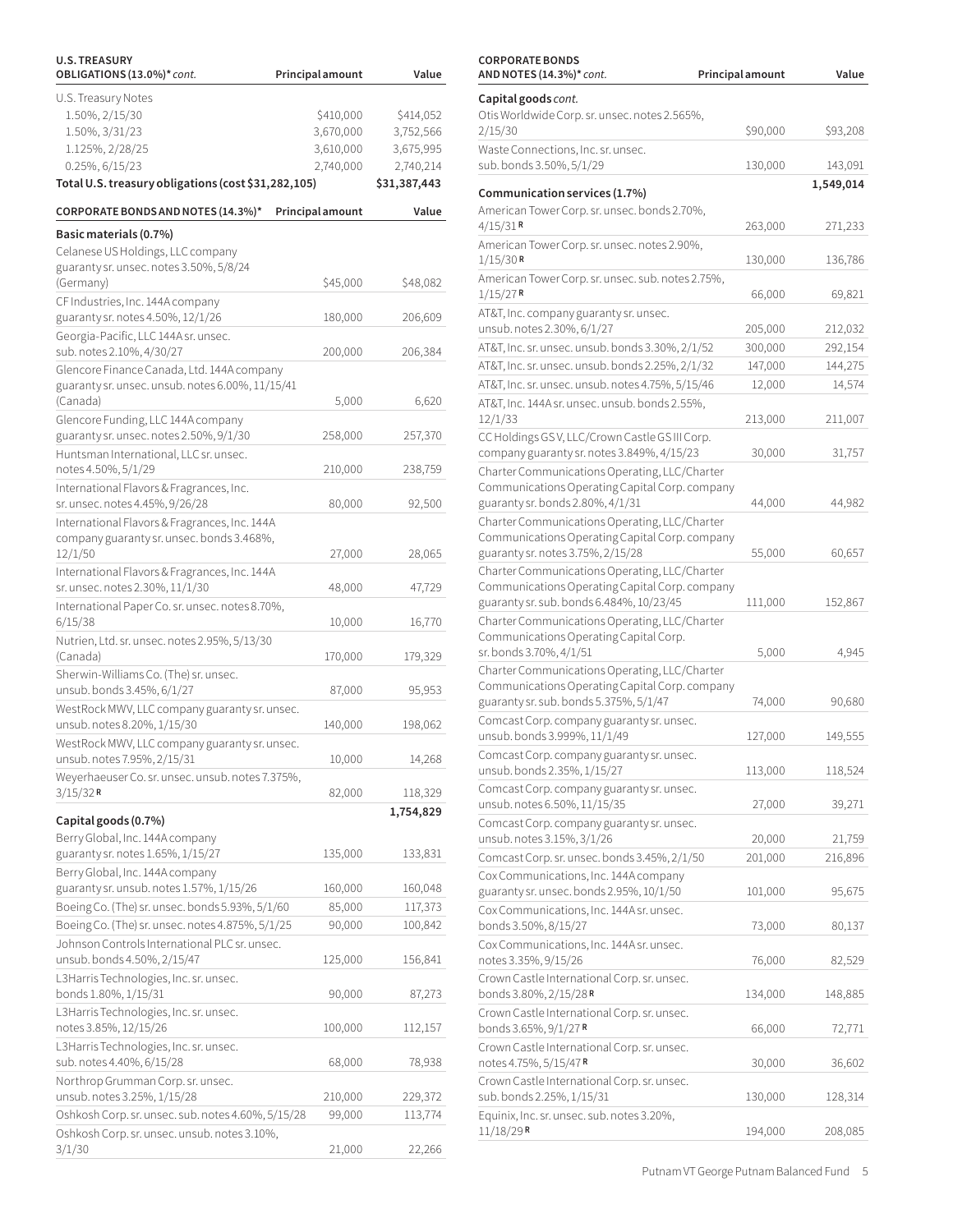| <b>CORPORATE BONDS</b><br>AND NOTES (14.3%)* cont.                                                                                     | <b>Principal amount</b> | Value     |
|----------------------------------------------------------------------------------------------------------------------------------------|-------------------------|-----------|
| Communication services cont.                                                                                                           |                         |           |
| Rogers Communications, Inc. company                                                                                                    |                         |           |
| guaranty sr. unsec. bonds 8.75%, 5/1/32 (Canada)                                                                                       | \$10,000                | \$15,344  |
| Rogers Communications, Inc. company<br>guaranty sr. unsec. unsub. notes 4.50%, 3/15/43                                                 |                         |           |
| (Canada)                                                                                                                               | 35,000                  | 40,288    |
| Sprint Spectrum Co., LLC/Sprint Spectrum Co.<br>II, LLC/Sprint Spectrum Co. III, LLC 144A<br>company guaranty sr. notes 3.36%, 9/20/21 | 12,500                  | 12,569    |
| T-Mobile USA, Inc. company                                                                                                             |                         |           |
| guaranty sr. notes 3.875%, 4/15/30                                                                                                     | 6,000                   | 6,707     |
| T-Mobile USA, Inc. company<br>guaranty sr. notes 3.75%, 4/15/27                                                                        | 229,000                 | 253,045   |
| T-Mobile USA, Inc. company                                                                                                             |                         |           |
| guaranty sr. notes 2.55%, 2/15/31                                                                                                      | 90,000                  | 91,008    |
| Verizon Communications, Inc. sr. unsec.<br>bonds 3.70%, 3/22/61                                                                        | 123,000                 | 131,740   |
| Verizon Communications, Inc. sr. unsec.<br>notes 3.15%, 3/22/30                                                                        | 140,000                 | 151,168   |
| Verizon Communications, Inc. sr. unsec.                                                                                                |                         |           |
| notes 2.55%, 3/21/31                                                                                                                   | 62,000                  | 63,372    |
| Verizon Communications, Inc. sr. unsec.<br>unsub. notes 4.329%, 9/21/28                                                                | 200,000                 | 232,708   |
| Videotron, Ltd./Videotron Ltee. 144A sr. unsec.                                                                                        |                         |           |
| notes 5.125%, 4/15/27 (Canada)                                                                                                         | 80,000                  | 83,600    |
| Conglomerates (-%)                                                                                                                     |                         | 4,218,322 |
| General Electric Co. jr. unsec. sub. FRN (BBA                                                                                          |                         |           |
| LIBOR USD 3 Month + 3.33%), 3.449%,                                                                                                    |                         |           |
| perpetual maturity                                                                                                                     | 89,000                  | 87,220    |
|                                                                                                                                        |                         | 87,220    |
| Consumer cyclicals (1.3%)<br>Alimentation Couche-Tard, Inc. 144A company                                                               |                         |           |
| guaranty sr. unsec. notes 3.55%, 7/26/27<br>(Canada)                                                                                   | 120,000                 | 131,700   |
| Alimentation Couche-Tard, Inc. 144A sr. unsec.                                                                                         |                         |           |
| notes 2.95%, 1/25/30 (Canada)                                                                                                          | 131,000                 | 135,925   |
| Amazon.com, Inc. sr. unsec. notes 4.05%, 8/22/47                                                                                       | 125,000                 | 152,480   |
| Amazon.com, Inc. sr. unsec. notes 3.15%, 8/22/27                                                                                       | 98,000                  | 108,279   |
| Amazon.com, Inc. sr. unsec. unsub. notes 1.50%,                                                                                        |                         |           |
| 6/3/30                                                                                                                                 | 90,000                  | 87,976    |
| Autonation, Inc. company guaranty sr. unsec.<br>notes 4.50%, 10/1/25                                                                   | 24,000                  | 26,584    |
| BMW US Capital, LLC 144A company                                                                                                       |                         |           |
| guaranty sr. unsec. notes 3.95%, 8/14/28                                                                                               | 77,000                  | 87,976    |
| BMW US Capital, LLC 144A company                                                                                                       |                         |           |
| guaranty sr. unsec. notes 3.40%, 8/13/21                                                                                               | 45,000                  | 45,163    |
| Discovery Communications, LLC company<br>guaranty sr. unsec. unsub. notes 3.625%, 5/15/30                                              | 62,000                  | 67,641    |
| Dollar General Corp. sr. unsec. sub. notes 3.25%,<br>4/15/23                                                                           | 60,000                  | 62,611    |
| Ecolab, Inc. sr. unsec. unsub. notes 3.25%,                                                                                            |                         |           |
| 12/1/27                                                                                                                                | 122,000                 | 135,148   |
| General Motors Co. sr. unsec. bonds 5.95%, 4/1/49                                                                                      | 76,000                  | 103,458   |
| General Motors Co. sr. unsec. bonds 5.20%, 4/1/45                                                                                      | 30,000                  | 37,079    |
| General Motors Financial Co., Inc. company                                                                                             |                         |           |
| guaranty sr. unsec. notes 4.00%, 10/6/26                                                                                               | 40,000                  | 44,161    |
| General Motors Financial Co., Inc. company<br>guaranty sr. unsec. unsub. notes 4.30%, 7/13/25                                          | 47,000                  | 51,941    |
| Global Payments, Inc. sr. unsec. notes 2.90%,                                                                                          |                         |           |
| 5/15/30                                                                                                                                | 117,000                 | 121,898   |

| <b>CORPORATE BONDS</b><br>AND NOTES (14.3%)* cont.                                              | Principal amount | Value                |
|-------------------------------------------------------------------------------------------------|------------------|----------------------|
| Consumer cyclicals cont.                                                                        |                  |                      |
| IHS Markit, Ltd. 144A company<br>guaranty notes 4.75%, 2/15/25 (United Kingdom)                 | \$160,000        | \$179,000            |
| IHS Markit, Ltd. 144A company guaranty sr. unsec.<br>notes 4.00%, 3/1/26 (United Kingdom)       | 67,000           | 74,454               |
| Interpublic Group of Cos., Inc. (The) sr. unsec.<br>sub. bonds 4.65%, 10/1/28                   | 197,000          | 231,380              |
| Lennar Corp. company guaranty sr. unsec.<br>unsub. notes 4.75%, 11/29/27                        | 189,000          | 218,459              |
| Moody's Corp. sr. unsec. bonds 2.55%, 8/18/60                                                   | 80,000           | 70,891               |
| Omnicom Group, Inc. company guaranty sr. unsec.<br>unsub. notes 3.60%, 4/15/26                  | 42,000           | 46,408               |
| Omnicom Group, Inc. sr. unsec. sub. notes 2.45%,<br>4/30/30                                     | 185,000          | 187,915              |
| QVC, Inc. company guaranty sr. notes 4.85%, 4/1/24                                              | 50,000           | 54,250               |
| S&P Global, Inc. company guaranty sr. unsec.<br>bonds 2.50%, 12/1/29                            | 175,000          | 183,409              |
| S&P Global, Inc. company guaranty sr. unsec.<br>notes 1.25%, 8/15/30                            | 56,000           | 53,005               |
| Sirius XM Radio, Inc. 144A sr. unsec.<br>bonds 5.00%, 8/1/27                                    | 150,000          | 157,125              |
| ViacomCBS, Inc. company guaranty sr. unsec.<br>bonds 4.20%, 6/1/29                              | 60,000           | 69,210               |
| ViacomCBS, Inc. company guaranty sr. unsec.<br>unsub. bonds 2.90%, 1/15/27                      | 48,000           | 50,964               |
| ViacomCBS, Inc. company guaranty sr. unsec.<br>unsub. notes 4.00%, 1/15/26                      | 17,000           | 18,904               |
| Consumer staples (1.0%)                                                                         |                  | 2,995,394            |
| Anheuser-Busch InBev Worldwide, Inc. company                                                    |                  |                      |
| guaranty sr. unsec. unsub. bonds 5.55%, 1/23/49                                                 | 151,000          | 207,601              |
| Anheuser-Busch InBev Worldwide, Inc. company<br>guaranty sr. unsec. unsub. bonds 4.60%, 4/15/48 | 196,000          | 239,285              |
| Anheuser-Busch InBev Worldwide, Inc. company<br>guaranty sr. unsec. unsub. notes 4.75%, 1/23/29 | 112,000          | 133,422              |
| Ashtead Capital, Inc. 144A notes 4.375%, 8/15/27                                                | 200,000          | 209,500              |
| CVS Pass-Through Trust 144A sr. mtge.<br>notes 7.507%, 1/10/32                                  | 115,756          | 146,644              |
| ERAC USA Finance, LLC 144A company<br>guaranty sr. unsec. notes 7.00%, 10/15/37                 | 150,000          | 223,780              |
| ERAC USA Finance, LLC 144A company                                                              |                  |                      |
| guaranty sr. unsec. notes 5.625%, 3/15/42<br>Keurig Dr Pepper, Inc. company                     | 87,000           | 118,607              |
| guaranty sr. unsec. bonds 3.20%, 5/1/30                                                         | 41,000           | 44,318               |
| Keurig Dr Pepper, Inc. company<br>guaranty sr. unsec. notes 2.25%, 3/15/31                      | 115,000          | 115,934              |
| Keurig Dr Pepper, Inc. company<br>guaranty sr. unsec. unsub. notes 4.597%, 5/25/28              | 80,000           | 93,928               |
| Kraft Heinz Foods Co. company guaranty sr. unsec.<br>bonds 4.375%, 6/1/46                       | 140,000          | 158,648              |
| Kraft Heinz Foods Co. company guaranty sr. unsec.<br>sub. notes 3.875%, 5/15/27                 | 29,000           | 31,864               |
| Lamb Weston Holdings, Inc. 144A company<br>guaranty sr. unsec. unsub. notes 4.875%, 11/1/26     | 120,000          | 124,050              |
| Mondelez International Holdings Netherlands BV                                                  |                  |                      |
| 144A company guaranty sr. unsec.<br>unsub. notes 2.00%, 10/28/21 (Netherlands)                  | 200,000          | 200,844              |
| Netflix, Inc. sr. unsec. unsub. notes 4.375%,                                                   |                  |                      |
| 11/15/26                                                                                        | 215,000          | 244,502<br>2,292,927 |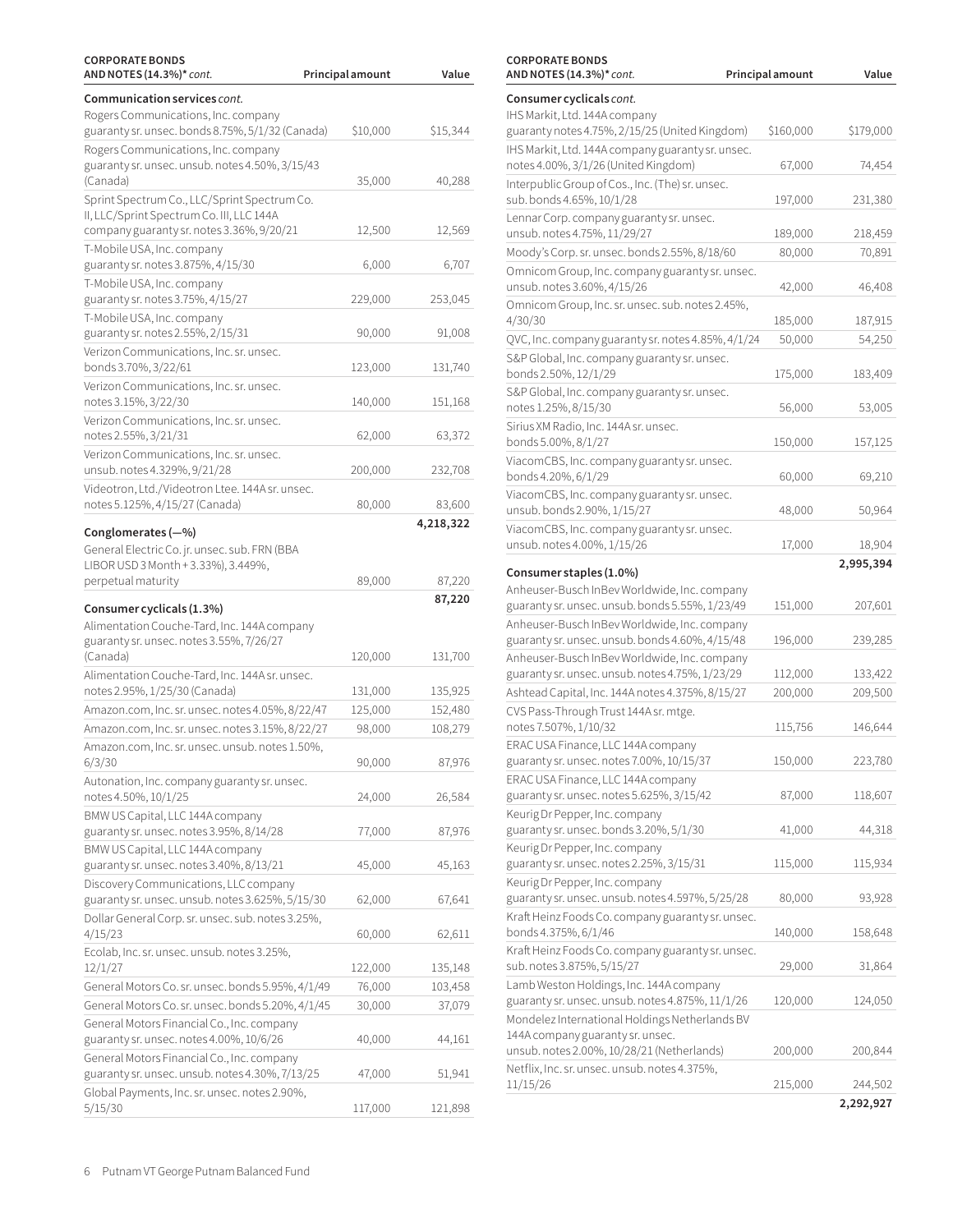| <b>CORPORATE BONDS</b><br>AND NOTES (14.3%)* cont.                                              | Principal amount | Value     |
|-------------------------------------------------------------------------------------------------|------------------|-----------|
| Energy (0.4%)                                                                                   |                  |           |
| BP Capital Markets America, Inc. company                                                        |                  |           |
| guaranty sr. unsec. notes 3.119%, 5/4/26                                                        | \$80,000         | \$86,758  |
| BP Capital Markets America, Inc. company<br>guaranty sr. unsec. unsub. notes 3.937%, 9/21/28    | 88,000           | 100,314   |
| Cheniere Corpus Christi Holdings, LLC company                                                   |                  |           |
| guaranty sr. notes 5.125%, 6/30/27<br>ConocoPhillips 144A company guaranty sr. unsec.           | 170,000          | 197,674   |
| notes 3.75%, 10/1/27                                                                            | 130,000          | 146,075   |
| Diamondback Energy, Inc. company<br>guaranty sr. unsec. notes 3.25%, 12/1/26                    | 105,000          | 112,550   |
| Equinor ASA company guaranty sr. unsec.<br>notes 5.10%, 8/17/40 (Norway)                        | 80,000           | 106,451   |
| Sabine Pass Liquefaction, LLC sr. bonds 4.20%,                                                  |                  |           |
| 3/15/28                                                                                         | 24,000           | 27,104    |
| Sabine Pass Liquefaction, LLC sr. notes 5.00%,<br>3/15/27                                       | 105,000          | 121,248   |
| Transcanada Trust company guaranty jr. unsec.<br>sub. FRB 5.30%, 3/15/77 (Canada)               | 135,000          | 143,316   |
|                                                                                                 |                  | 1,041,490 |
| Financials (4.4%)<br>Air Lease Corp. sr. unsec. notes Ser. MTN, 3.00%,                          |                  |           |
| 2/1/30                                                                                          | 195,000          | 197,793   |
| Air Lease Corp. sr. unsec. sub. bonds 4.625%,<br>10/1/28                                        | 27,000           | 30,418    |
| Air Lease Corp. sr. unsec. sub. notes 3.25%,<br>10/1/29                                         | 32,000           | 33,350    |
| Air Lease Corp. sr. unsec. unsub. notes 3.00%,                                                  |                  |           |
| 9/15/23                                                                                         | 115,000          | 120,212   |
| American International Group, Inc. jr. unsec.<br>sub. FRB 8.175%, 5/15/58                       | 14,000           | 20,243    |
| Aon PLC company guaranty sr. unsec.<br>unsub. notes 4.25%, 12/12/42                             | 220,000          | 253,407   |
| Ares Capital Corp. sr. unsec. sub. notes 3.875%,<br>1/15/26                                     | 205,000          | 219,604   |
| Australia & New Zealand Banking Group, Ltd. 144A<br>unsec. sub. FRB 2.57%, 11/25/35 (Australia) | 200,000          | 193,861   |
| Bank of America Corp. jr. unsec.<br>sub. bonds Ser. JJ, 5.125%, perpetual maturity              | 95,000           | 101,175   |
| Bank of America Corp. jr. unsec. sub. FRN<br>Ser. AA, 6.10%, perpetual maturity                 | 32,000           | 35,840    |
| Bank of America Corp. sr. unsec. FRN Ser. MTN,                                                  |                  |           |
| 2.496%, 2/13/31                                                                                 | 75,000           | 76,575    |
| Bank of America Corp. unsec. sub. notes 6.11%,<br>1/29/37                                       | 150,000          | 205,665   |
| Bank of Montreal unsec. sub. FRN 3.803%, 12/15/32<br>(Canada)                                   | 45,000           | 49,612    |
| Bank of Nova Scotia (The) sr. unsec. notes 2.00%,<br>11/15/22 (Canada)                          | 400,000          | 409,044   |
| Berkshire Hathaway Finance Corp. company<br>guaranty sr. unsec. bonds 2.85%, 10/15/50           | 30,000           | 29,946    |
| Berkshire Hathaway Finance Corp. company<br>guaranty sr. unsec. notes 4.30%, 5/15/43            | 83,000           | 103,428   |
| BNP Paribas SA 144A jr. unsec. sub. FRN 4.625%,<br>perpetual maturity (France)                  | 200,000          | 208,204   |
| BPCE SA 144A unsec. sub. notes 5.15%, 7/21/24<br>(France)                                       | 200,000          | 222,899   |
| Cantor Fitzgerald LP 144A unsec. notes 6.50%,                                                   |                  |           |
| 6/17/22                                                                                         | 89,000           | 93,863    |
| Capital One Financial Corp. unsec.<br>sub. notes 4.20%, 10/29/25                                | 63,000           | 70,351    |
| CIT Group, Inc. sr. unsec. unsub. notes 5.25%,<br>3/7/25                                        | 240,000          | 270,000   |

| <b>CORPORATE BONDS</b><br>AND NOTES (14.3%)* cont.                                          | <b>Principal amount</b> | Value     |
|---------------------------------------------------------------------------------------------|-------------------------|-----------|
| Financials cont.                                                                            |                         |           |
| Citigroup, Inc. jr. unsec. sub. FRN 3.875%,                                                 |                         |           |
| perpetual maturity                                                                          | \$205,000               | \$210,638 |
| Citigroup, Inc. sr. unsec. FRB 3.668%, 7/24/28                                              | 10,000                  | 11,016    |
| Citigroup, Inc. unsec. sub. bonds 4.75%, 5/18/46                                            | 270,000                 | 343,635   |
| Citigroup, Inc. unsec. sub. bonds 4.45%, 9/29/27                                            | 264,000                 | 301,619   |
| CNO Financial Group, Inc. sr. unsec.                                                        |                         |           |
| unsub. notes 5.25%, 5/30/25                                                                 | 28,000                  | 31,753    |
| Credit Suisse AG sr. unsec. notes 1.00%, 5/5/23                                             | 400,000                 | 404,316   |
| Credit Suisse Group AG 144A sr. unsec. FRN<br>2.193%, 6/5/26 (Switzerland)                  | 250,000                 | 255,644   |
| Deutsche Bank AG unsec. sub. FRB 3.729%, 1/14/32<br>(Germany)                               | 225,000                 | 228,967   |
| Digital Realty Trust LP company                                                             |                         |           |
| guaranty sr. unsec. bonds 4.45%, 7/15/28 R                                                  | 185,000                 | 214,224   |
| Fairfax Financial Holdings, Ltd. sr. unsec.                                                 |                         |           |
| notes 4.85%, 4/17/28 (Canada)                                                               | 145,000                 | 166,797   |
| Fairfax US, Inc. 144A company guaranty sr. unsec.                                           |                         |           |
| notes 4.875%, 8/13/24                                                                       | 40,000                  | 43,874    |
| Fifth Third Bancorp jr. unsec. sub. FRB 5.10%,<br>perpetual maturity                        | 29,000                  | 30,088    |
| Goldman Sachs Group, Inc. (The) sr. unsec. FRB                                              |                         |           |
| 4.223%, 5/1/29<br>Goldman Sachs Group, Inc. (The) sr. unsec.                                | 97,000                  | 110,628   |
| unsub. notes 3.85%, 1/26/27                                                                 | 192,000                 | 211,567   |
| Goldman Sachs Group, Inc. (The) sr. unsec.<br>unsub. notes 2.60%, 2/7/30                    | 450,000                 | 465,585   |
| Intercontinental Exchange, Inc. sr. unsec.                                                  |                         |           |
| bonds 2.65%, 9/15/40<br>Intercontinental Exchange, Inc. sr. unsec.                          | 127,000                 | 121,713   |
| bonds 1.85%, 9/15/32                                                                        | 63,000                  | 59,621    |
| Intesa Sanpaolo SpA 144A unsec.<br>sub. bonds 4.198%, 6/1/32 (Italy)                        | 220,000                 | 226,246   |
| JPMorgan Chase & Co. jr. unsec. bonds 6.10%,                                                |                         |           |
| perpetual maturity                                                                          | 26,000                  | 28,438    |
| JPMorgan Chase & Co. jr. unsec. sub. FRB Ser. HH,<br>4.60%, perpetual maturity              | 146,000                 | 151,300   |
| JPMorgan Chase & Co. jr. unsec. sub. FRB Ser. W,                                            |                         |           |
| (BBA LIBOR USD 3 Month + 1.00%), 1.156%, 5/15/47                                            | 87,000                  | 74,733    |
| JPMorgan Chase & Co. jr. unsec. sub. FRN 3.65%,<br>perpetual maturity                       | 26,000                  | 26,036    |
| JPMorgan Chase & Co. sr. unsec. unsub. FRB<br>3.964%, 11/15/48                              | 185,000                 | 217,095   |
| JPMorgan Chase & Co. unsec. sub. FRB 2.956%,                                                |                         |           |
| 5/13/31                                                                                     | 363,000                 | 381,334   |
| KKR Group Finance Co. VI, LLC 144A company<br>guaranty sr. unsec. bonds 3.75%, 7/1/29       | 25,000                  |           |
| Marsh & McLennan Cos., Inc. sr. unsec.                                                      |                         | 27,909    |
| sub. notes 4.375%, 3/15/29                                                                  | 185,000                 | 216,849   |
| Massachusetts Mutual Life Insurance Co. 144A<br>unsec.sub.bonds 3.729%, 10/15/70            | 175,000                 | 185,615   |
| MetLife Capital Trust IV 144A jr. unsec.<br>sub. notes 7.875%, 12/15/37                     | 400,000                 | 557,000   |
| Morgan Stanley unsec. sub. notes Ser. GMTN,                                                 |                         |           |
| 4.35%, 9/8/26                                                                               | 450,000                 | 509,520   |
| Neuberger Berman Group, LLC/Neuberger Berman<br>Finance Corp. 144A sr. unsec. notes 4.875%, |                         |           |
| 4/15/45                                                                                     | 40,000                  | 46,386    |
| Prologis LP sr. unsec. unsub. notes 2.25%,<br>4/15/30R                                      | 62,000                  | 63,327    |
| Prologis LP sr. unsec. unsub. notes 2.125%,                                                 |                         |           |
| $4/15/27$ R                                                                                 | 26,000                  | 27,099    |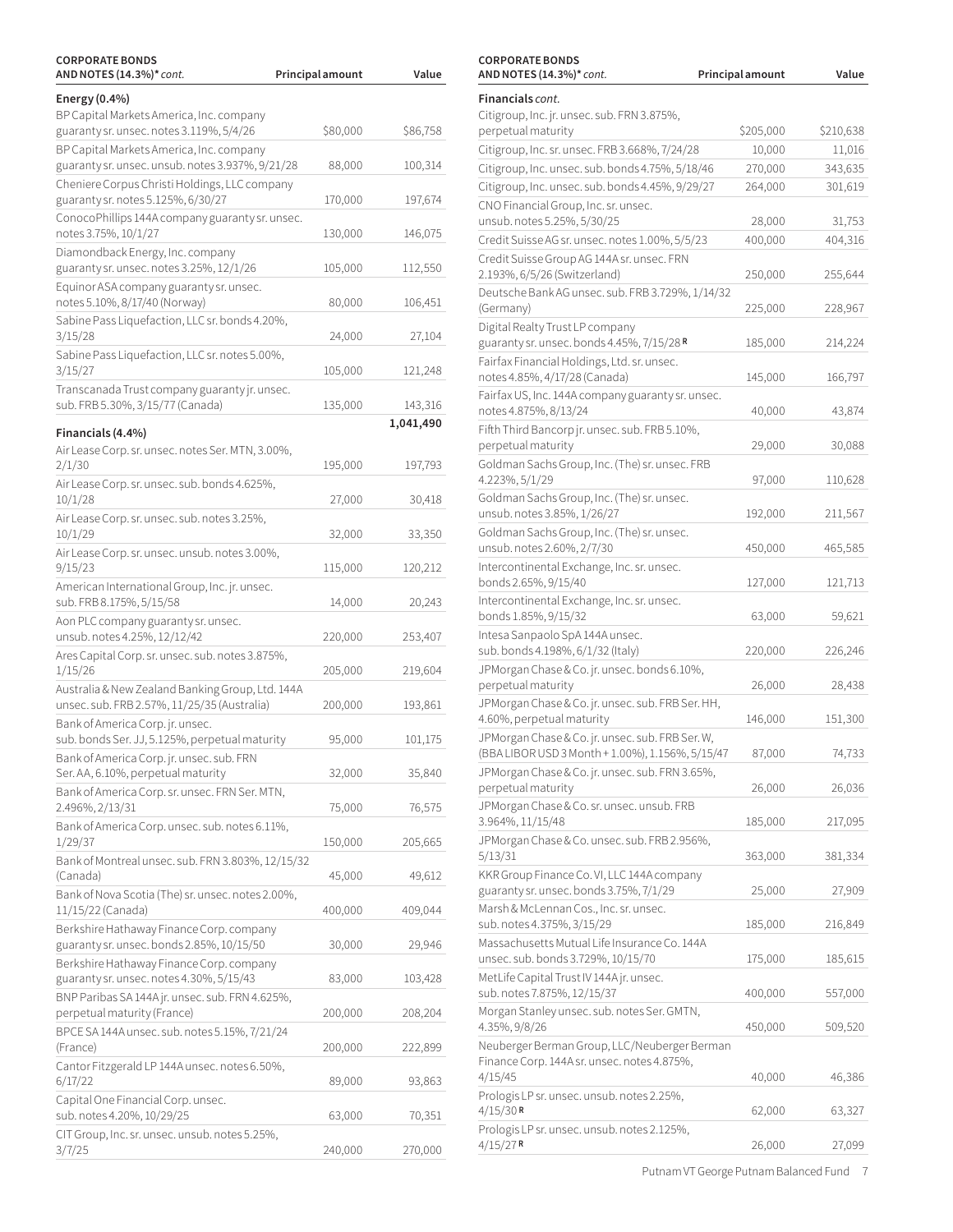| <b>CORPORATE BONDS</b><br>AND NOTES (14.3%)* cont.                                                      | <b>Principal amount</b> | Value                |
|---------------------------------------------------------------------------------------------------------|-------------------------|----------------------|
| Financials cont.                                                                                        |                         |                      |
| Prudential Financial, Inc. jr. unsec. sub. FRN                                                          |                         |                      |
| 5.625%, 6/15/43                                                                                         | \$15,000                | \$16,200             |
| Prudential Financial, Inc. jr. unsec. sub. FRN<br>5.20%, 3/15/44                                        | 173,000                 | 186,191              |
| Prudential Financial, Inc. sr. unsec.<br>notes 6.625%, 6/21/40                                          | 35,000                  | 52,829               |
| Royal Bank of Canada unsec. sub. notes Ser. GMTN,<br>4.65%, 1/27/26 (Canada)                            | 35,000                  | 40,099               |
| Societe Generale SA 144A jr. unsec.                                                                     |                         |                      |
| sub. notes 5.375%, perpetual maturity (France)<br>Teachers Insurance & Annuity Association              | 205,000                 | 217,676              |
| of America 144A unsec. sub. notes 6.85%,<br>12/16/39                                                    | 40,000                  | 60,655               |
| Toronto-Dominion Bank (The) unsec. sub. FRB<br>3.625%, 9/15/31 (Canada)                                 | 78,000                  | 86,426               |
| Truist Financial Corp. jr. unsec. sub. FRB<br>Ser. N, 4.80%, 9/1/24                                     | 75,000                  | 78,750               |
|                                                                                                         |                         |                      |
| U.S. Bancorp unsec. sub. notes 3.00%, 7/30/29<br>UBS AG unsec. sub. notes 5.125%, 5/15/24               | 230,000                 | 249,043              |
| (Switzerland)                                                                                           | 360,000                 | 396,781              |
| Wells Fargo & Co. jr. unsec. sub. FRB Ser. U,<br>5.875%, perpetual maturity                             | 65,000                  | 72,881               |
| Wells Fargo & Co. jr. unsec. sub. FRN 3.90%,<br>perpetual maturity                                      | 80,000                  | 82,824               |
| Westpac Banking Corp. unsec. sub. bonds 4.421%,<br>7/24/39 (Australia)                                  |                         |                      |
| Westpac Banking Corp. unsec. sub. bonds 2.963%,                                                         | 85,000                  | 100,562              |
| 11/16/40 (Australia)                                                                                    | 79,000                  | 77,618<br>10,614,597 |
| Health care (1.5%)                                                                                      |                         |                      |
| AbbVie, Inc. sr. unsec. notes 3.20%, 11/21/29                                                           | 320,000                 | 347,534              |
| Amgen, Inc. sr. unsec. bonds 4.663%, 6/15/51                                                            | 83,000                  | 107,046              |
| Amgen, Inc. sr. unsec. unsub. notes 2.60%, 8/19/26<br>Becton Dickinson and Co. sr. unsec. notes 2.823%, | 33,000                  | 35,038               |
| 5/20/30<br>Bristol-Myers Squibb Co. sr. unsec. notes 2.75%,                                             | 110,000                 | 115,211              |
| 2/15/23                                                                                                 | 400,000                 | 414,930              |
| Bristol-Myers Squibb Co. sr. unsec.<br>sub. notes 3.40%, 7/26/29                                        | 295,000                 | 330,603              |
| Cigna Corp. company guaranty sr. unsec.<br>unsub. notes 3.75%, 7/15/23                                  | 118,000                 | 125,661              |
| CVS Health Corp. sr. unsec. unsub. notes 4.78%,<br>3/25/38                                              |                         |                      |
| CVS Pass-Through Trust 144A sr. mtge.                                                                   | 213,000                 | 262,042              |
| notes 4.704%, 1/10/36<br>DH Europe Finance II Sarl company                                              | 11,546                  | 13,085               |
| guaranty sr. unsec. bonds 3.40%, 11/15/49<br>(Luxembourg)                                               | 185,000                 | 203,946              |
| DH Europe Finance II Sarl company<br>guaranty sr. unsec. notes 2.60%, 11/15/29                          |                         |                      |
| (Luxembourg)<br>HCA, Inc. company guaranty sr. bonds 5.25%,                                             | 80,000                  | 83,641               |
| 6/15/26<br>HCA, Inc. company guaranty sr. bonds 3.50%,                                                  | 67,000                  | 77,557               |
| 7/15/51                                                                                                 | 43,000                  | 42,980               |
| HCA, Inc. company guaranty sr. notes 4.125%,<br>6/15/29                                                 | 65,000                  | 73,195               |
| HCA, Inc. company guaranty sr. sub. bonds 5.50%,<br>6/15/47                                             | 35,000                  | 45,585               |
| HCA, Inc. company guaranty sr. sub. notes 5.00%,<br>3/15/24                                             | 10,000                  | 11,049               |

| <b>CORPORATE BONDS</b><br>AND NOTES (14.3%)* cont.                                     | <b>Principal amount</b> | Value                |
|----------------------------------------------------------------------------------------|-------------------------|----------------------|
| Health care cont.                                                                      |                         |                      |
| Service Corp. International sr. unsec.                                                 |                         |                      |
| notes 4.625%, 12/15/27                                                                 | \$30,000                | \$31,725             |
| Service Corp. International sr. unsec.                                                 |                         |                      |
| notes 3.375%, 8/15/30                                                                  | 20,000                  | 19,596               |
| Service Corp. International sr. unsec.<br>sub. notes 4.00%, 5/15/31                    | 165,000                 | 168,411              |
| UnitedHealth Group, Inc. sr. unsec.                                                    |                         |                      |
| unsub. notes 2.00%, 5/15/30                                                            | 211,000                 | 212,570              |
| Viatris, Inc. 144A company guaranty sr. unsec.<br>bonds 4.00%, 6/22/50                 | 380,000                 | 401,861              |
| Viatris, Inc. 144A company guaranty sr. unsec.                                         |                         |                      |
| notes 2.30%, 6/22/27                                                                   | 75,000                  | 76,556               |
| Zoetis, Inc. sr. unsec. notes 3.90%, 8/20/28                                           | 150,000                 | 170,544              |
| Zoetis, Inc. sr. unsec. sub. notes 3.00%, 9/12/27                                      | 90,000                  | 96,943               |
| Technology (1.7%)                                                                      |                         | 3,467,309            |
| Alphabet, Inc. sr. unsec. bonds 2.25%, 8/15/60                                         | 160,000                 | 141,104              |
| Alphabet, Inc. sr. unsec. notes 1.998%, 8/15/26                                        | 84,000                  | 87,876               |
| Apple, Inc. sr. unsec. bonds 2.80%, 2/8/61                                             | 430,000                 | 418,806              |
| Apple, Inc. sr. unsec. unsub. notes 4.375%,                                            |                         |                      |
| 5/13/45                                                                                | 150,000                 | 191,241              |
| Broadcom, Inc. company guaranty sr. unsec.                                             |                         |                      |
| bonds 4.15%, 11/15/30                                                                  | 358,000                 | 401,467              |
| Broadcom, Inc. 144A company guaranty sr. unsec.<br>bonds 3.75%, 2/15/51                | 72,000                  | 75,161               |
| Cisco Systems, Inc./California sr. unsec.                                              |                         |                      |
| unsub. notes 3.625%, 3/4/24                                                            | 400,000                 | 432,705              |
| Dell International, LLC/EMC Corp. company                                              |                         |                      |
| guaranty sr. bonds 8.35%, 7/15/46                                                      | 28,000                  | 45,797               |
| Fidelity National Information Services, Inc.                                           |                         |                      |
| sr. unsec. bonds 2.25%, 3/1/31<br>Fiserv, Inc. sr. unsec. bonds 3.50%, 7/1/29          | 250,000                 | 249,553<br>93,529    |
| Fiserv, Inc. sr. unsec. sub. bonds 4.20%, 10/1/28                                      | 85,000<br>154,000       | 177,029              |
| Microchip Technology, Inc. company                                                     |                         |                      |
| guaranty sr. notes 4.333%, 6/1/23                                                      | 83,000                  | 88,511               |
| Microsoft Corp. sr. unsec. unsub. bonds 2.921%,                                        |                         |                      |
| 3/17/52                                                                                | 371,000                 | 393,760              |
| Microsoft Corp. sr. unsec. unsub. bonds 2.40%,                                         |                         |                      |
| 8/8/26                                                                                 | 66,000                  | 70,348               |
| Oracle Corp. sr. unsec. bonds 3.65%, 3/25/41                                           | 225,000                 | 238,580              |
| Salesforce.com, Inc. sr. unsec. bonds 3.05%,<br>7/15/61                                | 185,000                 | 187,446              |
| Salesforce.com, Inc. sr. unsec. bonds 2.90%,                                           |                         |                      |
| 7/15/51                                                                                | 185,000                 | 186,803              |
| Salesforce.com, Inc. sr. unsec.                                                        |                         |                      |
| unsub. notes 3.70%, 4/11/28                                                            | 245,000                 | 279,096              |
| Sensata Technologies, Inc. 144A company                                                |                         |                      |
| guaranty sr. unsec. notes 3.75%, 2/15/31                                               | 170,000<br>200,000      | 168,101              |
| ServiceNow, Inc. sr. unsec. notes 1.40%, 9/1/30                                        |                         | 187,644<br>4,114,557 |
| Transportation (-%)                                                                    |                         |                      |
| Penske Truck Leasing Co. LP/PTL Finance Corp.<br>144A sr. unsec. bonds 3.40%, 11/15/26 |                         |                      |
|                                                                                        | 86,000                  | 93,150<br>93,150     |
| Utilities and power (0.9%)                                                             |                         |                      |
| AES Corp. (The) 144A sr. unsec. bonds 2.45%,                                           |                         |                      |
| 1/15/31<br>American Electric Power Co., Inc. sr. unsec.                                | 135,000                 | 133,570              |
| unsub. notes Ser. J, 4.30%, 12/1/28                                                    | 66,000                  | 75,957               |
| Appalachian Power Co. sr. unsec.                                                       |                         |                      |
| unsub. notes Ser. L, 5.80%, 10/1/35                                                    | 60,000                  | 78,410               |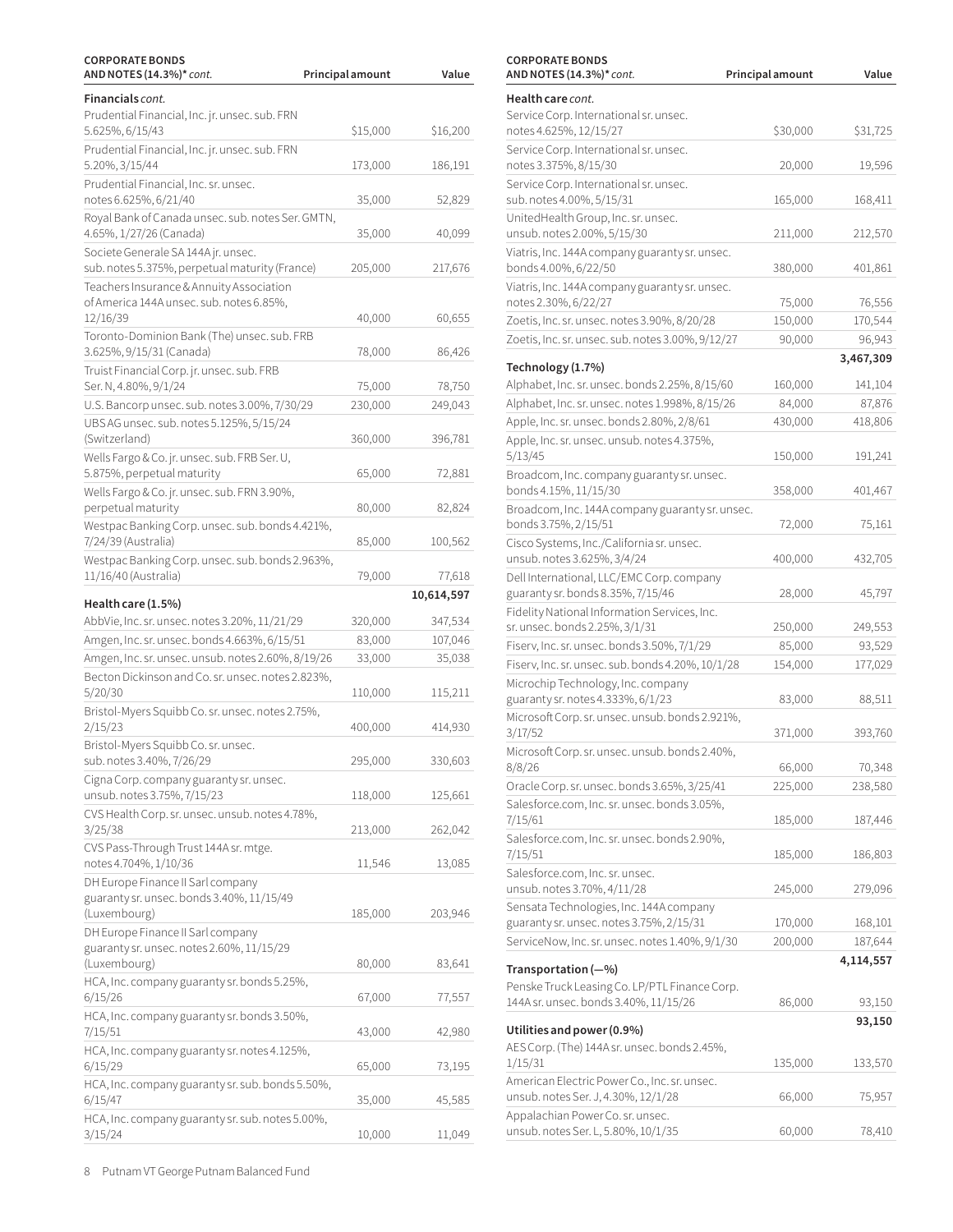| <b>CORPORATE BONDS</b><br>AND NOTES (14.3%)* cont.                                                 | <b>Principal amount</b> | Value             |
|----------------------------------------------------------------------------------------------------|-------------------------|-------------------|
| Utilities and power cont.                                                                          |                         |                   |
| Commonwealth Edison Co. sr. mtge. bonds 5.875%,                                                    |                         |                   |
| 2/1/33                                                                                             | \$15,000                | \$19,991          |
| Consolidated Edison Co. of New York, Inc.                                                          |                         |                   |
| sr. unsec. unsub. notes 4.20%, 3/15/42                                                             | 40,000                  | 46,371            |
| Duke Energy Ohio, Inc. sr. bonds 3.65%, 2/1/29<br>El Paso Natural Gas Co., LLC company             | 130,000                 | 144,770           |
| guaranty sr. unsec. unsub. notes 8.375%, 6/15/32                                                   | 75,000                  | 110,386           |
| Enbridge, Inc. sr. unsec. unsub. bonds 4.25%,                                                      |                         |                   |
| 12/1/26 (Canada)                                                                                   | 42,000                  | 47,341            |
| Energy Transfer LP jr. unsec. sub. FRN 6.625%,                                                     |                         |                   |
| perpetual maturity                                                                                 | 257,000                 | 251,539           |
| Energy Transfer Operating LP sr. unsec.<br>unsub. notes 7.60%, 2/1/24                              | 30,000                  | 34,110            |
| Energy Transfer Operating LP sr. unsec.                                                            |                         |                   |
| unsub.notes 6.50%, 2/1/42                                                                          | 20,000                  | 25,967            |
| Enterprise Products Operating, LLC company                                                         |                         |                   |
| guaranty sr. unsec. notes 2.80%, 1/31/30                                                           | 230,000                 | 242,976           |
| Enterprise Products Operating, LLC company                                                         |                         |                   |
| guaranty sr. unsec. unsub. bonds 4.25%, 2/15/48                                                    | 65,000                  | 74,777            |
| IPALCO Enterprises, Inc. sr. notes 4.25%, 5/1/30<br>IPALCO Enterprises, Inc. sr. sub. notes 3.70%, | 116,000                 | 130,275           |
| 9/1/24                                                                                             | 35,000                  | 37,656            |
| Kinder Morgan Energy Partners LP company                                                           |                         |                   |
| guaranty sr. unsec. notes 5.40%, 9/1/44                                                            | 16,000                  | 19,831            |
| NRG Energy, Inc. 144A company                                                                      |                         |                   |
| guaranty sr. notes 3.75%, 6/15/24                                                                  | 80,000                  | 85,187            |
| Oncor Electric Delivery Co., LLC sr. notes 5.75%,<br>3/15/29                                       | 55,000                  | 69,110            |
| Pacific Gas and Electric Co. notes 2.10%, 8/1/27                                                   | 30,000                  | 29,136            |
| Pacific Gas and Electric Co. sr. notes 3.30%,                                                      |                         |                   |
| 3/15/27                                                                                            | 55,000                  | 56,909            |
| PacifiCorp sr. bonds 2.70%, 9/15/30                                                                | 86,000                  | 90,319            |
| Sunoco Logistics Partners Operations LP company                                                    |                         |                   |
| guaranty sr. unsec. unsub. notes 5.95%, 12/1/25                                                    | 25,000                  | 29,270            |
| Vistra Operations Co., LLC 144A company<br>guaranty sr. notes 4.30%, 7/15/29                       | 58,000                  | 63,041            |
| Vistra Operations Co., LLC 144A company                                                            |                         |                   |
| guaranty sr. notes 3.55%, 7/15/24                                                                  | 67,000                  | 70,743            |
| WEC Energy Group, Inc. jr. unsec. sub. FRN                                                         |                         |                   |
| Ser. A, (BBA LIBOR USD 3 Month + 2.11%), 2.268%,                                                   |                         |                   |
| 5/15/67                                                                                            | 300,000                 | 277,500           |
|                                                                                                    |                         | 2,245,142         |
| Total corporate bonds and notes (cost \$32,313,904)                                                |                         | \$34,473,951      |
| MORTGAGE-BACKED SECURITIES (0.8%)*                                                                 | <b>Principal amount</b> | Value             |
| BANK Ser. 19-BN19, Class AS, 3.446%, 8/15/61                                                       | \$81,000                | \$88,569          |
| Citigroup Commercial Mortgage Trust                                                                |                         |                   |
| Ser. 14-GC21, Class C, 4.78%, 5/10/47 W                                                            | 124,000                 | 129,111           |
| Ser. 18-C6, Class AS, 4.642%, 11/10/51 W                                                           | 78,000                  | 91,526            |
| Ser. 14-GC21, Class AS, 4.026%, 5/10/47                                                            | 107,000                 | 114,206           |
| Ser. 18-B2, Class A4, 4.009%, 3/10/51                                                              | 251,000                 | 284,564           |
| COMM Mortgage Trust                                                                                |                         |                   |
| FRB Ser. 14-UBS6, Class C, 4.593%, 12/10/47 W<br>Ser. 13-CR13, Class AM, 4.449%, 11/10/46 W        | 20,000<br>117,000       | 20,965<br>125,761 |
| CSAIL Commercial Mortgage Trust Ser. 19-C17,                                                       |                         |                   |
| Class AS, 3.278%, 9/15/52                                                                          | 96,000                  | 103,106           |
| Federal National Mortgage Association Connecticut                                                  |                         |                   |
| Avenue Securities FRB Ser. 17-C01, Class 1EB1,                                                     |                         |                   |
| (1 Month US LIBOR + 1.25%), 1.342%, 7/25/29                                                        | 30,000                  | 30,122            |
| FIRSTPLUS Home Loan Owner Trust Ser. 97-3,<br>Class B1, 7.79%, 11/10/23 (In default) †             | 14,822                  | ı                 |

| MORTGAGE-BACKED<br>SECURITIES (0.8%)* cont.                                                  | Principal amount | Value        |
|----------------------------------------------------------------------------------------------|------------------|--------------|
| GS Mortgage Securities Trust FRB Ser. 14-GC22,                                               |                  |              |
| Class C, 4.846%, 6/10/47 W                                                                   | \$159,000        | \$166,208    |
| LSTAR Commercial Mortgage Trust 144A FRB<br>Ser. 15-3, Class AS, 3.367%, 4/20/48 W           | 37,221           | 36,153       |
| Morgan Stanley Bank of America Merrill Lynch<br>Trust Ser. 16-C28, Class A4, 3.544%, 1/15/49 | 340,000          | 369,996      |
| Morgan Stanley Capital I Trust Ser. 18-L1,<br>Class A4, 4.407%, 10/15/51 W                   | 125,000          | 145,485      |
| Morgan Stanley Capital I Trust 144A FRB<br>Ser. 12-C4, Class D, 5.60%, 3/15/45W              | 217,000          | 194,648      |
| TIAA Real Estate CDO, Ltd. 144A Ser. 03-1A,<br>Class E, 8.00%, 12/28/38 (In default) †       | 220,229          | 2            |
| WF-RBS Commercial Mortgage Trust 144A FRB<br>Ser. 11-C3, Class D, 5.52%, 3/15/44 W           | 76,851           | 38,425       |
| Total mortgage-backed securities (cost \$2,095,033)                                          |                  | \$1,938,848  |
| MUNICIPAL BONDS AND NOTES (0.1%)*                                                            | Principal amount | Value        |
| CA State G.O. Bonds, (Build America Bonds),<br>7.50%, 4/1/34                                 |                  |              |
|                                                                                              | \$30,000         | \$47,318     |
| North TX, Tollway Auth. Rev. Bonds,<br>(Build America Bonds), 6.718%, 1/1/49                 | 55,000           | 90,958       |
| OH State U. Rev. Bonds, (Build America Bonds),                                               |                  |              |
| 4.91%, 6/1/40                                                                                | 40,000           | 53,758       |
| Total municipal bonds and notes (cost \$125,158)                                             |                  | \$192,034    |
| SHORT-TERM INVESTMENTS (4.5%)*                                                               | <b>Shares</b>    | Value        |
| Putnam Cash Collateral Pool, LLC 0.09% d                                                     | 1,216,535        | \$1,216,535  |
| Putnam Short Term Investment Fund                                                            |                  |              |
| Class $P$ 0.09% $L$                                                                          | 9,705,511        | 9,705,511    |
| Total short-term investments (cost \$10,923,666)                                             |                  | \$10,922,046 |

#### **Key to holding's abbreviations**

| ADR         | American Depository Receipts: represents ownership of foreign<br>securities on deposit with a custodian bank                                                                                                                                                                          |
|-------------|---------------------------------------------------------------------------------------------------------------------------------------------------------------------------------------------------------------------------------------------------------------------------------------|
| <b>FRB</b>  | Floating Rate Bonds: the rate shown is the current interest rate at<br>the close of the reporting period. Rates may be subject to a cap<br>or floor. For certain securities, the rate may represent a fixed rate<br>currently in place at the close of the reporting period.          |
| FRN         | Floating Rate Notes: the rate shown is the current interest rate or<br>yield at the close of the reporting period. Rates may be subject to<br>a cap or floor. For certain securities, the rate may represent a fixed<br>rate currently in place at the close of the reporting period. |
| <b>GMTN</b> | Global Medium Term Notes                                                                                                                                                                                                                                                              |
|             | G.O. Bonds General Obligation Bonds                                                                                                                                                                                                                                                   |
| MTN         | Medium Term Notes                                                                                                                                                                                                                                                                     |
| <b>TBA</b>  | To Be Announced Commitments                                                                                                                                                                                                                                                           |
|             | Notes to the fund's portfolio                                                                                                                                                                                                                                                         |

Unless noted otherwise, the notes to the fund's portfolio are for the close of the fund's reporting period, which ran from January 1, 2021 through June 30 2021 (the reporting period). Within the following notes to the portfolio, references to "Putnam Management" represent Putnam Investment Management, LLC, the fund's manager, an indirect wholly-owned subsidiary of Putnam Investments, LLC and references to "ASC 820" represent Accounting Standards Codification 820 *Fair Value Measurements and Disclosures*.

- \* Percentages indicated are based on net assets of \$241,217,550.
- † This security is non-income-producing.
- ∆∆ This security is restricted with regard to public resale. The total fair value of this security and any other restricted securities (excluding 144A securities), if any, held at the close of the reporting period was \$1,032,202, or 0.4% of net assets.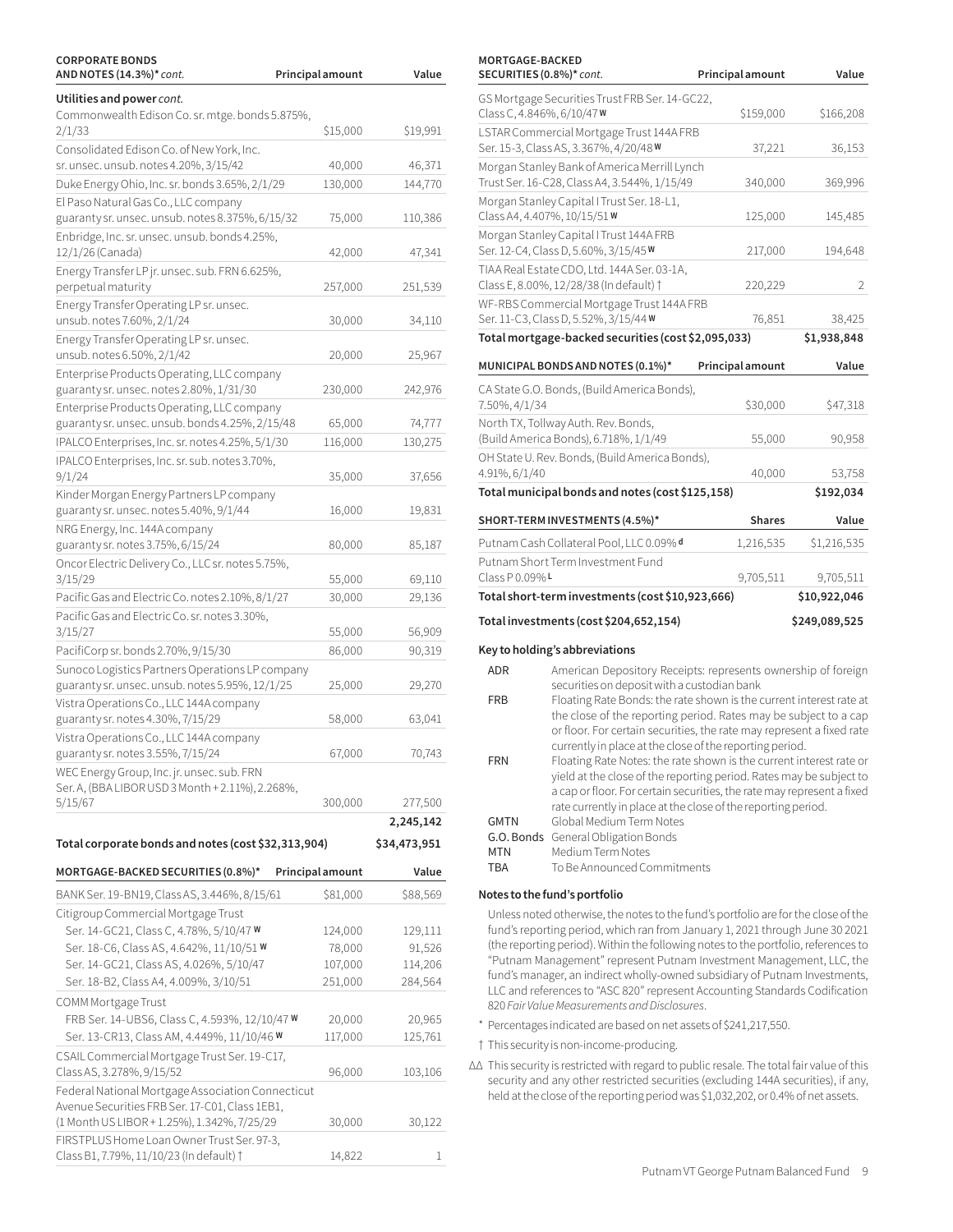- # This security, in part or in entirety, was pledged and segregated with the broker to cover margin requirements for futures contracts at the close of the reporting period. Collateral at period end totaled \$123,676 and is included in Investments in securities on the Statement of assets and liabilities (Notes 1 and 8).
- ## Forward commitment, in part or in entirety (Note 1).
- **<sup>d</sup>** Affiliated company. See Notes 1 and 5 to the financial statements regarding securities lending. The rate quoted in the security description is the annualized 7-day yield of the fund at the close of the reporting period.
- **<sup>F</sup>** This security is valued by Putnam Management at fair value following procedures approved by the Trustees. Securities are classified as Level 3 for ASC 820 based on the securities' valuation inputs (Note 1).
- **<sup>L</sup>** Affiliated company (Note 5). The rate quoted in the security description is the annualized 7-day yield of the fund at the close of the reporting period.
- **<sup>R</sup>** Real Estate Investment Trust.
- **<sup>S</sup>** Security on loan, in part or in entirety, at the close of the reporting period (Note 1).
- **▶ Represents the asset to be received in a private investment in public entity ▶** commitments, of which \$816,130 is included in the Payable for purchases of delayed delivery securities (Note 1).
- **<sup>W</sup>** The rate shown represents the weighted average coupon associated with the underlying mortgage pools. Rates may be subject to a cap or floor.

At the close of the reporting period, the fund maintained liquid assets totaling \$4,439,977 to cover certain derivative contracts, delayed delivery securities and the settlement of certain securities.

Debt obligations are considered secured unless otherwise indicated.

144A after the name of an issuer represents securities exempt from registration under Rule 144A of the Securities Act of 1933, as amended. These securities may be resold in transactions exempt from registration, normally to qualified institutional buyers.

See Note 1 to the financial statements regarding TBA commitments.

The dates shown on debt obligations are the original maturity dates.

| FORWARD CURRENCY CONTRACTS at 6/30/21 (aggregate face value \$14,941,675) (Unaudited)<br>Delivery<br>Contract |                      |       |         |           |                         | Unrealized                      |
|---------------------------------------------------------------------------------------------------------------|----------------------|-------|---------|-----------|-------------------------|---------------------------------|
| Counterparty                                                                                                  | Currency             | type* | date    | Value     | Aggregate<br>face value | appreciation/<br>(depreciation) |
| Bank of America N.A.                                                                                          |                      |       |         |           |                         |                                 |
|                                                                                                               | <b>British Pound</b> | Sell  | 9/15/21 | \$62,536  | \$63,951                | \$1,415                         |
|                                                                                                               | Swedish Krona        | Sell  | 9/15/21 | 188,267   | 195,029                 | 6,762                           |
| <b>Barclays Bank PLC</b>                                                                                      |                      |       |         |           |                         |                                 |
|                                                                                                               | <b>British Pound</b> | Sell  | 9/15/21 | 1,849,642 | 1,891,451               | 41,809                          |
|                                                                                                               | Canadian Dollar      | Sell  | 7/21/21 | 445,542   | 439,302                 | (6, 240)                        |
|                                                                                                               | Euro                 | Sell  | 9/15/21 | 488,441   | 502,226                 | 13,785                          |
|                                                                                                               | Swedish Krona        | Sell  | 9/15/21 | 1,015,317 | 1,051,489               | 36,172                          |
| Citibank, N.A.                                                                                                |                      |       |         |           |                         |                                 |
|                                                                                                               | <b>British Pound</b> | Buy   | 9/15/21 | 622,727   | 636,684                 | (13,957)                        |
|                                                                                                               | Canadian Dollar      | Sell  | 7/21/21 | 546,944   | 539,055                 | (7,889)                         |
|                                                                                                               | Danish Krone         | Buy   | 9/15/21 | 414,399   | 416,560                 | (2,161)                         |
|                                                                                                               | Danish Krone         | Sell  | 9/15/21 | 413,695   | 424,598                 | 10,903                          |
|                                                                                                               | Euro                 | Sell  | 9/15/21 | 488,679   | 502,551                 | 13,872                          |
| Goldman Sachs International                                                                                   |                      |       |         |           |                         |                                 |
|                                                                                                               | <b>British Pound</b> | Sell  | 9/15/21 | 1,815,884 | 1,856,871               | 40,987                          |
|                                                                                                               | Canadian Dollar      | Sell  | 7/21/21 | 34,608    | 48,080                  | 13,472                          |
| HSBC Bank USA, National Association                                                                           |                      |       |         |           |                         |                                 |
|                                                                                                               | <b>British Pound</b> | Buy   | 9/15/21 | 378,119   | 386,627                 | (8,508)                         |
|                                                                                                               | Euro                 | Sell  | 9/15/21 | 356,385   | 366,472                 | 10,087                          |
| JPMorgan Chase Bank N.A.                                                                                      |                      |       |         |           |                         |                                 |
|                                                                                                               | <b>British Pound</b> | Buy   | 9/15/21 | 690,935   | 706,517                 | (15, 582)                       |
|                                                                                                               | Canadian Dollar      | Sell  | 7/21/21 | 414,564   | 408,694                 | (5,870)                         |
| Morgan Stanley & Co. International PLC                                                                        |                      |       |         |           |                         |                                 |
|                                                                                                               | <b>British Pound</b> | Sell  | 9/15/21 | 7,748     | 7,922                   | 174                             |
| State Street Bank and Trust Co.                                                                               |                      |       |         |           |                         |                                 |
|                                                                                                               | <b>British Pound</b> | Buy   | 9/15/21 | 458,917   | 469,280                 | (10, 363)                       |
|                                                                                                               | Canadian Dollar      | Sell  | 7/21/21 | 308,645   | 302,747                 | (5,898)                         |
|                                                                                                               | Hong Kong Dollar     | Sell  | 8/18/21 | 326,471   | 326,368                 | (103)                           |
| <b>UBSAG</b>                                                                                                  |                      |       |         |           |                         |                                 |
|                                                                                                               | <b>British Pound</b> | Buy   | 9/15/21 | 574,304   | 587,256                 | (12, 952)                       |
|                                                                                                               | Canadian Dollar      | Buy   | 7/21/21 | 364,710   | 359,489                 | 5,221                           |
|                                                                                                               | Euro                 | Buy   | 9/15/21 | 91,442    | 94,014                  | (2, 572)                        |
|                                                                                                               | Swedish Krona        | Sell  | 9/15/21 | 188,279   | 195,056                 | 6,777                           |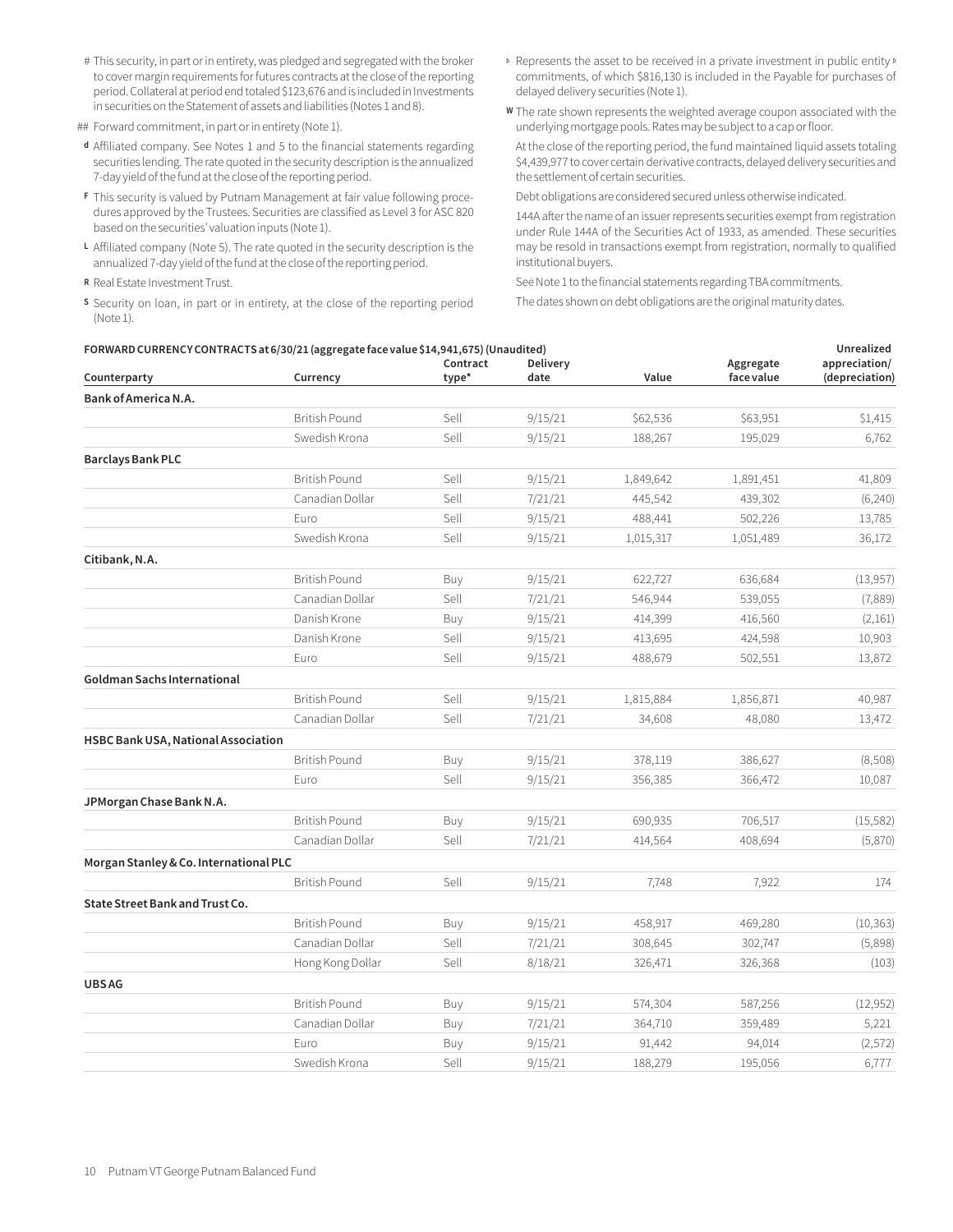| FORWARD CURRENCY CONTRACTS at 6/30/21 (aggregate face value \$14,941,675) (Unaudited) cont. |                 |          |                 |             | Unrealized  |                |
|---------------------------------------------------------------------------------------------|-----------------|----------|-----------------|-------------|-------------|----------------|
|                                                                                             |                 | Contract | <b>Delivery</b> |             | Aggregate   | appreciation/  |
| Counterparty                                                                                | Currency        | type*    | date            | Value       | face value  | (depreciation) |
| WestPac Banking Corp. cont.                                                                 |                 |          |                 |             |             |                |
|                                                                                             | British Pound   | Sell     | 9/15/21         | \$1,466,957 | \$1,500,033 | \$33,076       |
|                                                                                             | Canadian Dollar | Sell     | 7/21/21         | 577,518     | 569,320     | (8,198)        |
|                                                                                             | Euro            | Buy      | 9/15/21         | 91.442      | 94,033      | (2, 591)       |
| Unrealized appreciation                                                                     |                 |          |                 |             |             | 234,512        |
| Unrealized (depreciation)                                                                   |                 |          |                 |             |             | (102, 884)     |
| Total                                                                                       |                 |          |                 |             |             | \$131,628      |

\* The exchange currency for all contracts listed is the United States Dollar.

| FUTURES CONTRACTS OUTSTANDING at 6/30/21 (Unaudited)                                         | <b>Number</b> of<br>contracts | Notional<br>amount | Value               | Expiration<br>date | Unrealized<br>appreciation/<br>(depreciation) |
|----------------------------------------------------------------------------------------------|-------------------------------|--------------------|---------------------|--------------------|-----------------------------------------------|
| S&P 500 Index E-Mini (Long)                                                                  | 8                             | \$1,716,720        | \$1,715,440         | Sep-21             | \$26,102                                      |
| Unrealized appreciation                                                                      |                               |                    |                     |                    | 26,102                                        |
| Unrealized (depreciation)                                                                    |                               |                    |                     |                    |                                               |
| Total                                                                                        |                               |                    |                     |                    | \$26,102                                      |
| TBA SALE COMMITMENTS OUTSTANDING at 6/30/21<br>(proceeds receivable \$3,083,125) (Unaudited) |                               |                    | Principal<br>amount | Settlement<br>date | Value                                         |
| Government National Mortgage Association, 4.50%, 7/1/51                                      |                               |                    | \$1,000,000         | 7/21/21            | \$1,065,967                                   |
| Uniform Mortgage-Backed Securities, 2.00%, 8/1/51                                            |                               |                    | 1,000,000           | 8/12/21            | 1,008,413                                     |
| Uniform Mortgage-Backed Securities, 2.00%, 7/1/51                                            |                               |                    | 1,000,000           | 7/14/21            | 1,010,405                                     |
| Total                                                                                        |                               |                    |                     |                    | \$3,084,785                                   |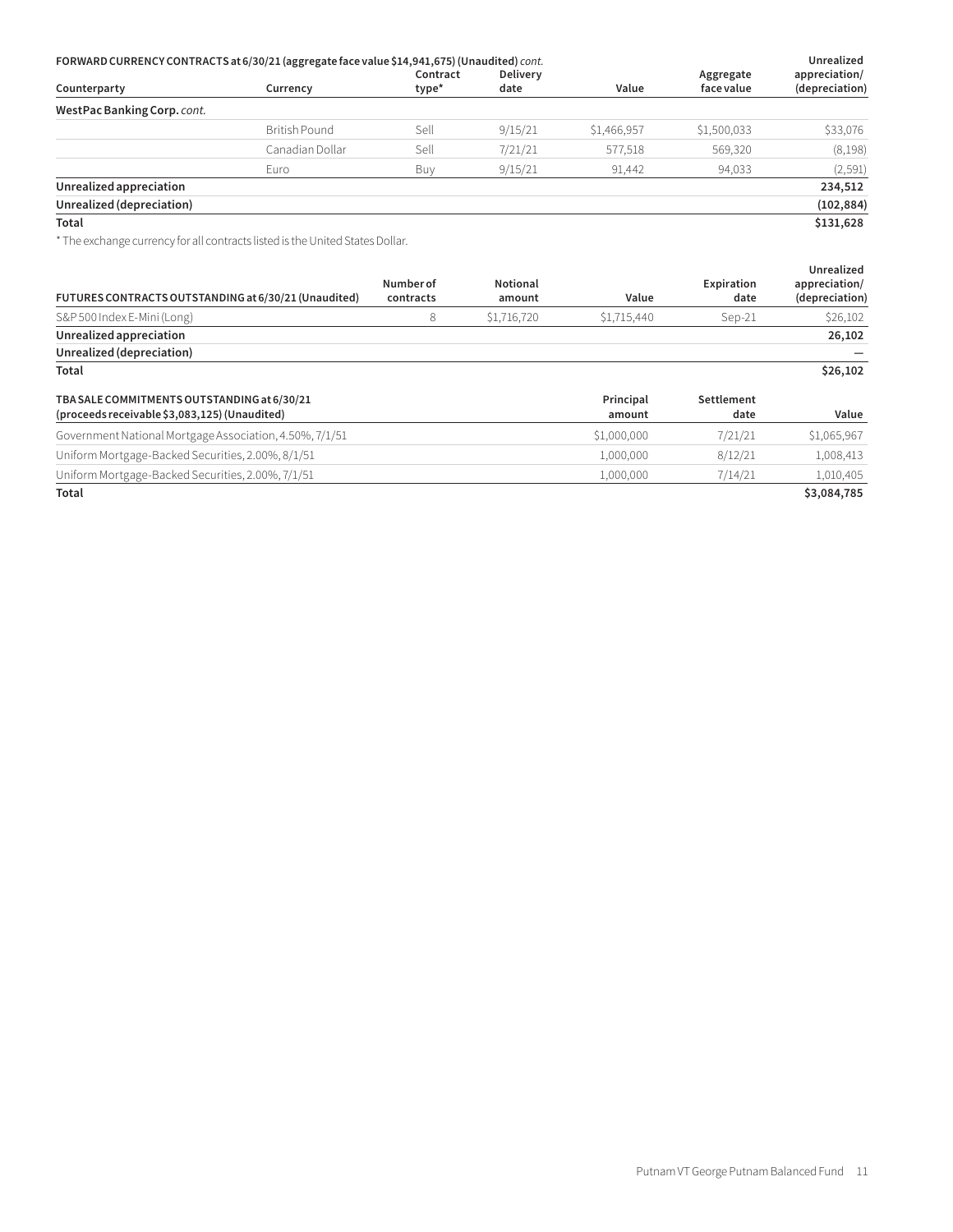ASC 820 establishes a three-level hierarchy for disclosure of fair value measurements. The valuation hierarchy is based upon the transparency of inputs to the valuation of the fund's investments. The three levels are defined as follows:

Level 1: Valuations based on quoted prices for identical securities in active markets.

Level 2: Valuations based on quoted prices in markets that are not active or for which all significant inputs are observable, either directly or indirectly.

Level 3: Valuations based on inputs that are unobservable and significant to the fair value measurement.

The following is a summary of the inputs used to value the fund's net assets as of the close of the reporting period:

|                                                 | <b>Valuation inputs</b>  |                          |             |  |
|-------------------------------------------------|--------------------------|--------------------------|-------------|--|
| Investments in securities:                      | Level 1                  | Level 2                  | Level 3     |  |
| Common stocks*:                                 |                          |                          |             |  |
| <b>Basic materials</b>                          | \$3,279,102              | $\zeta-$                 | $\zeta-$    |  |
| Capital goods                                   | 9,450,958                | $\qquad \qquad$          |             |  |
| Communication services                          | 1,507,101                | $\qquad \qquad$          |             |  |
| Conglomerates                                   | 419,669                  | $\qquad \qquad$          |             |  |
| Consumer cyclicals                              | 29,765,119               |                          |             |  |
| Consumer staples                                | 9,089,641                | $\overline{\phantom{0}}$ |             |  |
| Energy                                          | 4,425,584                | $\overline{\phantom{0}}$ |             |  |
| Financials                                      | 20,048,322               | $\qquad \qquad$          |             |  |
| Health care                                     | 19,151,081               | $\overline{\phantom{0}}$ |             |  |
| Miscellaneous                                   | $\overline{\phantom{0}}$ | $\qquad \qquad$          | 1,032,202   |  |
| Technology                                      | 43,626,343               | $\overline{\phantom{0}}$ |             |  |
| Transportation                                  | 2,904,889                | $\qquad \qquad$          |             |  |
| Utilities and power                             | 4,530,479                |                          |             |  |
| <b>Total common stocks</b>                      | 148,198,288              |                          | 1,032,202   |  |
| Corporate bonds and notes                       |                          | 34,473,951               |             |  |
| Mortgage-backed securities                      |                          | 1,938,848                |             |  |
| Municipal bonds and notes                       | $\qquad \qquad$          | 192,034                  |             |  |
| U.S. government and agency mortgage obligations | $\overline{\phantom{m}}$ | 20,944,713               |             |  |
| U.S. treasury obligations                       | $\overline{\phantom{m}}$ | 31,387,443               |             |  |
| Short-term investments                          |                          | 10,922,046               |             |  |
| Totals by level                                 | \$148,198,288            | \$99,859,035             | \$1,032,202 |  |

|                              | Valuation inputs         |               |                          |  |  |
|------------------------------|--------------------------|---------------|--------------------------|--|--|
| Other financial instruments: | Level 1                  | Level 2       | Level 3                  |  |  |
| Forward currency contracts   | $\sim$                   | \$131,628     |                          |  |  |
| Futures contracts            | 26,102                   |               |                          |  |  |
| TBA sale commitments         | $\overline{\phantom{m}}$ | (3,084,785)   | $\overline{\phantom{a}}$ |  |  |
| Totals by level              | \$26,102                 | \$(2,953,157) |                          |  |  |

\* Common stock classifications are presented at the sector level, which may differ from the fund's portfolio presentation.

At the start and close of the reporting period, Level 3 investments in securities represented less than 1% of the fund's net assets and were not considered a significant portion of the fund's portfolio.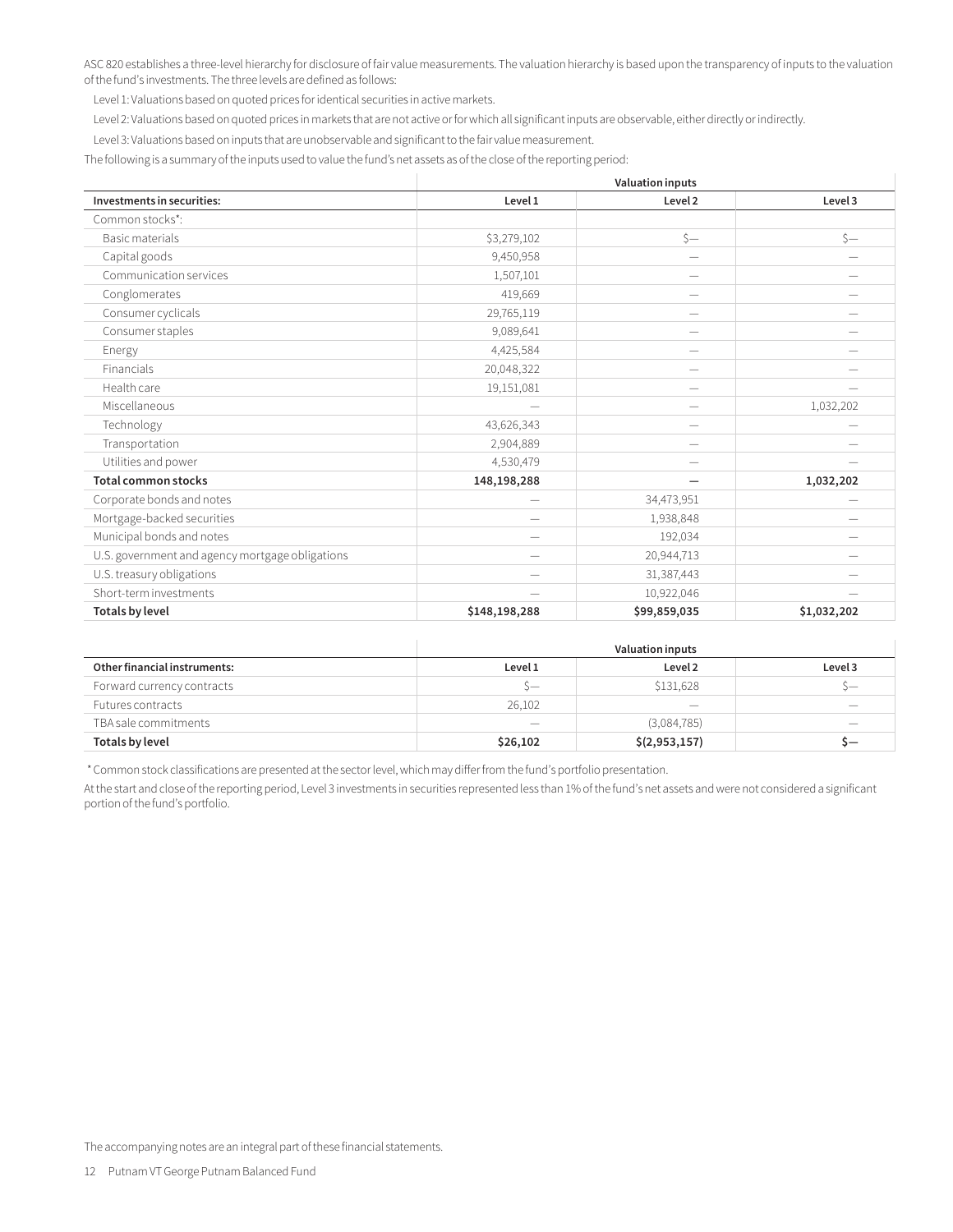# **Statement of assets and liabilities**

6/30/21 (Unaudited)

#### **Assets**

| Investment in securities, at value, including \$1,180,312 of securities on loan (Notes 1 and 8): |               |
|--------------------------------------------------------------------------------------------------|---------------|
| Unaffiliated issuers (identified cost \$193,730,108)                                             | \$238,167,479 |
| Affiliated issuers (identified cost \$10,922,046) (Notes 1 and 5)                                | 10,922,046    |
| Cash                                                                                             | 660,130       |
| Foreign currency (cost \$1,298) (Note 1)                                                         | 1,840         |
| Dividends, interest and other receivables                                                        | 598,191       |
| Receivable for shares of the fund sold                                                           | 42,869        |
| Receivable for investments sold                                                                  | 933,356       |
| Receivable for sales of TBA securities (Note 1)                                                  | 3,086,958     |
| Receivable for variation margin on futures contracts (Note 1)                                    | 2,592         |
| Unrealized appreciation on forward currency contracts (Note 1)                                   | 234,512       |
| <b>Total assets</b>                                                                              | 254,649,973   |

#### **Liabilities**

| Payable for investments purchased                                         | 2,885,361  |
|---------------------------------------------------------------------------|------------|
| Payable for purchases of delayed delivery securities (Note 1)             | 2,218,132  |
| Payable for purchases of TBA securities (Note 1)                          | 3,176,921  |
| Payable for shares of the fund repurchased                                | 422,608    |
| Payable for compensation of Manager (Note 2)                              | 100,417    |
| Payable for custodian fees (Note 2)                                       | 20,495     |
| Payable for investor servicing fees (Note 2)                              | 27,727     |
| Payable for Trustee compensation and expenses (Note 2)                    | 82,497     |
| Payable for administrative services (Note 2)                              | 699        |
| Payable for distribution fees (Note 2)                                    | 33,774     |
| Unrealized depreciation on forward currency contracts (Note 1)            | 102,884    |
| TBA sale commitments, at value (proceeds receivable \$3,083,125) (Note 1) | 3,084,785  |
| Collateral on securities loaned, at value (Note 1)                        | 1,216,535  |
| Other accrued expenses                                                    | 59,588     |
| <b>Total liabilities</b>                                                  | 13,432,423 |

#### **Net assets \$241,217,550**

| Paid-in capital (Unlimited shares authorized) (Notes 1 and 4)                                                       | \$185,521,710 |
|---------------------------------------------------------------------------------------------------------------------|---------------|
| Total distributable earnings (Note 1)                                                                               | 55,695,840    |
| Total - Representing net assets applicable to capital shares outstanding                                            | \$241,217,550 |
| Computation of net asset value Class IA                                                                             |               |
| Net assets                                                                                                          | \$75,548,469  |
| Number of shares outstanding                                                                                        | 5,311,438     |
| Net asset value, offering price and redemption price per share (net assets divided by number of shares outstanding) | \$14.22       |
| Computation of net asset value Class IB                                                                             |               |
| Net assets                                                                                                          | \$165,669,081 |
| Number of shares outstanding                                                                                        | 11,701,756    |
| Net asset value, offering price and redemption price per share (net assets divided by number of shares outstanding) | \$14.16       |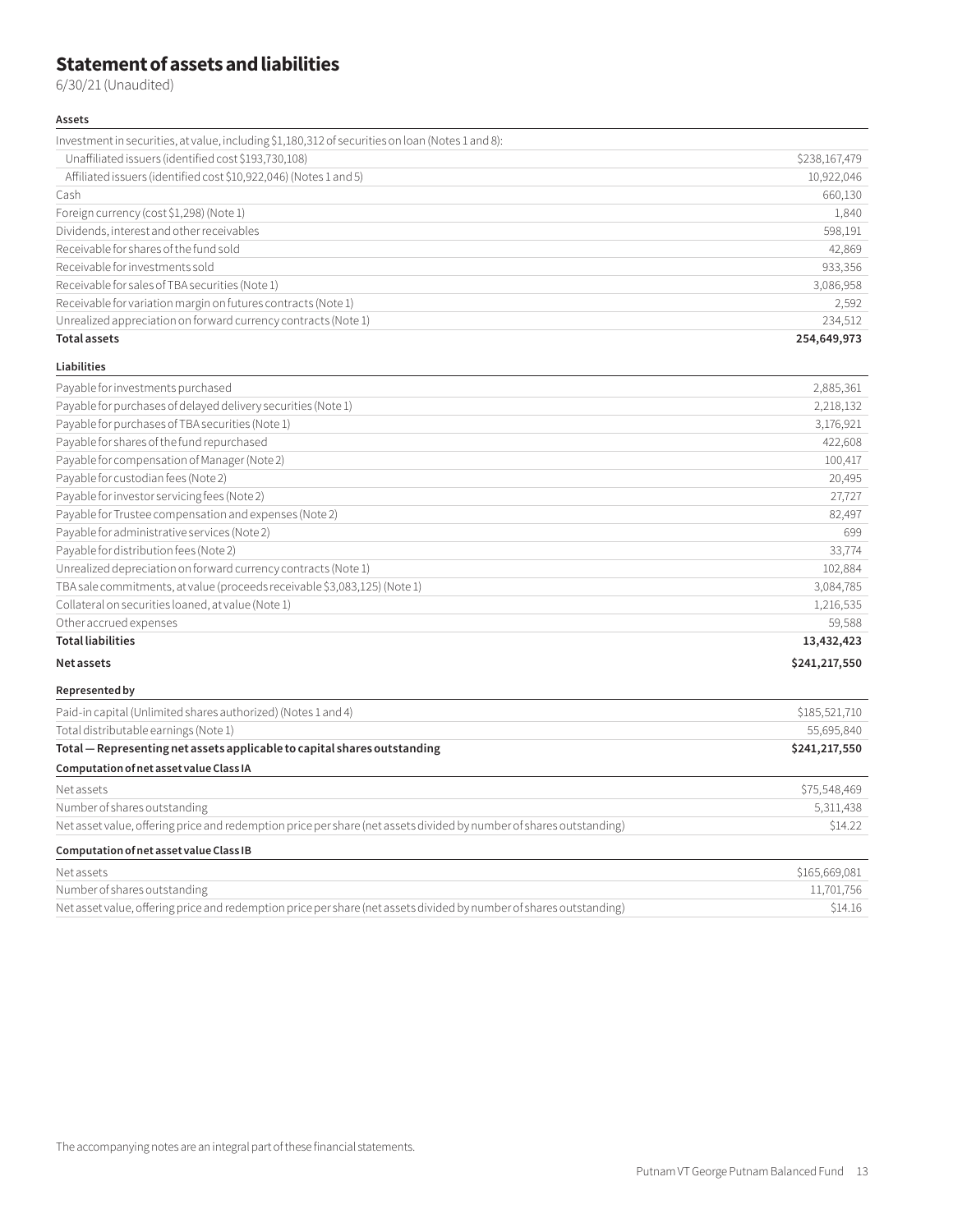# **Statement of operations**

Six months ended 6/30/21 (Unaudited)

| Investment income                                                                               |            |
|-------------------------------------------------------------------------------------------------|------------|
| Dividends (net of foreign tax of \$17,473)                                                      | \$997,665  |
| Interest (including interest income of \$3,118 from investments in affiliated issuers) (Note 5) | 867,508    |
| Securities lending (net of expenses) (Notes 1 and 5)                                            | 2,216      |
| Total investment income                                                                         | 1,867,389  |
| <b>Expenses</b>                                                                                 |            |
| Compensation of Manager (Note 2)                                                                | 589,286    |
| Investor servicing fees (Note 2)                                                                | 81,290     |
| Custodian fees (Note 2)                                                                         | 13,926     |
| Trustee compensation and expenses (Note 2)                                                      | 5,092      |
| Distribution fees (Note 2)                                                                      | 198,585    |
| Administrative services (Note 2)                                                                | 2,076      |
| Other                                                                                           | 59,518     |
| <b>Total expenses</b>                                                                           | 949,773    |
| Expense reduction (Note 2)                                                                      | (6)        |
| Net expenses                                                                                    | 949,767    |
| Net investment income                                                                           | 917,622    |
| Realized and unrealized gain (loss)                                                             |            |
| Net realized gain (loss) on:                                                                    |            |
| Securities from unaffiliated issuers (Notes 1 and 3)                                            | 10,656,565 |
| Foreign currency transactions (Note 1)                                                          | 1,280      |
| Forward currency contracts (Note 1)                                                             | (181, 476) |
| Futures contracts (Note 1)                                                                      | 331,154    |
| Written options (Note 1)                                                                        | 3,003      |
| Total net realized gain                                                                         | 10,810,526 |
| Change in net unrealized appreciation (depreciation) on:                                        |            |
| Securities from unaffiliated issuers and TBA sale commitments                                   | 6,355,108  |
| Assets and liabilities in foreign currencies                                                    | 41         |
| Forward currency contracts                                                                      | 207,553    |
| <b>Futures contracts</b>                                                                        | (2,146)    |
| Total change in net unrealized appreciation                                                     | 6,560,556  |

**Net gain on investments 17,371,082** 

**Net increase in net assets resulting from operations \$18,288,704**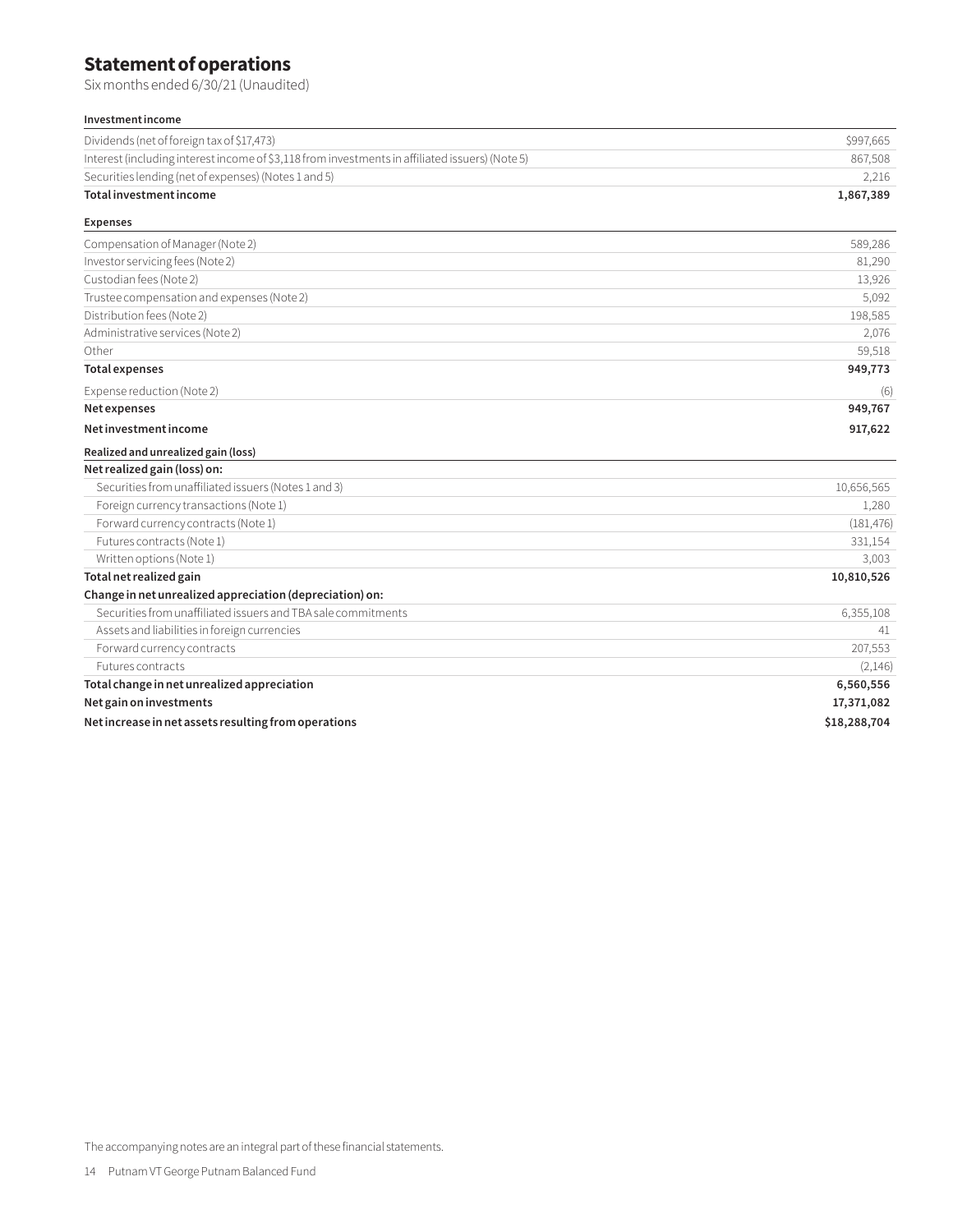# **Statement of changes in net assets**

|                                                                                                       | Six months<br>ended<br>$6/30/21*$ | Year ended<br>12/31/20 |
|-------------------------------------------------------------------------------------------------------|-----------------------------------|------------------------|
| Increase in net assets                                                                                |                                   |                        |
| Operations:                                                                                           |                                   |                        |
| Net investment income                                                                                 | \$917,622                         | \$2,013,528            |
| Net realized gain on investments and foreign currency transactions                                    | 10,810,526                        | 13,503,290             |
| Change in net unrealized appreciation of investments and assets and liabilities in foreign currencies | 6,560,556                         | 14,759,058             |
| Net increase in net assets resulting from operations                                                  | 18,288,704                        | 30,275,876             |
| Distributions to shareholders (Note 1):                                                               |                                   |                        |
| From ordinary income                                                                                  |                                   |                        |
| Net investment income                                                                                 |                                   |                        |
| Class IA                                                                                              | (748, 675)                        | (892, 032)             |
| Class IB                                                                                              | (1,369,976)                       | (1,442,300)            |
| Net realized short-term gain on investments                                                           |                                   |                        |
| Class IA                                                                                              | (1, 395, 258)                     | (1,494,889)            |
| Class IB                                                                                              | (3,170,830)                       | (2,856,503)            |
| From net realized long-term gain on investments                                                       |                                   |                        |
| Class IA                                                                                              | (2,741,901)                       | (2, 136, 955)          |
| Class IB                                                                                              | (6, 231, 179)                     | (4,083,395)            |
| Increase from capital share transactions (Note 4)                                                     | 13,737,006                        | 18,140,559             |
| Total increase in net assets                                                                          | 16,367,891                        | 35,510,361             |
| Net assets:                                                                                           |                                   |                        |
| Beginning of period                                                                                   | 224,849,659                       | 189,339,298            |
| End of period                                                                                         | \$241,217,550                     | \$224,849,659          |

\* Unaudited.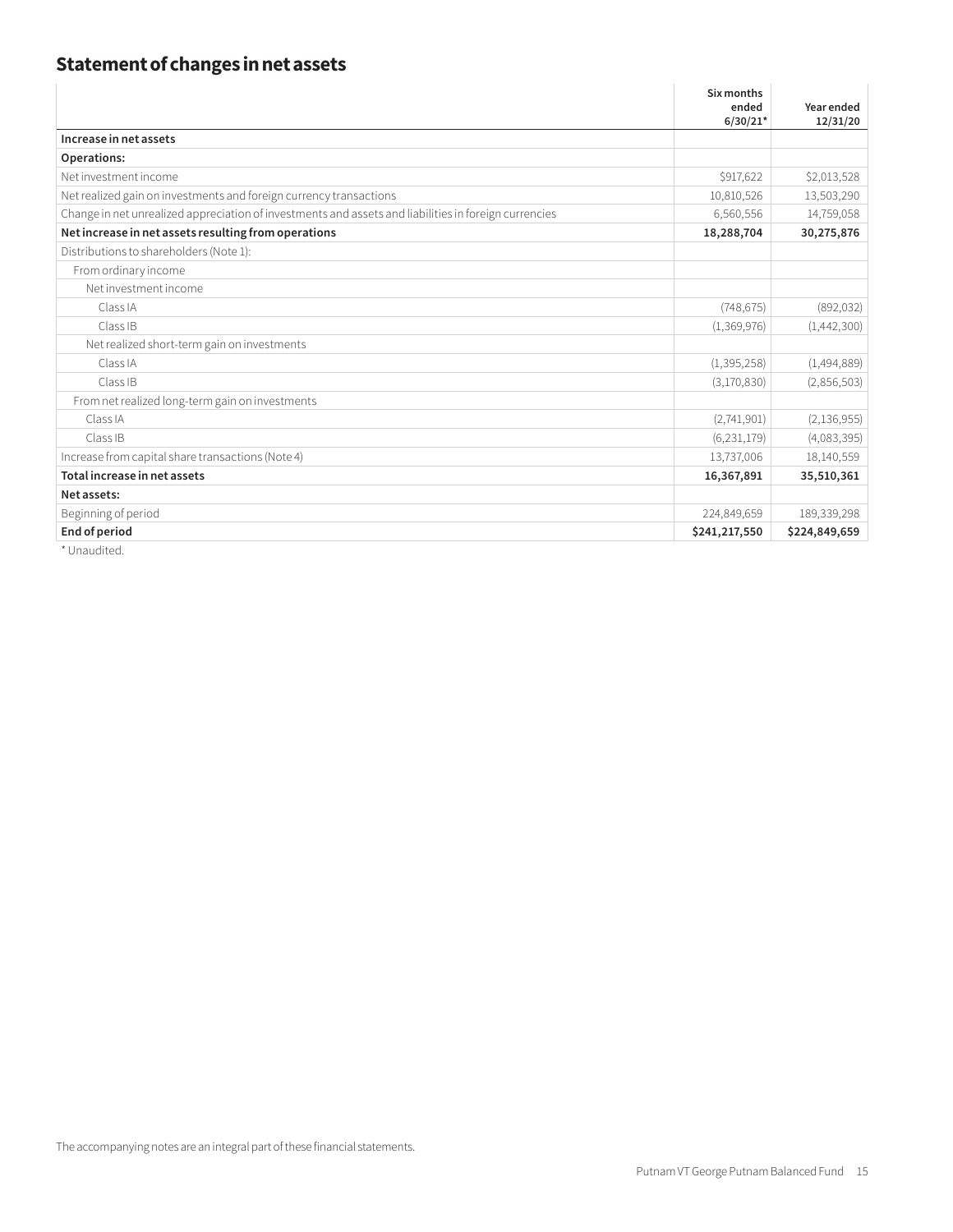# **Financial highlights** (For a common share outstanding throughout the period)

| <b>INVESTMENT OPERATIONS:</b> |                                      |                                           |                                                                         | <b>LESS DISTRIBUTIONS:</b>       |                            | RATIOS AND SUPPLEMENTAL DATA:         |                            |                               |                                        |                                            |                                                  |                                                                    |                         |
|-------------------------------|--------------------------------------|-------------------------------------------|-------------------------------------------------------------------------|----------------------------------|----------------------------|---------------------------------------|----------------------------|-------------------------------|----------------------------------------|--------------------------------------------|--------------------------------------------------|--------------------------------------------------------------------|-------------------------|
| Period ended                  | Net asset value, beginning of period | Net investment income (loss) <sup>a</sup> | gain (loss)<br>unrealized<br>and<br>Netrealized and u<br>on investments | Total from investment operations | From net investment income | From net realized gain on investments | <b>Total distributions</b> | Netasset value, end of period | Total return at net asset value (%)b,c | Netassets, end of period<br>(in thousands) | Ratio of expenses to average<br>netassets (%)b,d | Ratio of net investment income (loss)<br>to average net assets (%) | Portfolioturnover (%) e |
| Class IA                      |                                      |                                           |                                                                         |                                  |                            |                                       |                            |                               |                                        |                                            |                                                  |                                                                    |                         |
| 6/30/21                       | \$14.13                              | .07                                       | 1.02                                                                    | 1.09                             | (.15)                      | (.85)                                 | (1.00)                     | \$14.22                       | $8.20*$                                | \$75,548                                   | $.32*$                                           | $.48*$                                                             | $58*$                   |
| 12/31/20                      | 13.26                                | .15                                       | 1.64                                                                    | 1.79                             | (.18)                      | (.74)                                 | (.92)                      | 14.13                         | 15.61                                  | 69,648                                     | .68                                              | 1.20                                                               | 113                     |
| 12/31/19                      | 11.38                                | .20                                       | 2.46                                                                    | 2.66                             | (.20)                      | (.58)                                 | (.78)                      | 13.26                         | 24.35                                  | 66,059                                     | .69                                              | 1.62                                                               | 128                     |
| 12/31/18                      | 11.82                                | .19                                       | (.52)                                                                   | (.33)                            | (.11)                      | $\overline{\phantom{m}}$              | (.11)                      | 11.38                         | (2.82)                                 | 56,636                                     | .71                                              | 1.56                                                               | 264                     |
| 12/31/17                      | 10.44                                | .15                                       | 1.43                                                                    | 1.58                             | (.20)                      | $\overline{\phantom{m}}$              | (.20)                      | 11.82                         | 15.29                                  | 65,849                                     | .72                                              | 1.39                                                               | 191                     |
| 12/31/16                      | 9.83                                 | .16                                       | .65                                                                     | .81                              | (.20)                      | $\overline{\phantom{m}}$              | (.20)                      | 10.44                         | 8.40                                   | 64,354                                     | .73f                                             | 1.65f                                                              | 216                     |
| Class IB                      |                                      |                                           |                                                                         |                                  |                            |                                       |                            |                               |                                        |                                            |                                                  |                                                                    |                         |
| 6/30/21                       | \$14.05                              | .05                                       | 1.03                                                                    | 1.08                             | (.12)                      | (.85)                                 | (.97)                      | \$14.16                       | $8.15*$                                | \$165,669                                  | $.45*$                                           | $.36*$                                                             | $58*$                   |
| 12/31/20                      | 13.19                                | .12                                       | 1.63                                                                    | 1.75                             | (.15)                      | (.74)                                 | (.89)                      | 14.05                         | 15.32                                  | 155,202                                    | .93                                              | .93                                                                | 113                     |
| 12/31/19                      | 11.33                                | .17                                       | 2.45                                                                    | 2.62                             | (.18)                      | (.58)                                 | (.76)                      | 13.19                         | 24.00                                  | 123,280                                    | .94                                              | 1.36                                                               | 128                     |
| 12/31/18                      | 11.78                                | .16                                       | (.53)                                                                   | (.37)                            | (.08)                      | $\overline{\phantom{m}}$              | (.08)                      | 11.33                         | (3.14)                                 | 78,718                                     | .96                                              | 1.31                                                               | 264                     |
| 12/31/17                      | 10.40                                | .13                                       | 1.42                                                                    | 1.55                             | (.17)                      | $\overline{\phantom{0}}$              | (.17)                      | 11.78                         | 15.08                                  | 77,464                                     | .97                                              | 1.14                                                               | 191                     |
| 12/31/16                      | 9.79                                 | .14                                       | .64                                                                     | .78                              | (.17)                      | $\overline{\phantom{m}}$              | (.17)                      | 10.40                         | 8.12                                   | 60,405                                     | .98f                                             | 1.40f                                                              | 216                     |

\* Not annualized.

† Unaudited.

**<sup>a</sup>** Per share net investment income (loss) has been determined on the basis of the weighted average number of shares outstanding during the period.

**<sup>b</sup>** The charges and expenses at the insurance company separate account level are not reflected.

**<sup>c</sup>** Total return assumes dividend reinvestment.

**<sup>d</sup>** Includes amounts paid through expense offset arrangements and/or brokerage/service arrangements, if any (Note 2). Also excludes acquired fund fees and expenses, if any.

**<sup>e</sup>** Portfolio turnover includes TBA purchase and sale commitments.

**<sup>f</sup>** Reflects a voluntary waiver of certain fund expenses in effect during the period . As a result of such waiver, the expenses of each class reflect a reduction of less than .01% as a percentage of average net assets per share for each class (Note 2).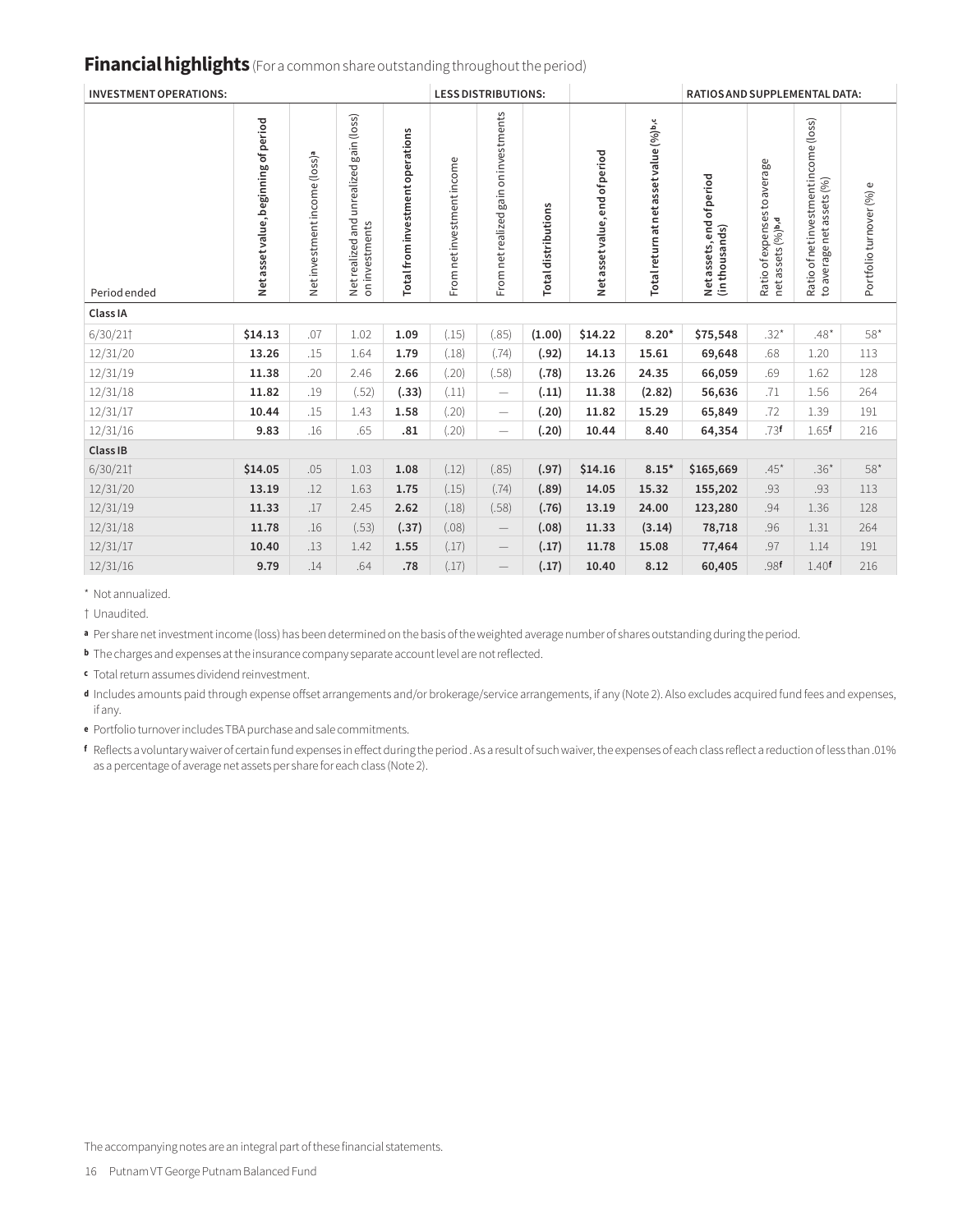# **Notes to financial statements** 6/30/21 (Unaudited)

Within the following Notes to financial statements, references to "State Street" represent State Street Bank and Trust Company, references to "the SEC" represent the Securities and Exchange Commission, references to "Putnam Management" represent Putnam Investment Management, LLC, the fund's manager, an indirect wholly-owned subsidiary of Putnam Investments, LLC and references to "OTC", if any, represent over-the-counter. Unless otherwise noted, the "reporting period" represents the period from January 1, 2021 through June 30, 2021.

Putnam VT George Putnam Balanced Fund (the fund) is a diversified series of Putnam Variable Trust (the Trust), a Massachusetts business trust registered under the Investment Company Act of 1940, as amended, as an open-end management investment company. The goal of the fund is to provide a balanced investment composed of a well-diversified portfolio of stocks and bonds which produce both capital growth and current income. The fund invests mainly in a combination of bonds and common stocks (growth or value stocks or both) of large U.S. companies, with a greater focus on common stocks. For example, the fund may purchase stocks of companies with stock prices that reflect a value lower than that which Putnam Management places on the company. Putnam Management may also consider other factors that Putnam Management believes will cause the stock price to rise. The fund buys bonds of governments and private companies that are mostly investment-grade in quality with intermediate- to long-term maturities (three years or longer). Putnam Management may consider, among other factors, a company's valuation, financial strength, growth potential, competitive position in its industry, projected future earnings, cash flows and dividends when deciding whether to buy or sell equity investments, and, among other factors, credit, interest rate and prepayment risks, as well as general market conditions, when deciding whether to buy or sell fixed-income investments. Putnam Management may also use derivatives, such as futures, options, warrants and swap contracts, for both hedging and non-hedging purposes.

The fund offers class IA and class IB shares of beneficial interest. Class IA shares are offered at net asset value and are not subject to a distribution fee. Class IB shares are offered at net asset value and pay an ongoing distribution fee, which is identified in Note 2.

In the normal course of business, the fund enters into contracts that may include agreements to indemnify another party under given circumstances. The fund's maximum exposure under these arrangements is unknown as this would involve future claims that may be, but have not yet been, made against the fund. However, the fund's management team expects the risk of material loss to be remote.

The fund has entered into contractual arrangements with an investment adviser, administrator, distributor, shareholder servicing agent and custodian, who each provide services to the fund. Unless expressly stated otherwise, shareholders are not parties to, or intended beneficiaries of these contractual arrangements, and these contractual arrangements are not intended to create any shareholder right to enforce them against the service providers or to seek any remedy under them against the service providers, either directly or on behalf of the fund.

Under the fund's Amended and Restated Agreement and Declaration of Trust, any claims asserted against or on behalf of the Putnam Funds, including claims against Trustees and Officers, must be brought in state and federal courts located within the Commonwealth of Massachusetts.

#### **Note 1 — Significant accounting policies**

The following is a summary of significant accounting policies consistently followed by the fund in the preparation of its financial statements. The preparation of financial statements is in conformity with accounting principles generally accepted in the United States of America and requires management to make estimates and assumptions that affect the reported amounts of assets and liabilities in the financial statements and the reported amounts of increases and decreases in net assets from operations. Actual results could differ from those estimates. Subsequent events after the Statement of assets and liabilities date through the date that the financial statements were issued have been evaluated in the preparation of the financial statements.

Investment income, realized and unrealized gains and losses and expenses of the fund are borne pro-rata based on the relative net assets of each class to the total net assets of the fund, except that each class bears expenses unique to that class (including the distribution fees applicable to such classes). Each class votes as a class only with respect to its own distribution plan or other matters on which a class vote is required by law or determined by the Trustees. If the fund were liquidated, shares of each class would receive their pro-rata share of the net

assets of the fund. In addition, the Trustees declare separate dividends on each class of shares.

**Security valuation** Portfolio securities and other investments are valued using policies and procedures adopted by the Board of Trustees. The Trustees have formed a Pricing Committee to oversee the implementation of these procedures and have delegated responsibility for valuing the fund's assets in accordance with these procedures to Putnam Management. Putnam Management has established an internal Valuation Committee that is responsible for making fair value determinations, evaluating the effectiveness of the pricing policies of the fund and reporting to the Pricing Committee.

Investments for which market quotations are readily available are valued at the last reported sales price on their principal exchange, or official closing price for certain markets, and are classified as Level 1 securities under Accounting Standards Codification 820 *Fair Value Measurements and Disclosures* (ASC 820). If no sales are reported, as in the case of some securities that are traded OTC, a security is valued at its last reported bid price and is generally categorized as a Level 2 security.

Investments in open-end investment companies (excluding exchange-traded funds), if any, which can be classified as Level 1 or Level 2 securities, are valued based on their net asset value. The net asset value of such investment companies equals the total value of their assets less their liabilities and divided by the number of their outstanding shares.

Market quotations are not considered to be readily available for certain debt obligations (including short-term investments with remaining maturities of 60 days or less) and other investments; such investments are valued on the basis of valuations furnished by an independent pricing service approved by the Trustees or dealers selected by Putnam Management. Such services or dealers determine valuations for normal institutional-size trading units of such securities using methods based on market transactions for comparable securities and various relationships, generally recognized by institutional traders, between securities (which consider such factors as security prices, yields, maturities and ratings). These securities will generally be categorized as Level 2.

Many securities markets and exchanges outside the U.S. close prior to the scheduled close of the New York Stock Exchange and therefore the closing prices for securities in such markets or on such exchanges may not fully reflect events that occur after such close but before the scheduled close of the New York Stock Exchange. Accordingly, on certain days, the fund will fair value certain foreign equity securities taking into account multiple factors including movements in the U.S. securities markets, currency valuations and comparisons to the valuation of American Depository Receipts, exchange-traded funds and futures contracts. The foreign equity securities, which would generally be classified as Level 1 securities, will be transferred to Level 2 of the fair value hierarchy when they are valued at fair value. The number of days on which fair value prices will be used will depend on market activity and it is possible that fair value prices will be used by the fund to a significant extent. Securities quoted in foreign currencies, if any, are translated into U.S. dollars at the current exchange rate.

To the extent a pricing service or dealer is unable to value a security or provides a valuation that Putnam Management does not believe accurately reflects the security's fair value, the security will be valued at fair value by Putnam Management in accordance with policies and procedures approved by the Trustees. Certain investments, including certain restricted and illiquid securities and derivatives, are also valued at fair value following procedures approved by the Trustees. These valuations consider such factors as significant market or specific security events such as interest rate or credit quality changes, various relationships with other securities, discount rates, U.S. Treasury, U.S. swap and credit yields, index levels, convexity exposures, recovery rates, sales and other multiples and resale restrictions. These securities are classified as Level 2 or as Level 3 depending on the priority of the significant inputs.

To assess the continuing appropriateness of fair valuations, the Valuation Committee reviews and affirms the reasonableness of such valuations on a regular basis after considering all relevant information that is reasonably available. Such valuations and procedures are reviewed periodically by the Trustees. Certain securities may be valued on the basis of a price provided by a single source. The fair value of securities is generally determined as the amount that the fund could reasonably expect to realize from an orderly disposition of such securities over a reasonable period of time. By its nature, a fair value price is a good faith estimate of the value of a security in a current sale and does not reflect an actual market price, which may be different by a material amount.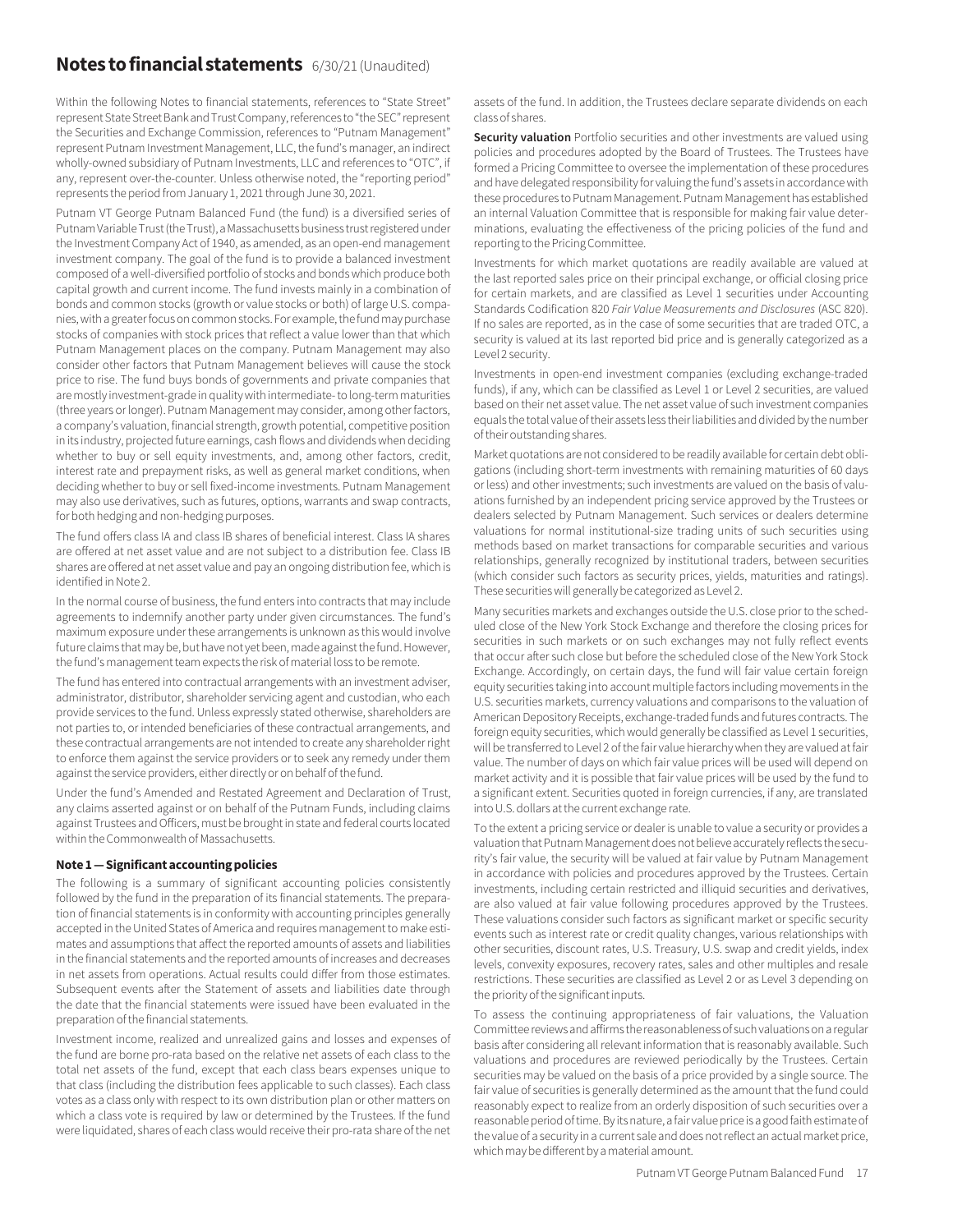**Security transactions and related investment income** Security transactions are recorded on the trade date (the date the order to buy or sell is executed). Gains or losses on securities sold are determined on the identified cost basis.

Interest income, net of any applicable withholding taxes, if any, and including amortization and accretion of premiums and discounts on debt securities, is recorded on the accrual basis. Dividend income, net of any applicable withholding taxes, is recognized on the ex-dividend date except that certain dividends from foreign securities, if any, are recognized as soon as the fund is informed of the ex-dividend date. Non-cash dividends, if any, are recorded at the fair value of the securities received. Dividends representing a return of capital or capital gains, if any, are reflected as a reduction of cost and/or as a realized gain.

Securities purchased or sold on a forward commitment or delayed delivery basis may be settled at a future date beyond customary settlement time; interest income is accrued based on the terms of the securities. Losses may arise due to changes in the fair value of the underlying securities or if the counterparty does not perform under the contract.

**Foreign currency translation** The accounting records of the fund are maintained in U.S. dollars. The fair value of foreign securities, currency holdings, and other assets and liabilities is recorded in the books and records of the fund after translation to U.S. dollars based on the exchange rates on that day. The cost of each security is determined using historical exchange rates. Income and withholding taxes are translated at prevailing exchange rates when earned or incurred. The fund does not isolate that portion of realized or unrealized gains or losses resulting from changes in the foreign exchange rate on investments from fluctuations arising from changes in the market prices of the securities. Such gains and losses are included with the net realized and unrealized gain or loss on investments. Net realized gains and losses on foreign currency transactions represent net realized exchange gains or losses on disposition of foreign currencies, currency gains and losses realized between the trade and settlement dates on securities transactions and the difference between the amount of investment income and foreign withholding taxes recorded on the fund's books and the U.S. dollar equivalent amounts actually received or paid. Net unrealized appreciation and depreciation of assets and liabilities in foreign currencies arise from changes in the value of assets and liabilities other than investments at the period end, resulting from changes in the exchange rate.

**Options contracts** The fund uses options contracts to hedge against changes in value of securities owned or expects to own.

The potential risk to the fund is that the change in value of options contracts may not correspond to the change in value of the hedged instruments. In addition, losses may arise from changes in the value of the underlying instruments if there is an illiquid secondary market for the contracts, if interest or exchange rates move unexpectedly or if the counterparty to the contract is unable to perform. Realized gains and losses on purchased options are included in realized gains and losses on investment securities. If a written call option is exercised, the premium originally received is recorded as an addition to sales proceeds. If a written put option is exercised, the premium originally received is recorded as a reduction to the cost of investments.

Exchange-traded options are valued at the last sale price or, if no sales are reported, the last bid price for purchased options and the last ask price for written options. OTC traded options are valued using prices supplied by dealers.

Options on swaps are similar to options on securities except that the premium paid or received is to buy or grant the right to enter into a previously agreed upon interest rate or credit default contract. Forward premium swap option contracts include premiums that have extended settlement dates. The delayed settlement of the premiums is factored into the daily valuation of the option contracts. In the case of interest rate cap and floor contracts, in return for a premium, ongoing payments between two parties are based on interest rates exceeding a specified rate, in the case of a cap contract, or falling below a specified rate in the case of a floor contract.

Written option contracts outstanding at period end, if any, are listed after the fund's portfolio**.**

**Futures contracts** The fund uses futures contracts to equitize cash.

The potential risk to the fund is that the change in value of futures contracts may not correspond to the change in value of the hedged instruments. In addition, losses may arise from changes in the value of the underlying instruments, if there is an illiquid secondary market for the contracts, if interest or exchange rates move unexpectedly or if the counterparty to the contract is unable to perform. With futures, there is minimal counterparty credit risk to the fund since futures are exchange traded and the exchange's clearinghouse, as counterparty to all

exchange traded futures, guarantees the futures against default. Risks may exceed amounts recognized on the Statement of assets and liabilities. When the contract is closed, the fund records a realized gain or loss equal to the difference between the value of the contract at the time it was opened and the value at the time it was closed.

Futures contracts are valued at the quoted daily settlement prices established by the exchange on which they trade. The fund and the broker agree to exchange an amount of cash equal to the daily fluctuation in the value of the futures contract. Such receipts or payments are known as "variation margin."

Futures contracts outstanding at period end, if any, are listed after the fund's portfolio.

**Forward currency contracts** The fund buys and sells forward currency contracts, which are agreements between two parties to buy and sell currencies at a set price on a future date. These contracts are used to hedge foreign exchange risk.

The U.S. dollar value of forward currency contracts is determined using current forward currency exchange rates supplied by a quotation service. The fair value of the contract will fluctuate with changes in currency exchange rates. The contract is marked to market daily and the change in fair value is recorded as an unrealized gain or loss. The fund records a realized gain or loss equal to the difference between the value of the contract at the time it was opened and the value at the time it was closed when the contract matures or by delivery of the currency. The fund could be exposed to risk if the value of the currency changes unfavorably, if the counterparties to the contracts are unable to meet the terms of their contracts or if the fund is unable to enter into a closing position. Risks may exceed amounts recognized on the Statement of assets and liabilities.

Forward currency contracts outstanding at period end, if any, are listed after the fund's portfolio.

**TBA commitments** The fund may enter into TBA (to be announced) commitments to purchase securities for a fixed unit price at a future date beyond customary settlement time. Although the unit price and par amount have been established, the actual securities have not been specified. However, it is anticipated that the amount of the commitments will not significantly differ from the principal amount. The fund holds, and maintains until settlement date, cash or high-grade debt obligations in an amount sufficient to meet the purchase price, or the fund may enter into offsetting contracts for the forward sale of other securities it owns. Income on the securities will not be earned until settlement date.

The fund may also enter into TBA sale commitments to hedge its portfolio positions, to sell mortgage-backed securities it owns under delayed delivery arrangements or to take a short position in mortgage-backed securities. Proceeds of TBA sale commitments are not received until the contractual settlement date. During the time a TBA sale commitment is outstanding, either equivalent deliverable securities or an offsetting TBA purchase commitment deliverable on or before the sale commitment date are held as "cover" for the transaction, or other liquid assets in an amount equal to the notional value of the TBA sale commitment are segregated. If the TBA sale commitment is closed through the acquisition of an offsetting TBA purchase commitment, the fund realizes a gain or loss. If the fund delivers securities under the commitment, the fund realizes a gain or a loss from the sale of the securities based upon the unit price established at the date the commitment was entered into.

TBA commitments, which are accounted for as purchase and sale transactions, may be considered securities themselves, and involve a risk of loss due to changes in the value of the security prior to the settlement date as well as the risk that the counterparty to the transaction will not perform its obligations. Counterparty risk is mitigated by having a master agreement between the fund and the counterparty.

Unsettled TBA commitments are valued at their fair value according to the procedures described under "Security valuation" above. The contract is marked to market daily and the change in fair value is recorded by the fund as an unrealized gain or loss. Based on market circumstances, Putnam Management will determine whether to take delivery of the underlying securities or to dispose of the TBA commitments prior to settlement.

TBA purchase commitments outstanding at period end, if any, are listed within the fund's portfolio and TBA sale commitments outstanding at period end, if any, are listed after the fund's portfolio.

**Master agreements** The fund is a party to ISDA (International Swaps and Derivatives Association, Inc.) Master Agreements that govern OTC derivative and foreign exchange contracts and Master Securities Forward Transaction Agreements that govern transactions involving mortgage-backed and other assetbacked securities that may result in delayed delivery (Master Agreements) with certain counterparties entered into from time to time. The Master Agreements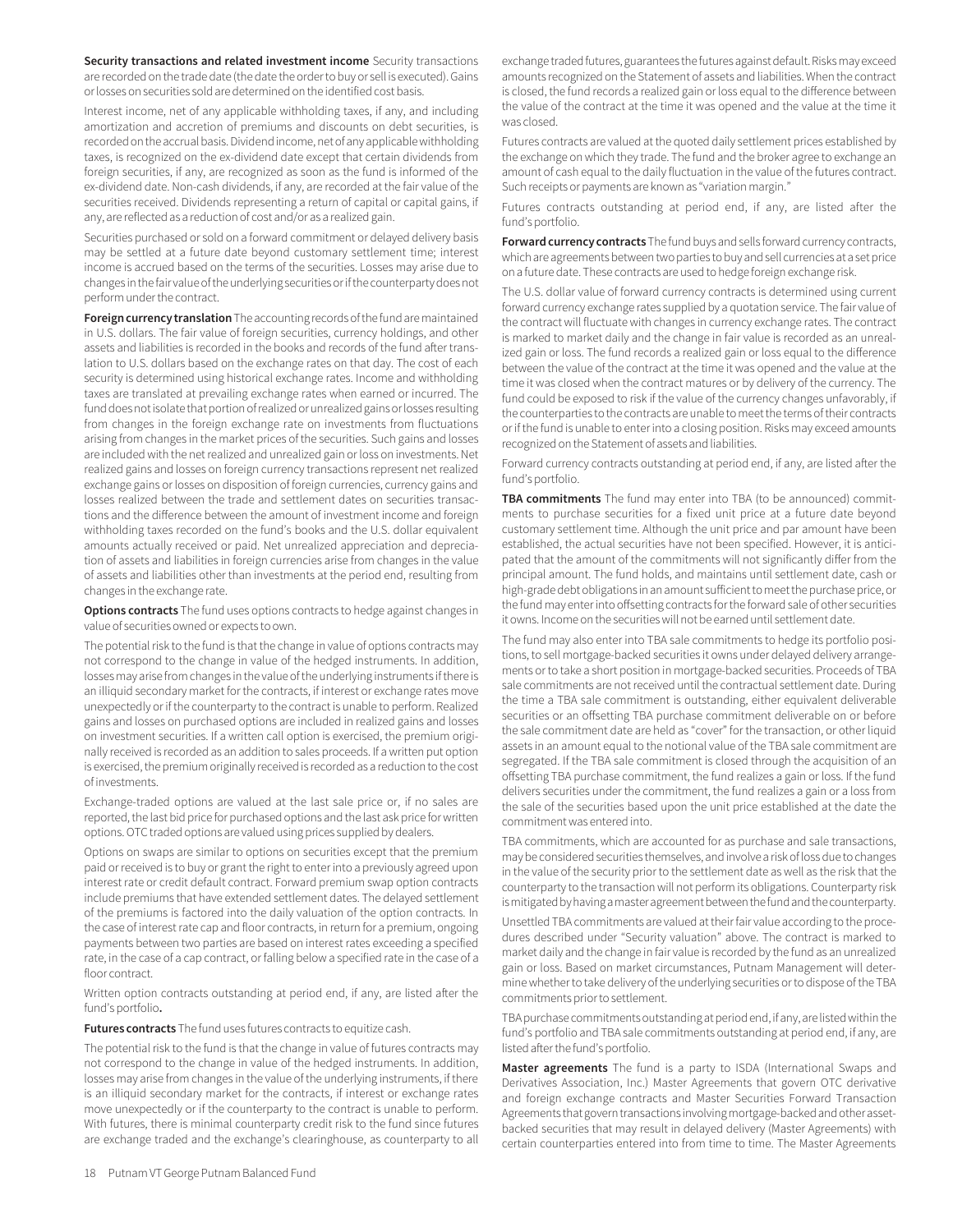may contain provisions regarding, among other things, the parties' general obligations, representations, agreements, collateral requirements, events of default and early termination. With respect to certain counterparties, in accordance with the terms of the Master Agreements, collateral pledged to the fund is held in a segregated account by the fund's custodian and, with respect to those amounts which can be sold or repledged, are presented in the fund's portfolio.

Collateral pledged by the fund is segregated by the fund's custodian and identified in the fund's portfolio. Collateral can be in the form of cash or debt securities issued by the U.S. Government or related agencies or other securities as agreed to by the fund and the applicable counterparty. Collateral requirements are determined based on the fund's net position with each counterparty.

With respect to ISDA Master Agreements, termination events applicable to the fund may occur upon a decline in the fund's net assets below a specified threshold over a certain period of time. Termination events applicable to counterparties may occur upon a decline in the counterparty's long-term or short-term credit ratings below a specified level. In each case, upon occurrence, the other party may elect to terminate early and cause settlement of all derivative and foreign exchange contracts outstanding, including the payment of any losses and costs resulting from such early termination, as reasonably determined by the terminating party. Any decision by one or more of the fund's counterparties to elect early termination could impact the fund's future derivative activity.

At the close of the reporting period, the fund had a net liability position of \$41,342 on open derivative contracts subject to the Master Agreements**.** There was no collateral pledged by the fund at period end for these agreements.

**Securities lending** The fund may lend securities, through its agent, to qualified borrowers in order to earn additional income. The loans are collateralized by cash in an amount at least equal to the fair value of the securities loaned. The fair value of securities loaned is determined daily and any additional required collateral is allocated to the fund on the next business day. The remaining maturities of the securities lending transactions are considered overnight and continuous. The risk of borrower default will be borne by the fund's agent; the fund will bear the risk of loss with respect to the investment of the cash collateral. Income from securities lending, net of expenses, is included in investment income on the Statement of operations. Cash collateral is invested in Putnam Cash Collateral Pool, LLC, a limited liability company managed by an affiliate of Putnam Management. Investments in Putnam Cash Collateral Pool, LLC are valued at its closing net asset value each business day. There are no management fees charged to Putnam Cash Collateral Pool, LLC. At the close of the reporting period, the fund received cash collateral of \$1,216,535 and the value of securities loaned amounted to \$1,180,312.

**Interfund lending** The fund, along with other Putnam funds, may participate in an interfund lending program pursuant to an exemptive order issued by the SEC. This program allows the fund to borrow from or lend to other Putnam funds that permit such transactions. Interfund lending transactions are subject to each fund's investment policies and borrowing and lending limits. Interest earned or paid on the interfund lending transaction will be based on the average of certain current market rates. During the reporting period, the fund did not utilize the program.

**Lines of credit** The fund participates, along with other Putnam funds, in a \$317.5 million unsecured committed line of credit and a \$235.5 million unsecured uncommitted line of credit, both provided by State Street. Borrowings may be made for temporary or emergency purposes, including the funding of shareholder redemption requests and trade settlements. Interest is charged to the fund based on the fund's borrowing at a rate equal to 1.25% plus the higher of (1) the Federal Funds rate and (2) the Overnight Bank Funding Rate for the committed line of credit and 1.30% plus the higher of (1) the Federal Funds rate and (2) the Overnight Bank Funding Rate for the uncommitted line of credit. A closing fee equal to 0.04% of the committed line of credit and 0.04% of the uncommitted line of credit has been paid by the participating funds. In addition, a commitment fee of 0.21% per annum on any unutilized portion of the committed line of credit is allocated to the participating funds based on their relative net assets and paid quarterly. During the reporting period, the fund had no borrowings against these arrangements.

**Federal taxes** It is the policy of the fund to distribute all of its taxable income within the prescribed time period and otherwise comply with the provisions of the Internal Revenue Code of 1986, as amended (the Code), applicable to regulated investment companies. It is also the intention of the fund to distribute an amount sufficient to avoid imposition of any excise tax under Section 4982 of the Code.

The fund is subject to the provisions of Accounting Standards Codification 740 *Income Taxes* (ASC 740). ASC 740 sets forth a minimum threshold for financial statement recognition of the benefit of a tax position taken or expected to be taken in a tax return. The fund did not have a liability to record for any unrecognized tax

benefits in the accompanying financial statements. No provision has been made for federal taxes on income, capital gains or unrealized appreciation on securities held nor for excise tax on income and capital gains. Each of the fund's federal tax returns for the prior three fiscal years remains subject to examination by the Internal Revenue Service.

The fund may also be subject to taxes imposed by governments of countries in which it invests. Such taxes are generally based on either income or gains earned or repatriated. The fund accrues and applies such taxes to net investment income, net realized gains and net unrealized gains as income and/or capital gains are earned. In some cases, the fund may be entitled to reclaim all or a portion of such taxes, and such reclaim amounts, if any, are reflected as an asset on the fund's books. In many cases, however, the fund may not receive such amounts for an extended period of time, depending on the country of investment.

Tax cost of investments includes adjustments to net unrealized appreciation (depreciation) which may not necessarily be final tax cost basis adjustments, but closely approximate the tax basis unrealized gains and losses that may be realized and distributed to shareholders. The aggregate identified cost on a tax basis is \$201,896,833, resulting in gross unrealized appreciation and depreciation of \$45,988,153 and \$1,722,516, respectively, or net unrealized appreciation of \$44,265,637.

**Distributions to shareholders** Distributions to shareholders from net investment income are recorded by the fund on the ex-dividend date. Distributions from capital gains, if any, are recorded on the ex-dividend date and paid at least annually. The amount and character of income and gains to be distributed are determined in accordance with income tax regulations, which may differ from generally accepted accounting principles. Dividend sources are estimated at the time of declaration. Actual results may vary. Any non-taxable return of capital cannot be determined until final tax calculations are completed after the end of the fund's fiscal year. Reclassifications are made to the fund's capital accounts to reflect income and gains available for distribution (or available capital loss carryovers) under income tax regulations.

**Expenses of the Trust** Expenses directly charged or attributable to any fund will be paid from the assets of that fund. Generally, expenses of the Trust will be allocated among and charged to the assets of each fund on a basis that the Trustees deem fair and equitable, which may be based on the relative assets of each fund or the nature of the services performed and relative applicability to each fund.

**Beneficial interest** At the close of the reporting period, insurance companies or their separate accounts were record owners of all but a de minimis number of the shares of the fund. Approximately 39.7% of the fund is owned by accounts of one insurance company.

#### **Note 2 — Management fee, administrative services and other transactions**

The fund pays Putnam Management a management fee (based on the fund's average net assets and computed and paid monthly) at annual rates that may vary based on the average of the aggregate net assets of all open-end mutual funds sponsored by Putnam Management (excluding net assets of funds that are invested in, or that are invested in by, other Putnam funds to the extent necessary to avoid "double counting" of those assets). Such annual rates may vary as follows:

| 0.680% | of the first \$5 billion,     |
|--------|-------------------------------|
| 0.630% | of the next \$5 billion,      |
| 0.580% | of the next \$10 billion,     |
| 0.530% | of the next \$10 billion,     |
| 0.480% | of the next \$50 billion,     |
| 0.460% | of the next \$50 billion,     |
| 0.450% | of the next \$100 billion and |
| 0.445% | of any excess thereafter.     |
|        |                               |

For the reporting period, the management fee represented an effective rate (excluding the impact from any expense waivers in effect) of 0.254% of the fund's average net assets.

Putnam Management has contractually agreed, through April 30, 2023, to waive fees and/or reimburse the fund's expenses to the extent necessary to limit the cumulative expenses of the fund, exclusive of brokerage, interest, taxes, investment-related expenses, extraordinary expenses, acquired fund fees and expenses and payments under the fund's investor servicing contract, investment management contract and distribution plan, on a fiscal year-to-date basis to an annual rate of 0.20% of the fund's average net assets over such fiscal year-to-date period. During the reporting period, the fund's expenses were not reduced as a result of this limit.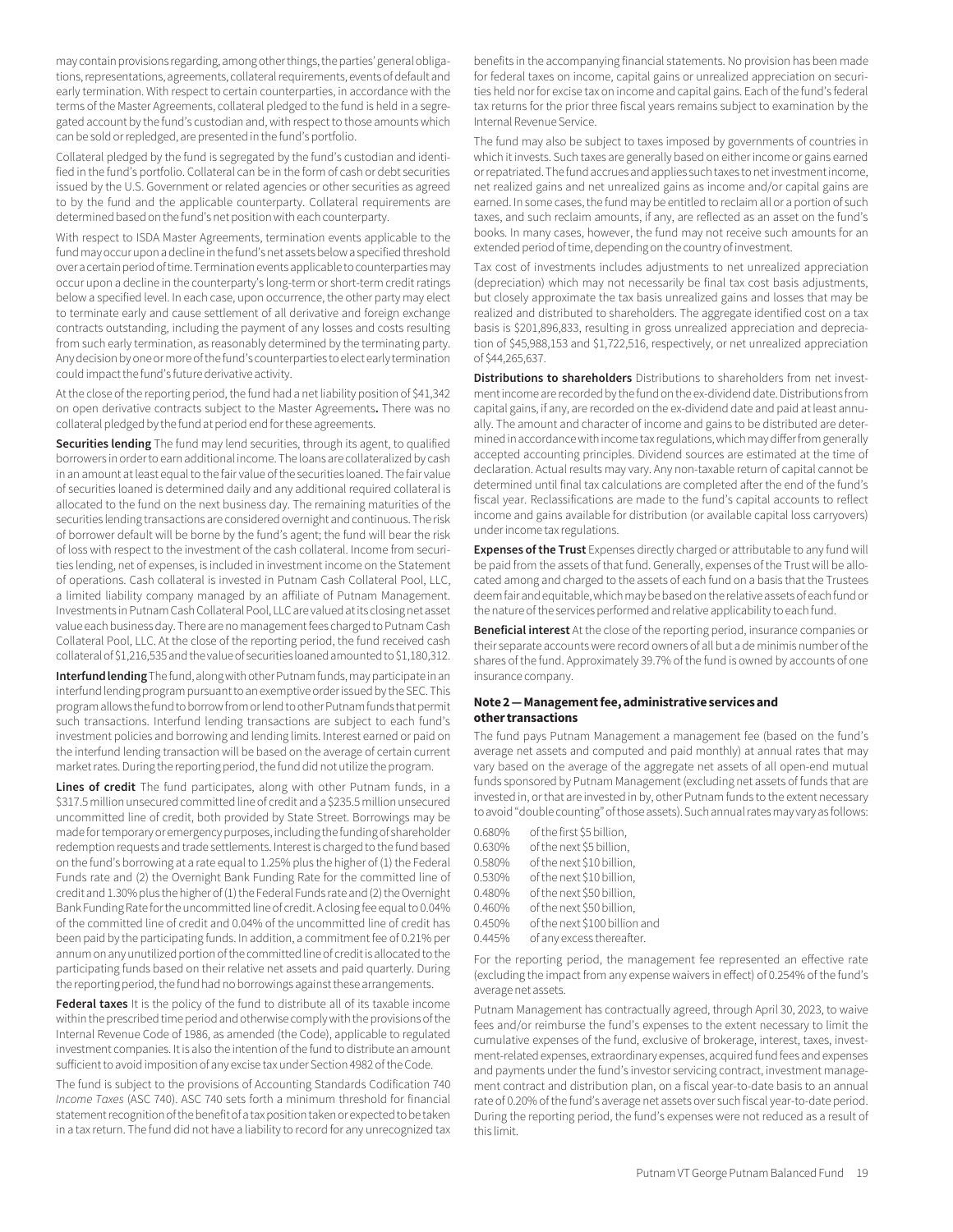Putnam Investments Limited (PIL), an affiliate of Putnam Management, is authorized by the Trustees to manage a separate portion of the assets of the fund as determined by Putnam Management from time to time. PIL did not manage any portion of the assets of the fund during the reporting period. If Putnam Management were to engage the services of PIL, Putnam Management would pay a quarterly sub-management fee to PIL for its services at an annual rate of 0.40% of the average net assets of the portion of the fund managed by PIL.

The fund reimburses Putnam Management an allocated amount for the compensation and related expenses of certain officers of the fund and their staff who provide administrative services to the fund. The aggregate amount of all such reimbursements is determined annually by the Trustees.

Custodial functions for the fund's assets are provided by State Street. Custody fees are based on the fund's asset level, the number of its security holdings and transaction volumes.

Putnam Investor Services, Inc., an affiliate of Putnam Management, provides investor servicing agent functions to the fund. Putnam Investor Services, Inc. was paid a monthly fee for investor servicing at an annual rate of 0.07% of the fund's average daily net assets. During the reporting period, the expenses for each class of shares related to investor servicing fees were as follows:

| Class IA | \$25,222 |
|----------|----------|
| Class IB | 56.068   |
| Total    | \$81,290 |

The fund has entered into expense offset arrangements with Putnam Investor Services, Inc. and State Street whereby Putnam Investor Services, Inc.'s and State Street's fees are reduced by credits allowed on cash balances. For the reporting period, the fund's expenses were reduced by \$6 under the expense offset arrangements.

Each Independent Trustee of the fund receives an annual Trustee fee, of which \$153, as a quarterly retainer, has been allocated to the fund, and an additional fee for each Trustees meeting attended. Trustees also are reimbursed for expenses they incur relating to their services as Trustees.

The fund has adopted a Trustee Fee Deferral Plan (the Deferral Plan) which allows the Trustees to defer the receipt of all or a portion of Trustees fees payable on or after July 1, 1995. The deferred fees remain invested in certain Putnam funds until distribution in accordance with the Deferral Plan.

The fund has adopted an unfunded noncontributory defined benefit pension plan (the Pension Plan) covering all Trustees of the fund who have served as a Trustee for at least five years and were first elected prior to 2004. Benefits under the Pension Plan are equal to 50% of the Trustee's average annual attendance and retainer fees for the three years ended December 31, 2005. The retirement benefit is payable during a Trustee's lifetime, beginning the year following retirement, for the number of years of service through December 31, 2006. Pension expense for the fund is included in Trustee compensation and expenses in the Statement of operations. Accrued pension liability is included in Payable for Trustee compensation and expenses in the Statement of assets and liabilities. The Trustees have terminated the Pension Plan with respect to any Trustee first elected after 2003.

The fund has adopted a distribution plan (the Plan) with respect to its class IB shares pursuant to Rule 12b–1 under the Investment Company Act of 1940. The purpose of the Plan is to compensate Putnam Retail Management Limited Partnership, an indirect wholly-owned subsidiary of Putnam Investments, LLC, for services provided and expenses incurred in distributing shares of the fund. The Plan provides for payment by the fund to Putnam Retail Management Limited Partnership at an annual rate of up to 0.35% of the average net assets attributable to the fund's class IB shares. The Trustees have approved payment by the fund at an annual rate of 0.25% of the average net assets attributable to the fund's class IB shares. The expenses related to distribution fees during the reporting period are included in Distribution fees in the Statement of operations.

#### **Note 3 — Purchases and sales of securities**

During the reporting period, the cost of purchases and the proceeds from sales, excluding short-term investments, were as follows:

|                                                                        | Cost of<br>purchases | Proceeds<br>from sales |
|------------------------------------------------------------------------|----------------------|------------------------|
| Investments in securities, including<br>TBA commitments<br>(Long-term) | \$115,523,408        | \$115,424,467          |
| U.S. government securities<br>(Long-term)                              | 15,634,527           | 14,184,109             |
| Total                                                                  | \$131,157,935        | \$129,608,576          |

The fund may purchase or sell investments from or to other Putnam funds in the ordinary course of business, which can reduce the fund's transaction costs, at prices determined in accordance with SEC requirements and policies approved by the Trustees. During the reporting period, purchases or sales of long-term securities from or to other Putnam funds, if any, did not represent more than 5% of the fund's total cost of purchases and/or total proceeds from sales.

#### **Note 4 — Capital shares**

At the close of the reporting period, there were an unlimited number of shares of beneficial interest authorized. Subscriptions and redemptions are presented at the omnibus level. Transactions in capital shares were as follows:

|                                  |                          | <b>Class IA shares</b> |                     |               | Class IB shares          |                |                     |              |  |
|----------------------------------|--------------------------|------------------------|---------------------|---------------|--------------------------|----------------|---------------------|--------------|--|
|                                  | Six months ended 6/30/21 |                        | Year ended 12/31/20 |               | Six months ended 6/30/21 |                | Year ended 12/31/20 |              |  |
|                                  | <b>Shares</b>            | Amount                 | <b>Shares</b>       | Amount        | <b>Shares</b>            | Amount         | <b>Shares</b>       | Amount       |  |
| Shares sold                      | 301,903                  | \$4,169,497            | 232,522             | \$2,963,149   | 644.180                  | \$9,042,848    | 2,515,895           | \$31,161,588 |  |
| Shares issued in connection with |                          |                        |                     |               |                          |                |                     |              |  |
| reinvestment of distributions    | 365,160                  | 4,885,834              | 416,180             | 4,523,875     | 808,101                  | 10,771,985     | 773,980             | 8,382,198    |  |
|                                  | 667,063                  | 9,055,331              | 648,702             | 7,487,024     | 1,452,281                | 19,814,833     | 3,289,875           | 39,543,786   |  |
| Shares repurchased               | (285, 097)               | (4,014,637)            | (702, 744)          | (9,067,791)   | (793, 123)               | (11, 118, 521) | (1, 592, 393)       | (19,822,460) |  |
| Net increase (decrease)          | 381,966                  | \$5,040,694            | (54, 042)           | \$(1,580,767) | 659,158                  | \$8,696,312    | 1,697,482           | \$19,721,326 |  |

#### **Note 5 — Affiliated transactions**

Transactions during the reporting period with any company which is under common ownership or control were as follows:

| Name of affiliate                      | Fair value as of<br>12/31/20 | Purchase cost | Sale proceeds | Investment income | Shares outstanding<br>and fair value as of<br>6/30/21 |
|----------------------------------------|------------------------------|---------------|---------------|-------------------|-------------------------------------------------------|
| Short-term investments                 |                              |               |               |                   |                                                       |
| Putnam Cash Collateral Pool, LLC*      | \$1,105,040                  | \$13,412,673  | \$13,301,178  | \$531             | \$1,216,535                                           |
| Putnam Short Term Investment<br>Fund** | 9,054,597                    | 27,844,862    | 27,193,948    | 3,118             | 9,705,511                                             |
| <b>Total Short-term investments</b>    | \$10,159,637                 | \$41,257,535  | \$40,495,126  | \$3,649           | \$10,922,046                                          |

 \*No management fees are charged to Putnam Cash Collateral Pool, LLC (Note 1). Investment income shown is included in securities lending income on the Statement of operations. There were no realized or unrealized gains or losses during the period.

 \*\*Management fees charged to Putnam Short Term Investment Fund have been waived by Putnam Management. There were no realized or unrealized gains or losses during the period.

20 Putnam VT George Putnam Balanced Fund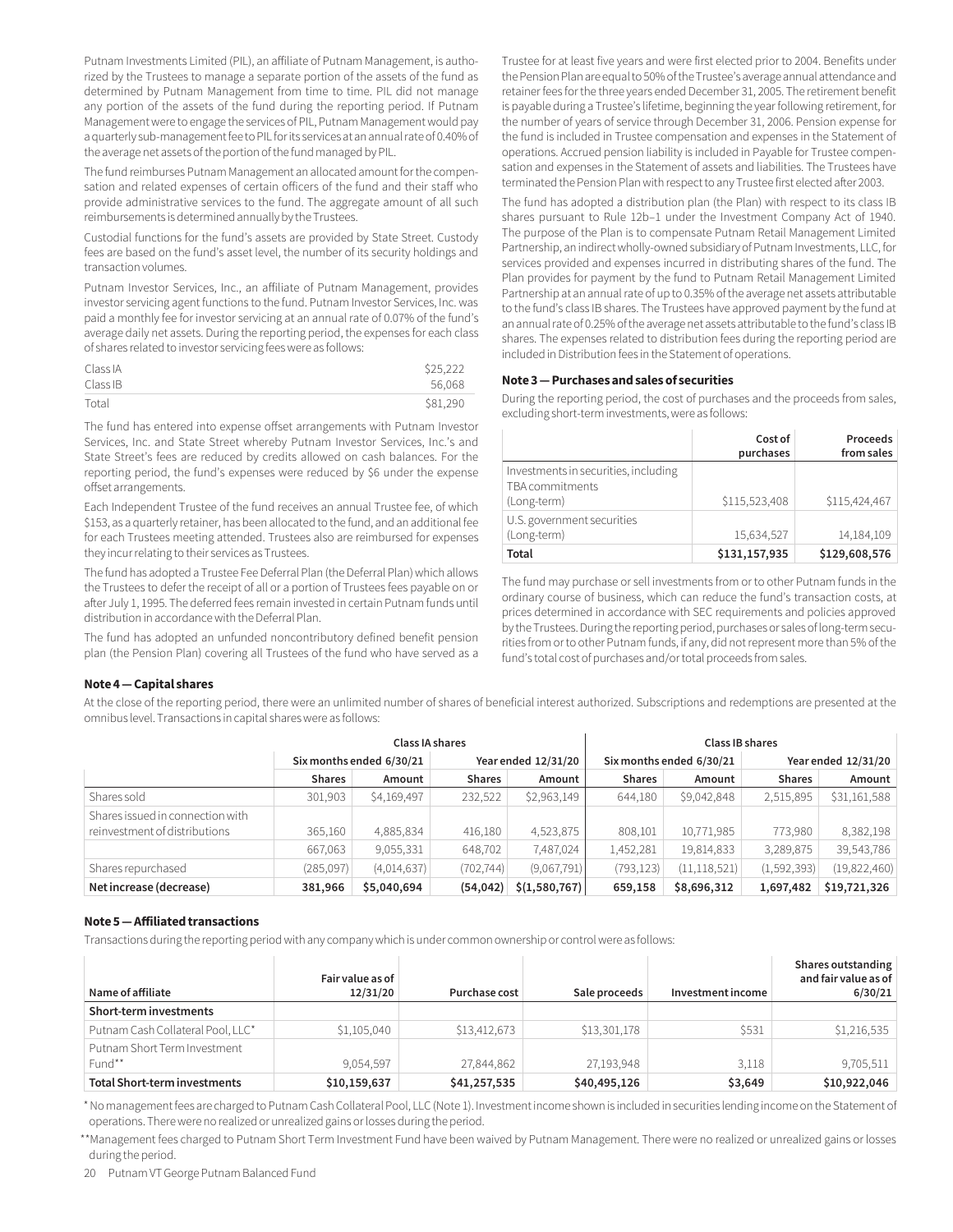#### **Note 6 — Market, credit and other risks**

In the normal course of business, the fund trades financial instruments and enters into financial transactions where risk of potential loss exists due to changes in the market (market risk) or failure of the contracting party to the transaction to perform (credit risk). The fund may be exposed to additional credit risk that an institution or other entity with which the fund has unsettled or open transactions will default. Investments in foreign securities involve certain risks, including those related to economic instability, unfavorable political developments, and currency fluctuations.

The fund may invest a significant portion of its assets in securitized debt instruments, including mortgage-backed and asset-backed investments. The yields and values of these investments are sensitive to changes in interest rates, the rate of principal payments on the underlying assets and the market's perception of the issuers. The market for these investments may be volatile and limited, which may make them difficult to buy or sell.

On July 27, 2017, the United Kingdom's Financial Conduct Authority ("FCA"), which regulates LIBOR, announced a desire to phase out the use of LIBOR by the end of 2021. On March 5, 2021, the FCA and LIBOR's administrator, ICE Benchmark Administration, announced that most LIBOR settings will no longer be published after the end of 2021 and a majority of U.S. dollar LIBOR settings will no longer be published after June 30, 2023. LIBOR has historically been a common benchmark interest rate index used to make adjustments to variable-rate loans. It is used throughout global banking and financial industries to determine interest rates for a variety of financial instruments and borrowing arrangements. The transition process might lead to increased volatility and illiquidity in markets that currently rely on LIBOR to determine interest rates. It could also lead to a reduction in the value of some LIBOR-based investments and reduce the effectiveness of new hedges placed against existing LIBOR-based investments. While some LIBOR-based instruments may contemplate a scenario where LIBOR is no longer available by providing for an alternative rate-setting methodology, not all may have such provisions and there may be significant uncertainty regarding the effectiveness of any such alternative methodologies. Since the usefulness of LIBOR as a benchmark could deteriorate during the transition period, these effects could occur prior to the date on which the applicable rate ceases to be published.

Beginning in January 2020, global financial markets have experienced, and may continue to experience, significant volatility resulting from the spread of a virus known as Covid–19. The outbreak of Covid–19 has resulted in travel and border restrictions, quarantines, supply chain disruptions, lower consumer demand, and general market uncertainty. The effects of Covid–19 have adversely affected, and may continue to adversely affect, the global economy, the economies of certain nations, and individual issuers, all of which may negatively impact the fund's performance.

#### **Note 7 — Summary of derivative activity**

The volume of activity for the reporting period for any derivative type that was held during the period is listed below and was based on an average of the holdings at the end of each fiscal quarter:

| Purchased equity option contracts (contract amount) |              |
|-----------------------------------------------------|--------------|
| Written equity option contracts (contract amount)   |              |
| Futures contracts (number of contracts)             |              |
| Forward currency contracts (contract amount)        | \$15,400,000 |

\*For the reporting period there were no holdings at the end of each fiscal quarter and the transactions were considered minimal.

The following is a summary of the fair value of derivative instruments as of the close of the reporting period:

|                                                                       | Asset derivatives                               |                   | Liability derivatives                           |                   |  |
|-----------------------------------------------------------------------|-------------------------------------------------|-------------------|-------------------------------------------------|-------------------|--|
| Derivatives not accounted for as hedging<br>instruments under ASC 815 | Statement of assets and<br>liabilities location | <b>Fair value</b> | Statement of assets and<br>liabilities location | <b>Fair value</b> |  |
| Foreign exchange contracts                                            | Receivables                                     | \$234,512         | Pavables                                        | \$102.884         |  |
| Equity contracts                                                      | Receivables                                     | $26,102*$         | Payables                                        |                   |  |
| Total                                                                 |                                                 | \$260,614         |                                                 | \$102,884         |  |

\*Includes cumulative appreciation/depreciation of futures contracts as reported in the fund's portfolio. Only current day's variation margin is reported within the Statement of assets and liabilities.

The following is a summary of realized and change in unrealized gains or losses of derivative instruments in the Statement of operations for the reporting period (Note 1):

#### **Amount of realized gain or (loss) on derivatives recognized in net gain or (loss) on investments**

| Derivatives not accounted for as hedging<br>instruments under ASC 815 | <b>Options</b> | <b>Futures</b>           | Forward currency<br>contracts | Total        |
|-----------------------------------------------------------------------|----------------|--------------------------|-------------------------------|--------------|
| Foreign exchange contracts                                            | `—             | $\overline{\phantom{a}}$ | \$(181, 476)                  | \$(181, 476) |
| Equity contracts                                                      | (11, 295)      | 331,154                  |                               | \$319,859    |
| Total                                                                 | \$(11, 295)    | \$331,154                | \$(181, 476)                  | \$138,383    |

**Change in unrealized appreciation or (depreciation) on derivatives recognized in net gain or (loss) on investments**

| Derivatives not accounted for as hedging<br>instruments under ASC 815 | <b>Futures</b> | Forward currency contracts | Total          |
|-----------------------------------------------------------------------|----------------|----------------------------|----------------|
| Foreign exchange contracts                                            |                | \$207.553                  | \$207,553      |
| Equity contracts                                                      | (2, 146)       | –                          | $\zeta(2,146)$ |
| Total                                                                 | \$(2,146)      | \$207,553                  | \$205,407      |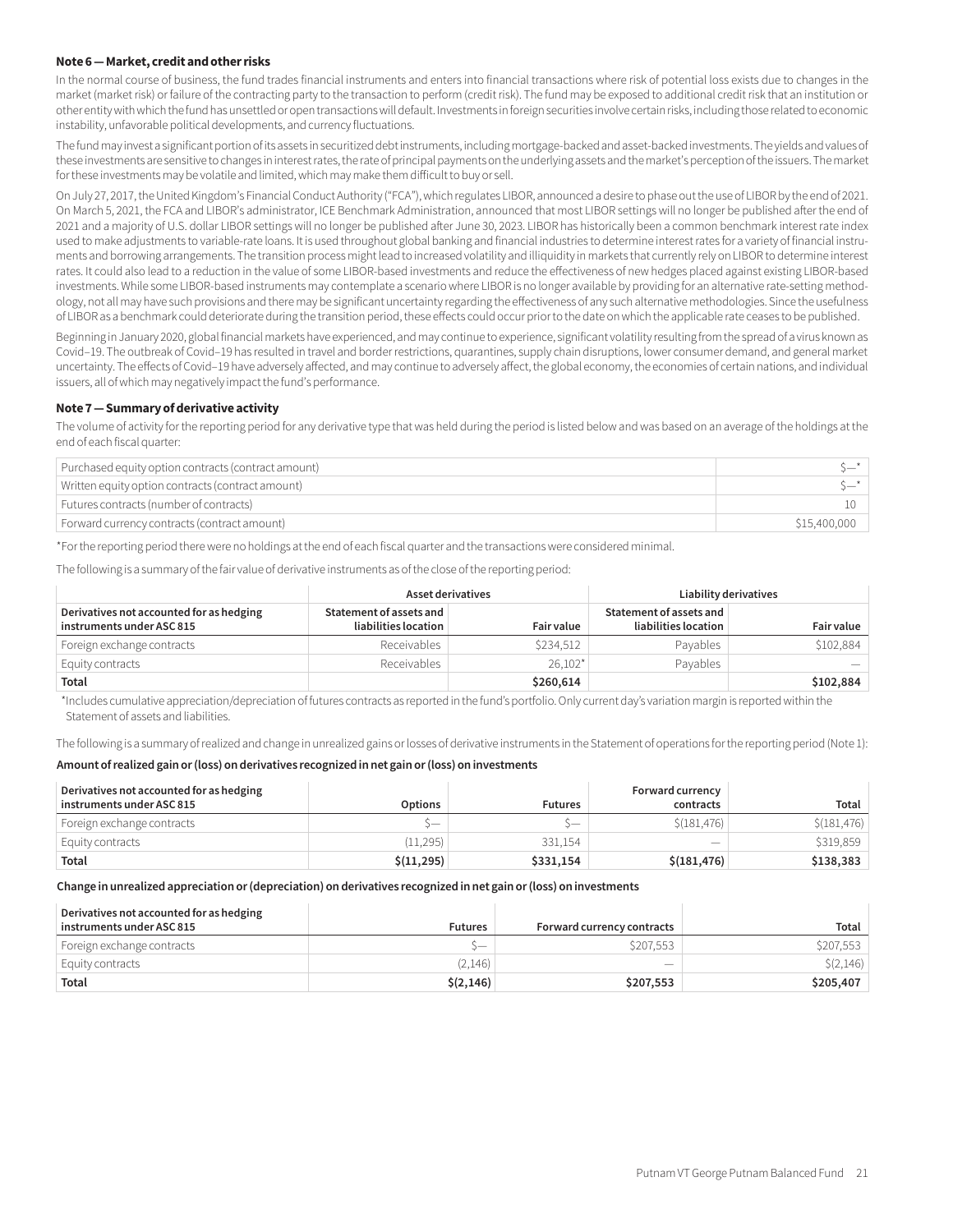#### **Note 8 — Offsetting of financial and derivative assets and liabilities**

The following table summarizes any derivatives, repurchase agreements and reverse repurchase agreements, at the end of the reporting period, that are subject to an enforceable master netting agreement or similar agreement. For securities lending transactions or borrowing transactions associated with securities sold short, if any, see Note 1. For financial reporting purposes, the fund does not offset financial assets and financial liabilities that are subject to the master netting agreements in the Statement of assets and liabilities.

|                                                                   | <b>Bank of</b><br>America<br>N.A. | <b>Barclays</b><br><b>Bank PLC</b> | <b>BofA</b><br>Securities,<br>Inc. | Citibank,<br>N.A. | Goldman<br>Sachs<br>Interna-<br>tional | <b>HSBC</b><br>Bank USA.<br>National<br>Associa-<br>tion | JPMorgan<br>Chase<br>Bank N.A. | Morgan<br>Stanley &<br>Co. Inter-<br>national<br>PLC | <b>State</b><br><b>Street</b><br><b>Bank</b> and<br>Trust Co. | <b>UBSAG</b> | WestPac<br><b>Banking</b><br>Corp. | Total              |
|-------------------------------------------------------------------|-----------------------------------|------------------------------------|------------------------------------|-------------------|----------------------------------------|----------------------------------------------------------|--------------------------------|------------------------------------------------------|---------------------------------------------------------------|--------------|------------------------------------|--------------------|
| Assets:                                                           |                                   |                                    |                                    |                   |                                        |                                                          |                                |                                                      |                                                               |              |                                    |                    |
| Futures contracts <sup>§</sup>                                    | $\zeta-$                          | $S-$                               | \$2,592                            | $S-$              | $S-$                                   | $\zeta-$                                                 | $S-$                           | $\zeta-$                                             | $\zeta-$                                                      | $\zeta-$     | $\zeta-$                           | \$2,592            |
| Forward currency<br>contracts#                                    | 8,177                             | 91,766                             | $\qquad \qquad$                    | 24,775            | 54,459                                 | 10,087                                                   | $\overline{\phantom{m}}$       | 174                                                  | $\overline{\phantom{m}}$                                      | 11,998       | 33,076                             | 234,512            |
| <b>Total Assets</b>                                               | \$8,177                           | \$91,766                           | \$2,592                            | \$24,775          | \$54,459                               | \$10,087                                                 | $s-$                           | \$174                                                | \$—                                                           | \$11,998     | \$33,076                           | \$237,104          |
| Liabilities:                                                      |                                   |                                    |                                    |                   |                                        |                                                          |                                |                                                      |                                                               |              |                                    |                    |
| Futures contracts <sup>§</sup>                                    |                                   | $\overline{\phantom{0}}$           |                                    | $\qquad \qquad -$ | $\overline{\phantom{0}}$               | $\overline{\phantom{a}}$                                 |                                |                                                      | $\overline{\phantom{0}}$                                      |              |                                    |                    |
| Forward currency<br>contracts#                                    |                                   |                                    |                                    |                   |                                        |                                                          | 21,452                         |                                                      |                                                               |              | 10,789                             |                    |
|                                                                   | $\overline{\phantom{0}}$          | 6,240                              |                                    | 24,007            | $\qquad \qquad$                        | 8,508                                                    |                                | $\overline{\phantom{m}}$                             | 16,364                                                        | 15,524       |                                    | 102,884            |
| <b>Total Liabilities</b>                                          | $\zeta-$                          | \$6,240                            | $\mathsf{s}-$                      | \$24,007          | $\zeta-$                               | \$8,508                                                  | \$21,452                       | \$-                                                  | \$16,364                                                      | \$15,524     | \$10,789                           | \$102,884          |
| <b>Total Financial and</b><br><b>Derivative Net Assets</b>        | \$8,177                           | \$85,526                           | \$2,592                            | \$768             | \$54,459                               | \$1,579                                                  | \$(21, 452)                    | \$174                                                | \$(16, 364)                                                   | \$(3,526)    |                                    | \$22,287 \$134,220 |
| Total collateral<br>received (pledged) <sup>+##</sup>             | $S-$                              | $S-$                               | $S-$                               | $\zeta-$          | $S-$                                   | $S-$                                                     | $S-$                           | $S-$                                                 | $S-$                                                          | $S-$         | $S-$                               |                    |
| Net amount                                                        | \$8,177                           | \$85,526                           | \$2,592                            | \$768             | \$54,459                               | \$1,579                                                  | \$(21, 452)                    | \$174                                                | \$(16, 364)                                                   | \$(3,526)    | \$22,287                           |                    |
| Controlled collateral<br>received (including<br>TBAcommitments)** | $\zeta-$                          | $S-$                               | $\zeta-$                           | $S-$              | $S-$                                   | $\zeta-$                                                 | $\zeta-$                       | $\zeta-$                                             | $\zeta-$                                                      | $\zeta-$     | $\zeta-$                           | $S-$               |
| Uncontrolled<br>collateral received                               | $S-$                              | $S-$                               | $S-$                               | $S-$              | $S-$                                   | $S-$                                                     | $s-$                           | $S-$                                                 | $S-$                                                          | $s-$         | $S-$                               | $S-$               |
| Collateral (pledged)<br>(including TBA<br>commitments)**          | $\zeta-$                          | $S-$                               | $\zeta-$                           | $S-$              | $s-$                                   | $\zeta-$                                                 | $S-$                           | $\zeta-$                                             | $S-$                                                          | $\zeta-$     | $S-$                               | $s-$               |

\*Excludes premiums, if any. Included in unrealized appreciation and depreciation on OTC swap contracts on the Statement of assets and liabilities.

\*\*Included with Investments in securities on the Statement of assets and liabilities.

†Additional collateral may be required from certain brokers based on individual agreements.

# Covered by master netting agreement (Note 1).

##Any over-collateralization of total financial and derivative net assets is not shown. Collateral may include amounts related to unsettled agreements.

§ Includes current day's variation margin only as reported on the Statement of assets and liabilities, which is not collateralized. Cumulative appreciation/(depreciation) for futures contracts and centrally cleared swap contracts is represented in the tables listed after the fund's portfolio. Collateral pledged for initial margin on futures contracts, which is not included in the table above, amounted to \$123,676.

#### **Note 9 — New accounting pronouncements**

In March 2020, the Financial Accounting Standards Board (FASB) issued Accounting Standards Update (ASU) 2020–04, Reference Rate Reform (Topic 848) — *Facilitation of the Effects of Reference Rate Reform on Financial Reporting*. The amendments in ASU 2020–04 provide optional temporary financial reporting relief from the effect of certain types of contract modifications due to the planned discontinuation of LIBOR and other interbank-offered based reference rates as of the end of 2021. The discontinuation of LIBOR was subsequently extended to June 30, 2023. ASU 2020–04 is effective for certain reference rate-related contract modifications that occur during the period March 12, 2020 through December 31, 2022. Management is currently evaluating the impact, if any, of applying this provision.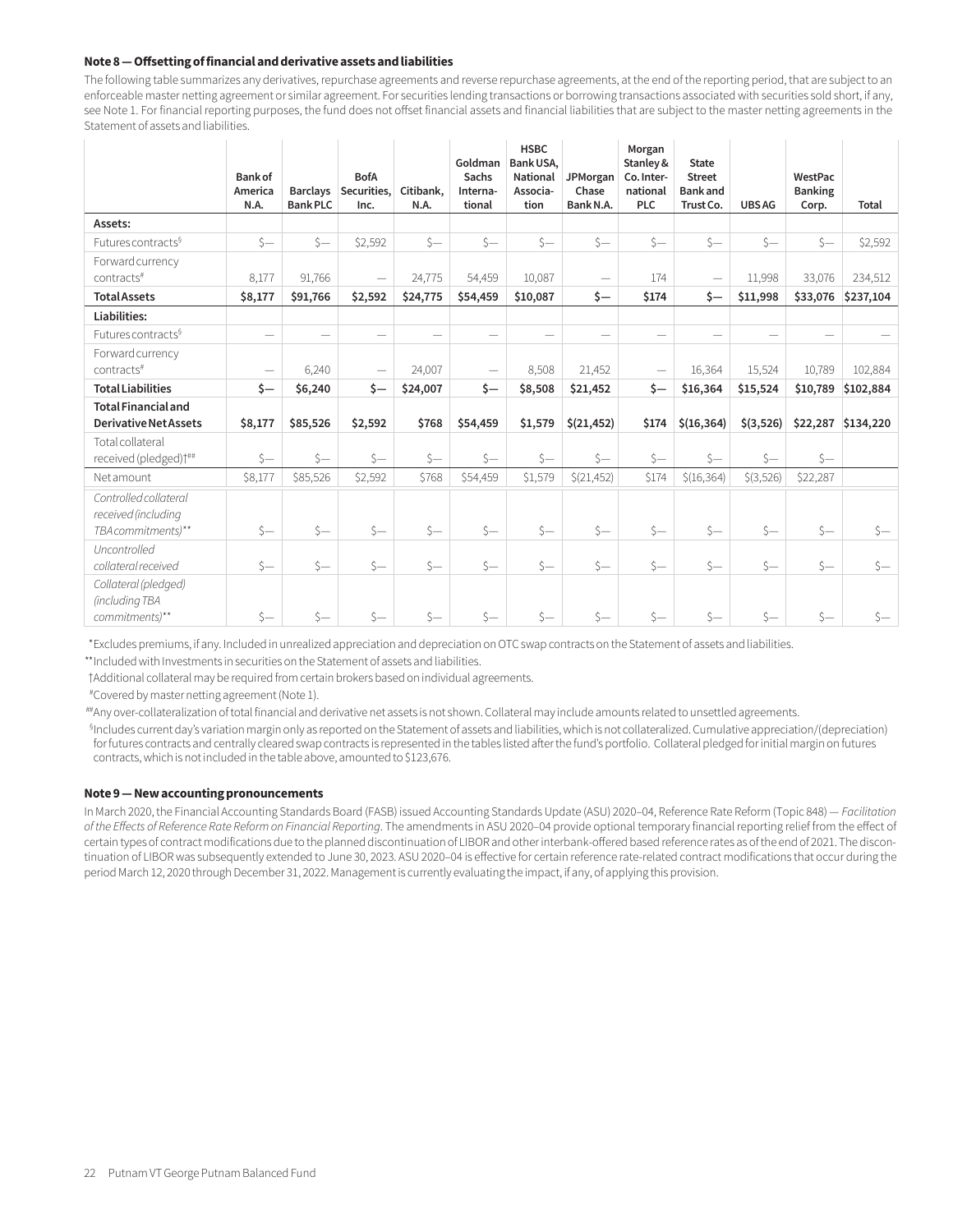### **Trustee approval of management contract**

#### **General conclusions**

The Board of Trustees of The Putnam Funds oversees the management of each fund and, as required by law, determines annually whether to approve the continuance of your fund's management contract with Putnam Investment Management, LLC ("Putnam Management") and the sub-management contract with respect to your fund between Putnam Management and its affiliate, Putnam Investments Limited ("PIL"). The Board, with the assistance of its Contract Committee, requests and evaluates all information it deems reasonably necessary under the circumstances in connection with its annual contract review. The Contract Committee consists solely of Trustees who are not "interested persons" (as this term is defined in the Investment Company Act of 1940, as amended (the "1940 Act")) of The Putnam Funds ("Independent Trustees").

At the outset of the review process, members of the Board's independent staff and independent legal counsel considered any possible changes to the annual contract review materials furnished to the Contract Committee during the course of the previous year's review and, as applicable, identified those changes to Putnam Management. Following these discussions and in consultation with the Contract Committee, the Independent Trustees' independent legal counsel requested that Putnam Management and its affiliates furnish specified information, together with any additional information that Putnam Management considered relevant, to the Contract Committee. Over the course of several months ending in June 2021, the Contract Committee met on a number of occasions with representatives of Putnam Management, and separately in executive session, to consider the information that Putnam Management provided. Throughout this process, the Contract Committee was assisted by the members of the Board's independent staff and by independent legal counsel for The Putnam Funds and the Independent Trustees.

In May 2021, the Contract Committee met in executive session to discuss and consider its recommendations with respect to the continuance of the contracts. At the Trustees' June 2021 meeting, the Contract Committee met in executive session with the other Independent Trustees to review a summary of the key financial, performance and other data that the Contract Committee considered in the course of its review. The Contract Committee then presented its written report, which summarized the key factors that the Committee had considered and set forth its recommendations. The Contract Committee recommended, and the Independent Trustees approved, the continuance of your fund's management and sub-management contracts, effective July 1, 2021. (Because PIL is an affiliate of Putnam Management and Putnam Management remains fully responsible for all services provided by PIL, the Trustees have not attempted to evaluate PIL as a separate entity, and all subsequent references to Putnam Management below should be deemed to include reference to PIL as necessary or appropriate in the context.)

The Independent Trustees' approval was based on the following conclusions:

• That the fee schedule in effect for your fund represented reasonable compensation in light of the nature and quality of the services being provided to the fund, the fees paid by competitive funds, the costs incurred by Putnam Management in providing services to the fund, and the application of certain reductions and waivers noted below; and

• That the fee schedule in effect for your fund represented an appropriate sharing between fund shareholders and Putnam Management of any economies of scale as may exist in the management of the fund at current asset levels.

These conclusions were based on a comprehensive consideration of all information provided to the Trustees and were not the result of any single factor. Some of the factors that figured particularly in the Trustees' deliberations and how the Trustees considered these factors are described below, although individual Trustees may have evaluated the information presented differently, giving different weights to various factors. It is also important to recognize that the management arrangements for your fund and the other Putnam funds are the result of many years of review and discussion between the Independent Trustees and Putnam Management, that some aspects of the arrangements may receive greater scrutiny in some years than others, and that the Trustees' conclusions may be based, in part, on their consideration of fee arrangements in previous years. For example, with certain exceptions primarily involving newly launched or repositioned funds, the current fee arrangements under the vast majority of the funds' management contracts were first implemented at the beginning of 2010 following extensive review by the Contract Committee and discussions with representatives of Putnam Management, as well as approval by shareholders.

#### **Management fee schedules and total expenses**

The Trustees reviewed the management fee schedules in effect for all Putnam funds, including fee levels and breakpoints. Under its management contract, your fund has the benefit of breakpoints in its management fee schedule that provide shareholders with reduced fee levels as assets under management in the Putnam family of funds increase. The Trustees also reviewed the total expenses of each Putnam fund, recognizing that in most cases management fees represented the major, but not the sole, determinant of total costs to fund shareholders. (Two funds have implemented so-called "all-in" management fees covering substantially all routine fund operating costs.)

In reviewing fees and expenses, the Trustees generally focus their attention on material changes in circumstances — for example, changes in assets under management, changes in a fund's investment strategy, changes in Putnam Management's operating costs or profitability, or changes in competitive practices in the mutual fund industry — that suggest that consideration of fee changes might be warranted. The Trustees concluded that the circumstances did not indicate that changes to the management fee schedule for your fund would be appropriate at this time.

As in the past, the Trustees also focused on the competitiveness of each fund's total expense ratio. In order to support the effort to have fund expenses meet competitive standards, the Trustees and Putnam Management and the funds' investor servicing agent, Putnam Investor Services, Inc. ("PSERV"), have implemented expense limitations that were in effect during your fund's fiscal year ending in 2020. These expense limitations were: (i) a contractual expense limitation applicable to specified open-end funds, including your fund, of 25 basis points on investor servicing fees and expenses and (ii) a contractual expense limitation applicable to specified open-end funds, including your fund, of 20 basis points on so-called "other expenses" (i.e., all expenses exclusive of management fees, distribution fees, investor servicing fees, investmentrelated expenses, interest, taxes, brokerage commissions, acquired fund fees and expenses and extraordinary expenses). These expense limitations attempt to maintain competitive expense levels for the funds.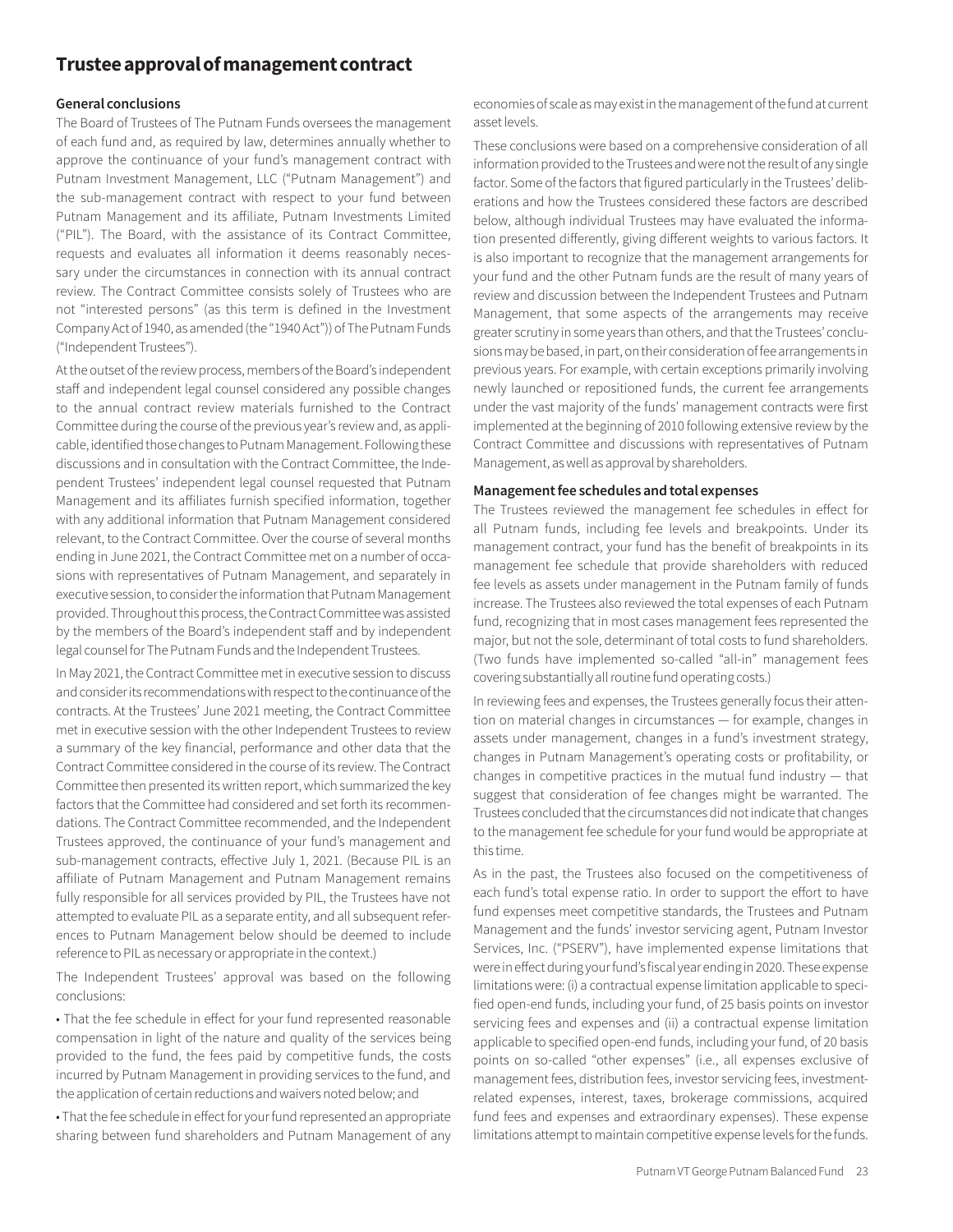Most funds, including your fund, had sufficiently low expenses that these expense limitations were not operative during their fiscal years ending in 2020. Putnam Management and PSERV have agreed to maintain these expense limitations until at least April 30, 2023. The support of Putnam Management and PSERV for these expense limitation arrangements was an important factor in the Trustees' decision to approve the continuance of your fund's management and sub-management contracts.

The Trustees reviewed comparative fee and expense information for a custom group of competitive funds selected by Broadridge Financial Solutions, Inc. ("Broadridge"). This comparative information included your fund's percentile ranking for effective management fees and total expenses (excluding any applicable 12b-1 fees), which provides a general indication of your fund's relative standing. In the custom peer group, your fund ranked in the first quintile in effective management fees (determined for your fund and the other funds in the custom peer group based on fund asset size and the applicable contractual management fee schedule) and in the second quintile in total expenses (excluding any applicable 12b-1 fees) as of December 31, 2020. The first quintile represents the least expensive funds and the fifth quintile the most expensive funds. The fee and expense data reported by Broadridge as of December 31, 2020 reflected the most recent fiscal year-end data available in Broadridge's database at that time.

In connection with their review of fund management fees and total expenses, the Trustees also reviewed the costs of the services provided and the profits realized by Putnam Management and its affiliates from their contractual relationships with the funds. This information included trends in revenues, expenses and profitability of Putnam Management and its affiliates relating to the investment management, investor servicing and distribution services provided to the funds. In this regard, the Trustees also reviewed an analysis of the revenues, expenses and profitability of Putnam Management and its affiliates, allocated on a fund-by-fund basis, with respect to the funds' management, distribution, and investor servicing contracts. For each fund, the analysis presented information about revenues, expenses and profitability for each of the agreements separately and for the agreements taken together on a combined basis. The Trustees concluded that, at current asset levels, the fee schedules in place for the Putnam funds, including the fee schedule for your fund, represented reasonable compensation for the services being provided and represented an appropriate sharing between fund shareholders and Putnam Management of any economies of scale as may exist in the management of the Putnam funds at that time.

The information examined by the Trustees in connection with their annual contract review for the Putnam funds included information regarding services provided and fees charged by Putnam Management and its affiliates to other clients, including defined benefit pension and profit-sharing plans, sub-advised mutual funds, private funds sponsored by affiliates of Putnam Management, model-only separately managed accounts and Putnam Management's newly launched exchange-traded funds. This information included, in cases where a product's investment strategy corresponds with a fund's strategy, comparisons of those fees with fees charged to the Putnam funds, as well as an assessment of the differences in the services provided to these clients as compared to the services provided to the Putnam funds. The Trustees observed that the differences in fee rates between these clients and the Putnam funds are by no means uniform when examined by individual asset sectors, suggesting that differences in the pricing of investment management services to these types of clients may reflect, among other things, historical competitive forces operating in separate marketplaces. The

Trustees considered the fact that in many cases fee rates across different asset classes are higher on average for mutual funds than for other clients, and the Trustees also considered the differences between the services that Putnam Management provides to the Putnam funds and those that it provides to its other clients. The Trustees did not rely on these comparisons to any significant extent in concluding that the management fees paid by your fund are reasonable.

#### **Investment performance**

The quality of the investment process provided by Putnam Management represented a major factor in the Trustees' evaluation of the quality of services provided by Putnam Management under your fund's management contract. The Trustees were assisted in their review of Putnam Management's investment process and performance by the work of the investment oversight committees of the Trustees and the full Board of Trustees, which meet on a regular basis with individual portfolio managers and with senior management of Putnam Management's Investment Division throughout the year. The Trustees concluded that Putnam Management generally provides a high-quality investment process — based on the experience and skills of the individuals assigned to the management of fund portfolios, the resources made available to them, and in general Putnam Management's ability to attract and retain high-quality personnel — but also recognized that this does not guarantee favorable investment results for every fund in every time period.

The Trustees considered that, in the aggregate, The Putnam Funds generally performed well in 2020, which Putnam Management characterized as a challenging year with significant volatility and varied market dynamics. On an asset-weighted basis, the Putnam funds ranked in the second quartile of their peers as determined by Lipper Inc. ("Lipper") for the year ended December 31, 2020 and, on an asset-weighted-basis, delivered a gross return that was 2.3% ahead of their benchmarks in 2020. In addition to the performance of the individual Putnam funds, the Trustees considered, as they had in prior years, the performance of The Putnam Fund complex versus competitor fund complexes. In this regard, the Trustees observed that The Putnam Funds' relative performance, as reported in the Barron's/Lipper Fund Families survey, continued to be exceptionally strong over the long term, with The Putnam Funds ranking as the 3rd best performing mutual fund complex out of 44 complexes for the ten-year period, with 2020 marking the fourth consecutive year that The Putnam Funds have ranked in the top ten fund complexes for the ten-year period. The Trustees noted that The Putnam Funds' performance was solid over the one- and five-year periods, with The Putnam Funds ranking 22nd out of 53 complexes and 14th out of 50 complexes, respectively. In addition to the Barron's/Lipper Fund Families Survey, the Trustees also considered the funds' ratings assigned by Morningstar Inc., noting that 26 of the funds were four- or five-star rated at the end of 2020 (representing an increase of four funds year-over-year) and that this included seven funds that had achieved a five-star rating (representing an increase of two funds year-over-year). They also noted, however, the disappointing investment performance of some funds for periods ended December 31, 2020 and considered information provided by Putnam Management regarding the factors contributing to the underperformance and actions being taken to improve the performance of these particular funds. The Trustees indicated their intention to continue to monitor closely the performance of those funds and evaluate whether additional actions to address areas of underperformance may be warranted.

For purposes of the Trustees' evaluation of the Putnam funds' investment performance, the Trustees generally focus on a competitive industry ranking of each fund's total net return over a one-year, three-year and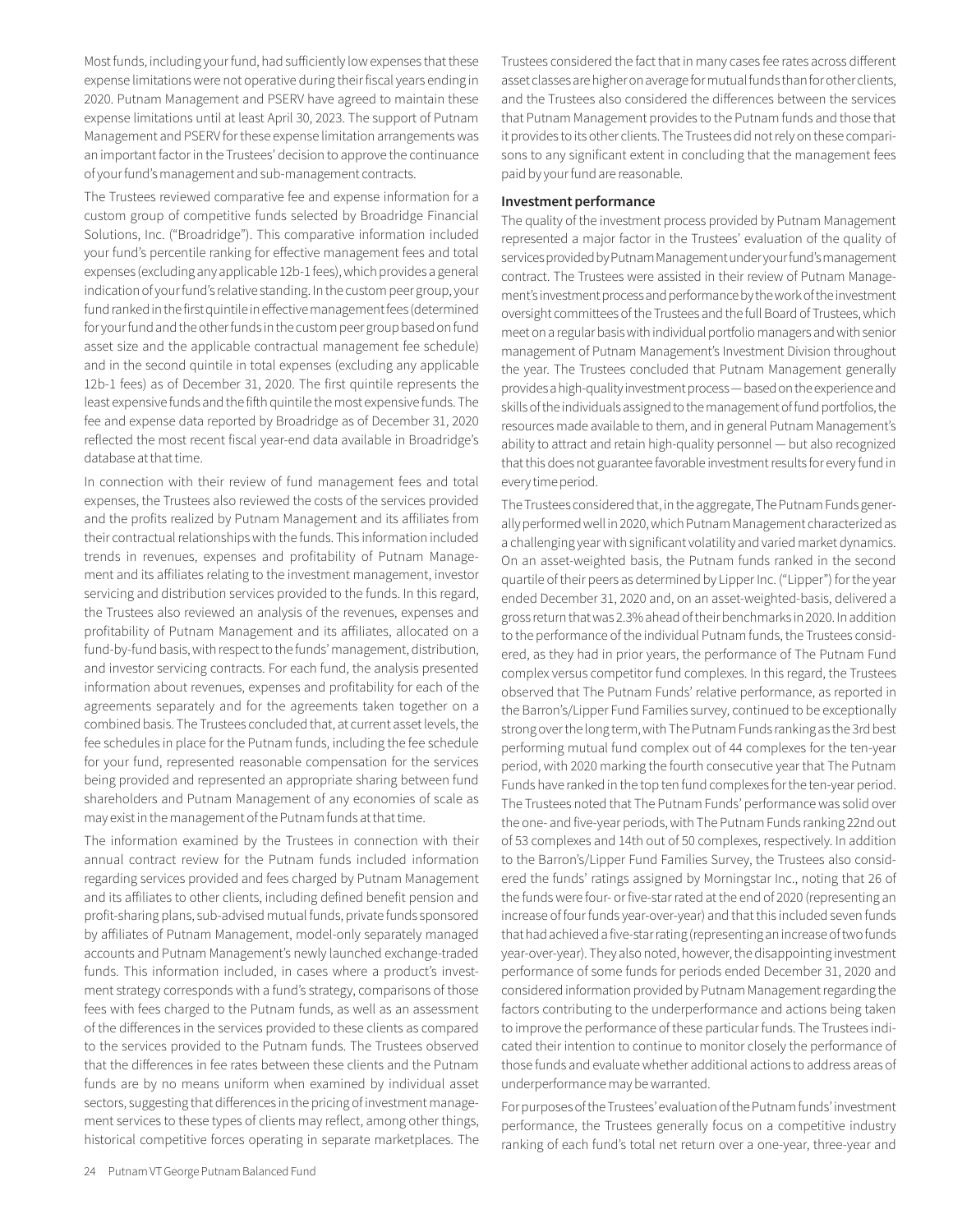five-year period. For a number of Putnam funds with relatively unique investment mandates for which Putnam Management informed the Trustees that meaningful competitive performance rankings are not considered to be available, the Trustees evaluated performance based on their total gross and net returns and comparisons of those returns to the returns of selected investment benchmarks. In the case of your fund, the Trustees considered that its class IA share cumulative total return performance at net asset value was in the following quartiles of its Lipper peer group (Lipper VP (Underlying Funds) — Balanced Funds) for the one-year, three-year and five-year periods ended December 31, 2020 (the first quartile representing the best-performing funds and the fourth quartile the worst-performing funds):

| One-year period | Three-year period | Five-year period |
|-----------------|-------------------|------------------|
|                 |                   |                  |

For the three-year and five-year periods ended December 31, 2020, your fund's performance was in the top decile of its Lipper peer group. Over the one-year, three-year and five-year periods ended December 31, 2020, there were 165, 149 and 132 funds, respectively, in your fund's Lipper peer group. (When considering performance information, shareholders should be mindful that past performance is not a guarantee of future results.)

The Trustees considered Putnam Management's continued efforts to support fund performance through certain initiatives, including structuring compensation for portfolio managers to enhance accountability for fund performance, emphasizing accountability in the portfolio management process, and affirming its commitment to a fundamentaldriven approach to investing. The Trustees noted further that Putnam Management had made selective hires and internal promotions in 2020 to strengthen its investment team.

#### **Brokerage and soft-dollar allocations; investor servicing**

The Trustees considered various potential benefits that Putnam Management may receive in connection with the services it provides under the management contract with your fund. These include benefits related to brokerage allocation and the use of soft dollars, whereby a portion of the commissions paid by a fund for brokerage may be used to acquire research services that are expected to be useful to Putnam Management in managing the assets of the fund and of other clients. Subject to policies established by the Trustees, soft dollars generated by these means are used predominantly to acquire brokerage and research services (including third-party research and market data) that enhance Putnam Management's investment capabilities and supplement Putnam Management's internal research efforts. The Trustees indicated their continued intent to monitor regulatory and industry developments in this area with the assistance of their Brokerage Committee. In addition, with the assistance of their Brokerage Committee, the Trustees indicated their continued intent to monitor the allocation of the Putnam funds' brokerage in order to ensure that the principle of seeking best price and execution remains paramount in the portfolio trading process.

Putnam Management may also receive benefits from payments that the funds make to Putnam Management's affiliates for investor or distribution services. In conjunction with the annual review of your fund's management and sub-management contracts, the Trustees reviewed your fund's investor servicing agreement with PSERV and its distributor's contract and distribution plans with Putnam Retail Management Limited Partnership ("PRM"), both of which are affiliates of Putnam Management. The Trustees concluded that the fees payable by the funds to PSERV and PRM, as applicable, for such services are fair and reasonable in relation to the nature and quality of such services, the fees paid by competitive funds, and the costs incurred by PSERV and PRM, as applicable, in providing such services. Furthermore, the Trustees were of the view that the investor services provided by PSERV were required for the operation of the funds, and that they were of a quality at least equal to those provided by other providers.